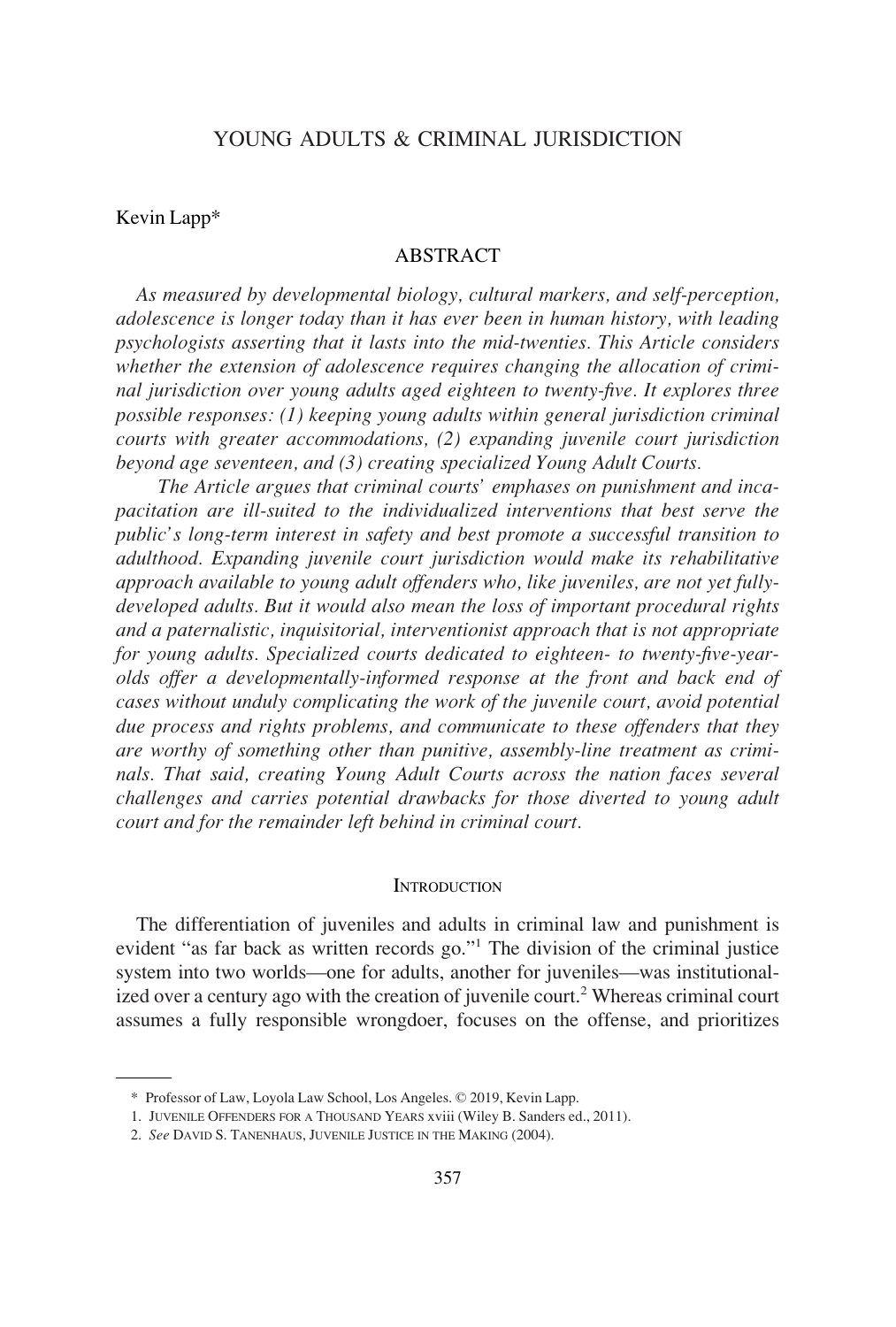retribution and incapacitation, juvenile court acknowledges the immaturity and diminished culpability of youth, and aims to avoid incarceration and rehabilitate those before the court by focusing on their particular needs.<sup>3</sup>

The blunt instrument of age divides the two systems, with most states fixing the boundary at age eighteen.<sup>4</sup> While the border between the two worlds has been porous, it has been so only in one direction. Juveniles have always been subject to being charged and punished as adults for their wrongs. Adults, by contrast, have traditionally not had access to a rehabilitative criminal justice institution like the juvenile court.

Today, three trends are converging in a way that threatens to upset the prevailing adult/juvenile division of criminal justice administration. First, the problemoriented court movement of recent decades has diverted many adult offenders from general jurisdiction criminal courts to specialized courts—such as drug courts, mental health courts, veterans courts, and the like—that operate with distinct procedural and punishment styles that more closely resemble rehabilitative juvenile courts.<sup>5</sup> Second, adolescence<sup>6</sup> is encroaching on territory that used to firmly belong to adulthood. Each of the five traditional cultural markers of adulthood completing education, obtaining a steady job, achieving financial independence, marriage, and child rearing—occurs years later than it did just a few decades ago.<sup>7</sup> Moreover, research has established that the brain continues to develop for far longer than was previous thought, leading psychologists to conclude that adolescence today lasts into the mid-twenties.<sup>8</sup> Third, courts, legislators, and institutional actors increasingly recognize the relevance of cognitive development to criminal

6. Conventionally, adolescence describes the stage of development that begins with puberty and ends with economic and social independence from parents. LAURENCE STEINBERG, AGE OF OPPORTUNITY: LESSONS FROM THE NEW SCIENCE OF ADOLESCENCE 5 (2014).

<sup>3.</sup> *Id*.

<sup>4.</sup> Only five states—Georgia, Michigan, Missouri, Texas, and Wisconsin—send all seventeen year-olds to criminal court. South Carolina also does at the moment, but will no longer as of July 1, 2019, due to a change in legislation. *Jurisdictional Boundaries*, JUV. JUST. GEOGRAPHY, POL'Y, PRAC. & STATS., [http://www.jjgps.org/](http://www.jjgps.org/jurisdictional-boundaries) [jurisdictional-boundaries](http://www.jjgps.org/jurisdictional-boundaries) (last visited Nov. 11, 2018).

<sup>5.</sup> For a scholarly discussion of problem-solving courts, see Allegra McLeod, *Decarceration Courts: Possibilities and Perils of a Shifting Criminal Law*, 100 GEO. L.J. 1587, 1591 (2012); Eric J. Miller*, Embracing Addiction: Drug Courts and the False Promise of Judicial Interventionism*, 65 OHIO ST. L.J. 1479, 1479 (2004); Candace McCoy, *The Politics of Problem-Solving: An Overview of the Origins and Development of Therapeutic Courts*, 40 AM. CRIM. L. REV. 1513, 1515 (2003); Anthony C. Thompson, *Courting Disorder: Some Thoughts on Community Courts*, 64 J. L. & POL'Y 63, 81 (2002). These diversionary courts are variously called "problemsolving courts," "problem-oriented courts," and "community courts," among other names. I will use "problemoriented" throughout.

<sup>7.</sup> *See infra* § I(B).

<sup>8.</sup> Jay Giedd, *The Amazing Teen Brain*, 312 SCI. AM., June 2015, at 32, 34 (MRI studies show that the adolescent brain is not an old child brain or a half-baked adult brain, but a unique entity characterized by changeability, with the prefrontal cortex, which controls impulses, not maturing until the twenties); STEINBERG, *supra* note 6, at 46 (adolescence lasts from ages ten to twenty-five); JEFFREY JENSEN ARNETT, EMERGING ADULTHOOD: THE WINDING ROAD FROM THE LATE TEENS THROUGH THE TWENTIES 227 (2004) (emerging adulthood can last until the late twenties). Notably, the researcher credited with inventing the notion of adolescence over 100 years ago, G. Stanley Hall, considered adolescence to last from ages fourteen to twenty-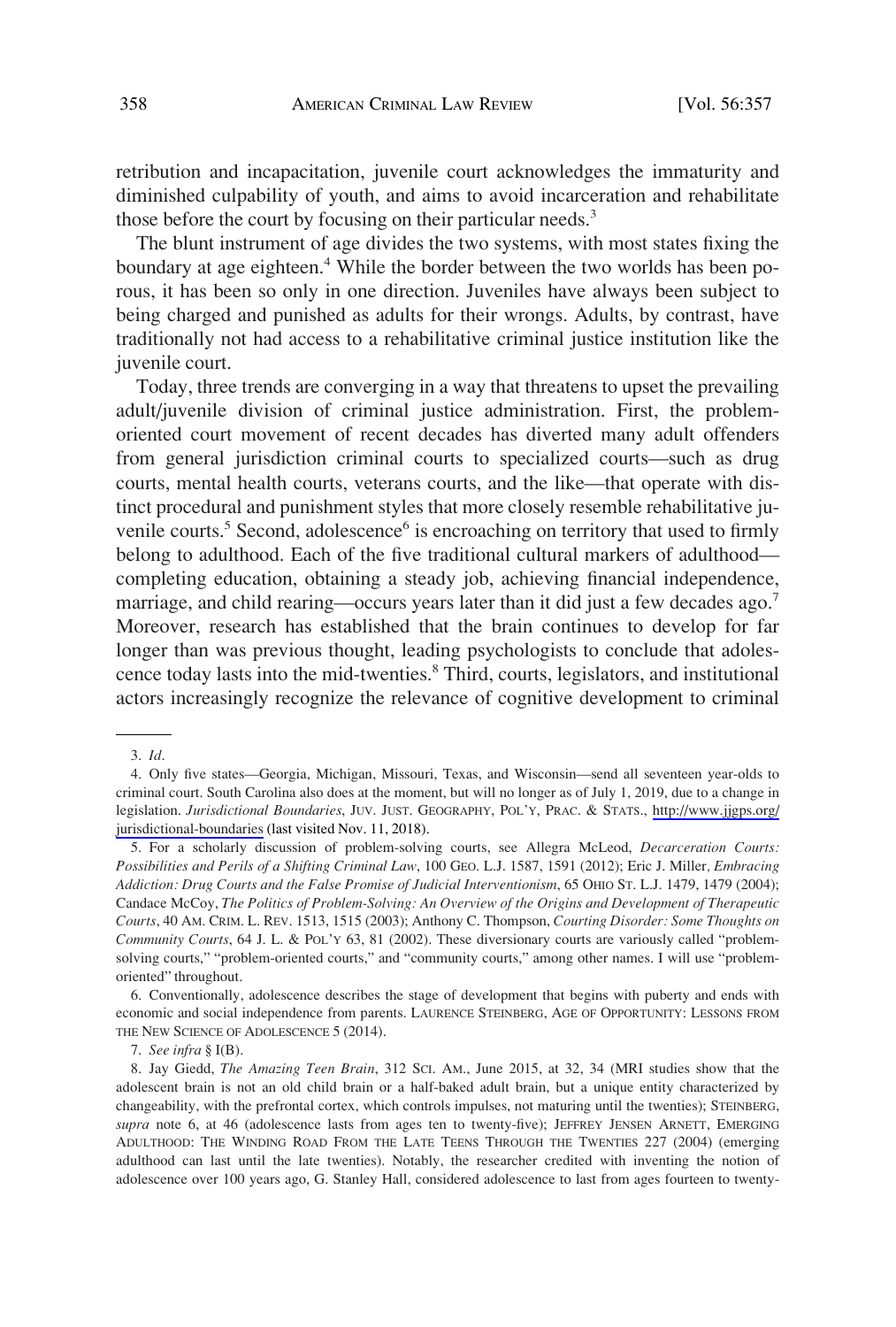justice.<sup>9</sup> Courts have issued constitutional rulings that restrict the ability to punish young offenders as if they were adults, $10$  and jurisdictions have created Young Adult Courts, probation units, and detention facilities that provide services tailored to the distinct developmental needs of those ages eighteen to twenty-five.<sup>11</sup>

These cultural, biological, and legal developments undermine both the binary structure of criminal justice administration and the use of age eighteen to sort offenders between a rehabilitative model of justice and a retributive one. In response, scholars, legislators, and institutional actors are beginning to experiment with new criminal justice approaches for young adults. Some, for example, have called for criminal courts to better accommodate the developmental characteristics of young adult defendants through a "youth discount" at sentencing.<sup>12</sup> Others have urged that juvenile court jurisdiction should be expanded beyond the age of eighteen.<sup>13</sup> Others still support creating a new criminal justice institution—Young Adult Court—that specializes in offenders aged eighteen to twenty-five.<sup>14</sup>

As jurisdictions across the nation consider and experiment with different criminal justice responses to young adult offending, this Article offers a critical assessment of three potential responses: (1) accommodating the distinguishing

9. *See infra* § II.

11. For example, San Francisco has a Transitional Age Youth Unit that serves probationers ages eighteen to twenty-four. *Transition Age Youth Housing*, S.F. MAYOR'S OFF. OF HOUSING & COMMUNITY DEV., [https://](https://sfmohcd.org/transition-age-youth-housing) [sfmohcd.org/transition-age-youth-housing](https://sfmohcd.org/transition-age-youth-housing) (last visited Nov. 11, 2018). The Pine Grove Correctional Facility in Pennsylvania focuses on fifteen to twenty year-olds and "is run as a therapeutic community providing this unique population the opportunity to mature in a nurturing environment." *SCI Pine Grove*, DEP'T OF CORRS., [http://](http://www.cor.pa.gov/Facilities/StatePrisons/Pages/Pine-Grove.aspx) [www.cor.pa.gov/Facilities/StatePrisons/Pages/Pine-Grove.aspx](http://www.cor.pa.gov/Facilities/StatePrisons/Pages/Pine-Grove.aspx) (last visited Nov. 11, 2018). Maine expanded a juvenile facility to include offenders under twenty-six, in which it provides "educational, therapeutic, and substance abuse" services that facility staff were already providing to juveniles. *Mountain View Correctional Facility*, STATE OF ME. DEP'T OF CORRS., <http://maine.gov/corrections/juvenile/Facilities/MVYDC/index.htm> (last visited Nov. 11. 2018).

12. *See*, *e.g*., Barry C. Feld, *The Youth Discount: Old Enough to Do the Crime, Too Young to Do the Time*, 11 OHIO ST. J. CRIM. L. 107, 108 (2013) (arguing that "legislators should provide all young offenders with substantially shorter sentences"); Andrew Michaels, *A Decent Proposal: Exempting Eighteen- to Twenty-Year-Olds from the Death Penalty*, 40 N.Y.U. L. REV. & SOC. CHANGE 139, 144 (2016).

13. See Henry Gass, Why Connecticut May Try 21-Year-Olds as Juveniles, CHRISTIAN SCI. MONITOR (Nov. 18, 2015), [https://www.csmonitor.com/USA/Justice/2015/1118/Why-Connecticut-may-try-21-year-olds-as](https://www.csmonitor.com/USA/Justice/2015/1118/Why-Connecticut-may-try-21-year-olds-as-juveniles)[juveniles;](https://www.csmonitor.com/USA/Justice/2015/1118/Why-Connecticut-may-try-21-year-olds-as-juveniles) H. 95, 2016 Leg., 153 (Vt. 2016) (directing the Joint Legislative Justice Oversight Committee to examine increasing the top-end age of juvenile jurisdiction to twenty and the age of youthful offender jurisdiction to twenty-five); H.B. 6308, 99th Gen. Assemb. (Ill. 2017) (raising age to twenty-one for misdemeanors); Kayleigh Skinner, *Judge seeks to expand juvenile court's jurisdiction to include young adults up to age 25*, MEMPHIS COM. APPEAL (Aug 9, 2016, 2:33 PM), [https://www.commercialappeal.com/story/news/](https://www.commercialappeal.com/story/news/courts/2016/08/09/judge-seeks-to-expand-juvenile-courts-jurisdiction-to-include-young-adults-up-to-age-25/90574986/) [courts/2016/08/09/judge-seeks-to-expand-juvenile-courts-jurisdiction-to-include-young-adults-up-to-age-25/](https://www.commercialappeal.com/story/news/courts/2016/08/09/judge-seeks-to-expand-juvenile-courts-jurisdiction-to-include-young-adults-up-to-age-25/90574986/)  [90574986/.](https://www.commercialappeal.com/story/news/courts/2016/08/09/judge-seeks-to-expand-juvenile-courts-jurisdiction-to-include-young-adults-up-to-age-25/90574986/)

14. *See infra* § III(C).

four. G. STANLEY HALL, ADOLESCENCE: ITS PSYCHOLOGY AND ITS RELATIONS TO PHYSIOLOGY, ANTHROPOLOGY, SOCIOLOGY, SEX, CRIME, RELIGION AND EDUCATION VOLUME 1, at xix (1904).

<sup>10.</sup> *See* Miller v. Alabama, 567 U.S. 460, 489 (2012) (prohibiting mandatory incarceration of life without parole for juvenile offenders); Graham v. Florida, 560 U.S. 48, 79 (2010) (prohibiting incarceration of life without parole for non-homicide offenses committed by juveniles); Roper v. Simmons, 543 U.S. 551, 568 (2005) (prohibiting death penalty for juvenile offenders).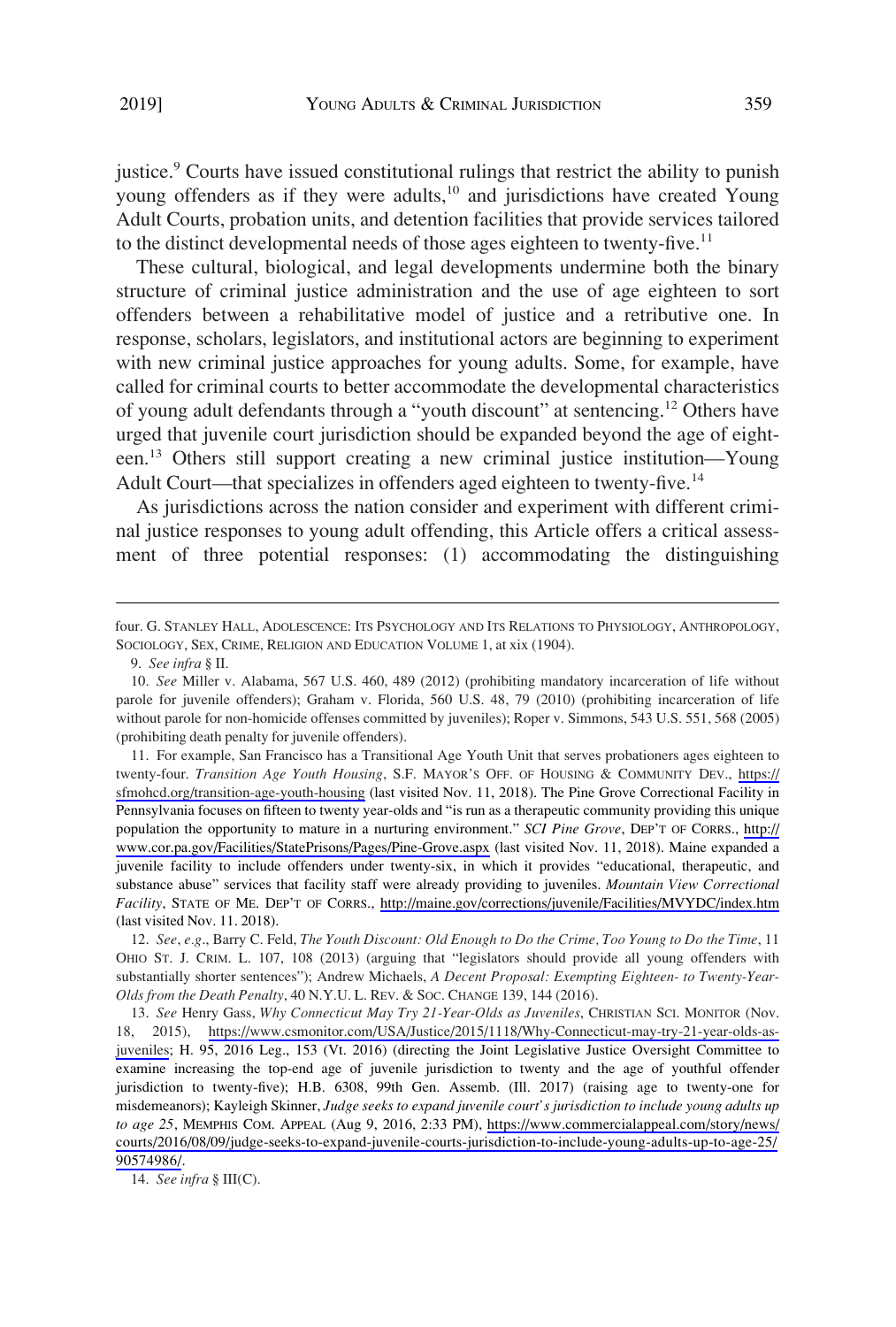characteristics and developmental needs of young adult offenders within general jurisdiction criminal courts, (2) extending juvenile court jurisdiction beyond age eighteen, and  $(3)$  creating distinct Young Adult Courts.<sup>15</sup> While some scholarship and advocacy promotes one or more of the above options, little research has critically analyzed them. Moreover, because Young Adult Courts have only just emerged, and despite a rich body of scholarship on all manner of problem-oriented courts and diversionary justice, a critical scholarly literature regarding Young Adult Courts has not yet developed.<sup>16</sup> This Article hopes to jump-start that critical scholarly conversation.

Part I of this Article documents the cultural and biological extension of adolescence. Part II then explains the law's withering commitment to age eighteen as the line that marks entry to adulthood. Part III identifies and examines the benefits and drawbacks to three potential criminal justice responses to young adults.17 The Article concludes that Young Adult Courts offer the best opportunity to moderate criminal justice interventions for young adults by making available to them a developmentally-informed response at the front and back end of criminal cases without unduly complicating the work of the juvenile court. They also avoid potential due process and rights problems, while communicating to these offenders that they are worthy of something other than punitive, assembly-line treatment as criminals. Finally, they can serve as models for reforms that need not be reserved for a diversionary problem-oriented court (or for young adults), but can be taken up by general jurisdiction criminal courts across the country.

# I. DOCUMENTING YOUNG ADULTHOOD

This part traces the history of American adolescence, from its pre-history to today. It notes how culture and science have combined in recent decades to extend adolescence (or distinguish young adulthood from adolescence), and identifies the developmental benefits to delaying the transition to adulthood. It then explains how some young people—particularly those who are economically poor and people of color—have limited access to young adulthood, making them more likely than other youth to experience a quick transition to adulthood.

<sup>15.</sup> Each of the other options mentioned—sentencing reforms and expanded juvenile court jurisdiction deserves careful consideration on its own.

<sup>16.</sup> The only law review article published on this issue appears to be Alex A. Stamm, Note, *Young Adults Are Different, Too: Why and How We Can Create A Better Justice System for Young People Age 18 to 25*, 95 TEX. L. REV. SEE ALSO 72, 74 (2017) (providing an overview of various criminal justice system responses to those age eighteen to twenty-five); *see also* Christine S. Scott-Hayward, *Rethinking Federal Diversion: The Rise of Specialized Criminal Courts*, 22 BERKELEY J. CRIM. L. 47, 75–76 (2017) (discussing federal district court programs aimed at defendants under age twenty-five).

<sup>17.</sup> Throughout the article, I predominantly refer to eighteen-to twenty-five year-olds as "young adults" and to that time period in life as "young adulthood." Occasionally, primarily for variety, but also to remind readers that individuals in this period in life share as much in common with adolescents as they do with adults, I also use the term "extended adolescence."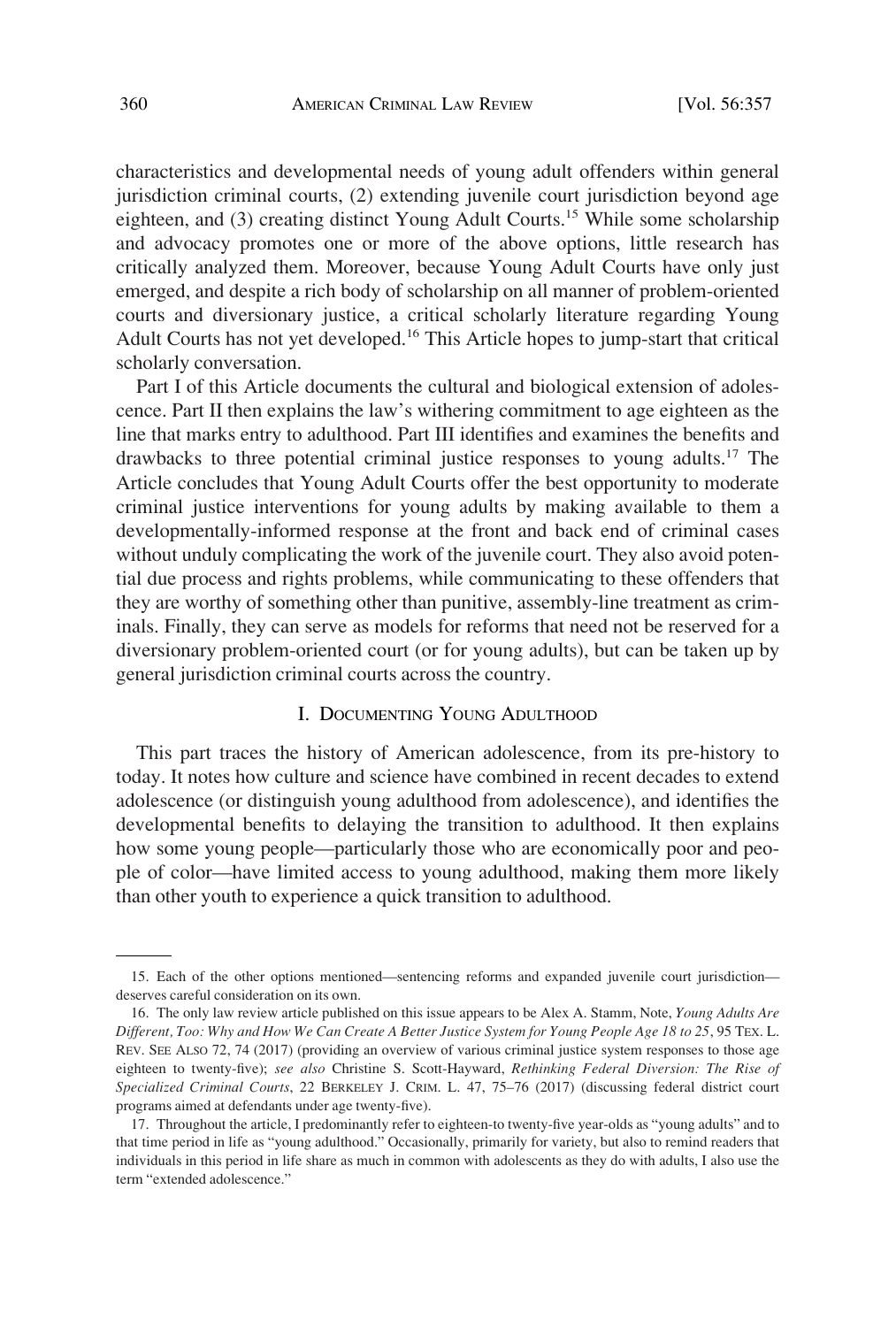## *A. A Brief History of Adolescence*

Adolescence was not invented until the turn of the twentieth century. Nevertheless, seventeenth-century American colonists identified a distinct stage of life—youth—amongst childhood, middle age, and old age.<sup>18</sup> Youth was vaguely defined and not rigidly linked to a specific age range, covering somewhere from age seven at the low end to thirty at the top end.<sup>19</sup> While it may have been a separate category, colonists did not isolate youth from the adult world: they lacked institutions designed for youth, generally did not set aside special rooms in their homes for them, and did not consider youth to have a unique psychology.<sup>20</sup>

A new conception of childhood emerged in the middle of the eighteenth century that viewed children "not as little adults but as special creatures requiring attention, love, and time to mature."<sup>21</sup> Age-segregated environments and institutions began to emerge in the early nineteenth century, like high schools and Young Men's Christian Associations (YMCAs).<sup>22</sup> Scientific and medical discoveries (fueled in part by the emergence of pediatrics as a distinct medical field in the second half of the nineteenth century) increased knowledge about and concern with life stages and proper chronological development.<sup>23</sup> This led to childhood, youth, and adulthood being more precisely identified as biologically and psychologically distinct phases of life. In 1904, G. Stanley Hall published the 1300-page *Adolescence: Its Psychology and Its Relations to Physiology, Anthropology, Sociology, Sex, Crime, Religion and Education*. <sup>24</sup> The book earned him credit for discovering adolescence and legitimated adolescence as an area of scholarly and scientific research. According to Hall, adolescence lasted from age fourteen to twenty-four.<sup>25</sup> It was a time of "storm and stress" when "all young people go through some degree of emotional and behavioral upheaval before establishing a more stable equilibrium in adulthood."26

Once the case for adolescence as a distinct developmental stage was made, social institutions quickly adapted. Education, health care, social services and law all changed to address the particular needs of adolescents. Progressive-era legislative reforms, like compulsory education and the prohibition on child labor,

<sup>18.</sup> STEVEN MINTZ, THE PRIME OF LIFE: A HISTORY OF AMERICAN ADULTHOOD 6 (2015).

<sup>19.</sup> *Id*.

<sup>20.</sup> *Id*. at 8.

<sup>21.</sup> *Id*.

<sup>22.</sup> *Id*. at 30 (noting the class motivations behind these separate institutions, which "shield[ed] middle-class youth from contamination by the 'dangerous classes' and the corruptions of urban life").

<sup>23.</sup> The Children's Hospital of Philadelphia, founded in 1855, was the nation's first hospital dedicated to treating children. *About Children's Hospital of Philadelphia*, CHILD. HOSP. OF PHILA., [www.chop.edu/](http://www.chop.edu/about_chop/index.shtml)  [about\\_chop/index.shtml](http://www.chop.edu/about_chop/index.shtml) (last visited Nov. 11, 2018). The American Pediatric Society was formed in 1888. *Our History*, AM. PEDIATRIC SOC'Y, [www.aps1888.org](http://www.aps1888.org) (last visited Nov. 11, 2018).

<sup>24.</sup> HALL, *supra* note 8.

<sup>25.</sup> *Id*.

<sup>26.</sup> Jeffrey Jensen Arnett, *G. Stanley Hall's Adolescence: Brilliance and Nonsense* 9 HISTORY OF PSYCHOL. 186, 186 (2006).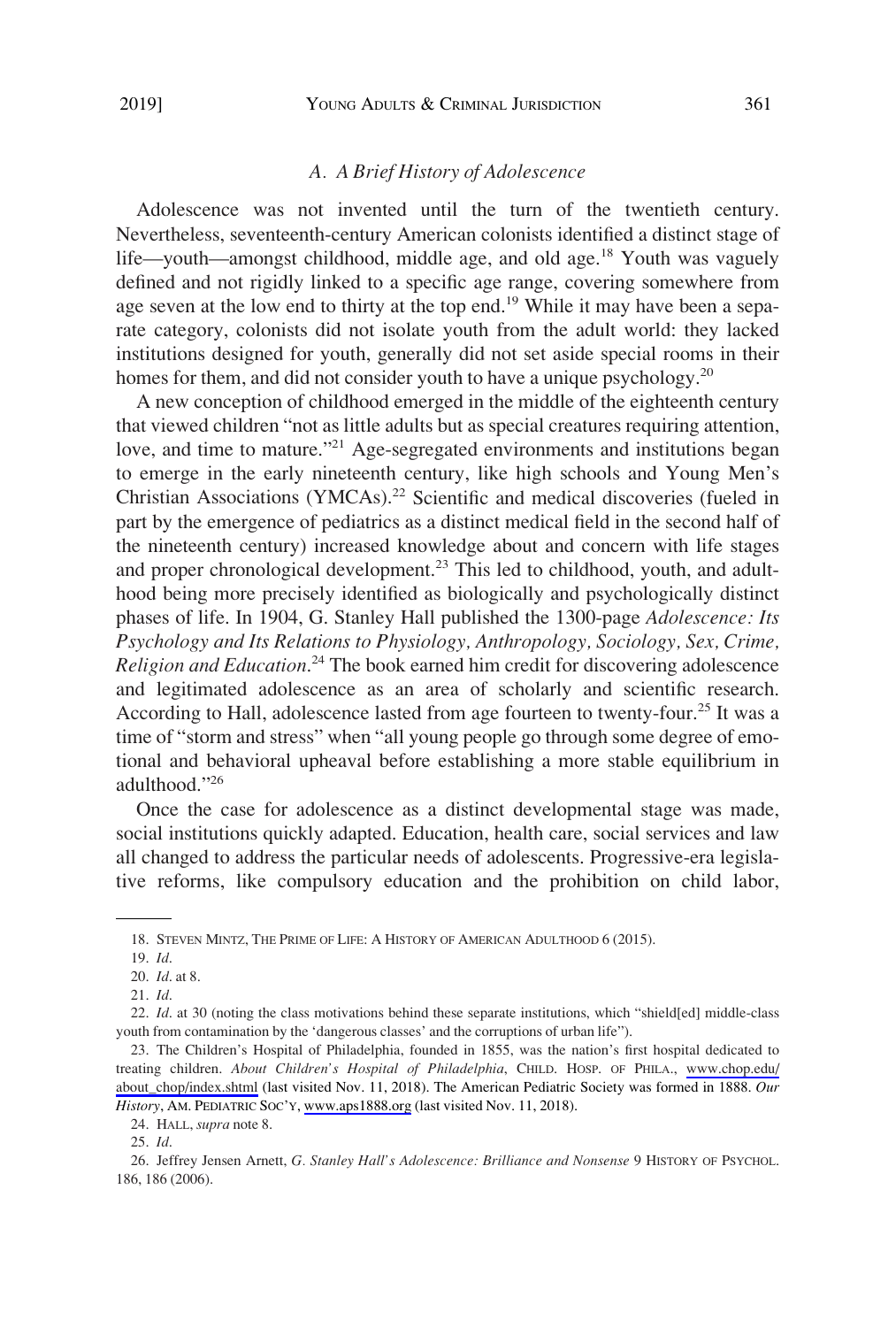protected youth by delaying their entrance into the adult world of labor. The creation of a separate juvenile court system institutionalized the distinction between adulthood and adolescence.<sup>27</sup> Juvenile courts were grounded in the belief that juveniles were different from adults, and that developmentally-appropriate processes and interventions could reduce offending and facilitate the transition to adulthood.28 Notably, the juvenile court founders did not agree with Stanley Hall that adolescence lasted until twenty-four. The cut-off for juvenile court jurisdiction was fixed much earlier, at eighteen or even sixteen.<sup>29</sup>

Especially after World War II, a defining script for the cultural transition to adulthood took hold.<sup>30</sup> The vast majority of people achieved the markers of adulthood—completing education, obtaining a steady job, achieving financial independence from parents, marriage, and reproduction—soon after eighteen, and most of them did so enthusiastically.<sup>31</sup>

Legal reforms after World War II reinforced the notion of a quick transition to adulthood. In 1971, the Twenty-sixth Amendment to the U.S. Constitution lowered the voting age from twenty-one to eighteen.<sup>32</sup> At least twenty-nine states followed this by lowering the drinking age from twenty-one, usually to eighteen.<sup>33</sup> Other reforms enabled broader legal recognition of the maturity of those under eighteen. The mature minor doctrine, for example, allowed individual youth under eighteen to overcome a presumption that they were not mature enough to make certain decisions for themselves.<sup>34</sup> Beginning in the 1980s, nearly all states shrunk the jurisdiction of their juvenile courts, making it easier, and more common, to charge juveniles in criminal court and to punish them as adults.<sup>35</sup> These reforms affirmed that the transition to legal adulthood and full membership in society was complete by eighteen.

30. MINTZ, *supra* note 18, at 13.

32. U.S. CONST. amend. XXVI.

33. Mary Pat Treuthart, *Lowering the Bar: Rethinking Underage Drinking*, 9 N.Y.U. J. LEGIS. & PUB. POL'Y 303, 308, 308 n.23 (2006).

34. *See* Belotti v. Baird, 443 U.S. 622, 647 (1979) (holding a minor who is mature enough and sufficiently well-informed may make abortion decisions independent of parental consent or notification or judicial interference).

35. *See* PATRICIA TORBET ET AL., NAT'L CTR. FOR JUVENILE JUST., STATE RESPONSES TO SERIOUS AND VIOLENT JUVENILE CRIME 3 (1996).

<sup>27.</sup> TANENHAUS, *supra* note 2.

<sup>28.</sup> *See generally* Julian W. Mack, *The Juvenile Court*, 23 HARV. L. REV. 104 (1910).

<sup>29.</sup> *See* FRANK ZIMRING, AMERICAN JUVENILE JUSTICE 11 (2005) (noting that the Denver Juvenile Court's jurisdiction originally ended at sixteen and that the youth who were "the objects of . . . juvenile court control near the beginning of [the twentieth] century were younger than the current clientele of these institutions"). The upper age of jurisdiction was not chosen based on scientific data. The founders envisioned the court as a court for children, and eighteen was the predominant age used in the law marking the end of status as a minor. For example, the word "child" or "children" appears more than twice as many times as "juvenile" in early Chicago Juvenile Court Judge Julian W. Mack's *Harvard Law Review* article about the new court. Mack, *supra* note 28.

<sup>31.</sup> Women were less likely to achieve all of these traditional markers of adulthood because of their limited participation in the full-time labor market. This did not, however, undermine their status as adults. Culturally, for much of the twentieth century, the dominant social role for women was parent and homemaker, while for men it was the wage-earner. *See* SUSAN MOLLER OKIN, JUSTICE, GENDER, AND THE FAMILY 140–46 (1989) (explaining that these roles are not biologically determined but the product of socialization patterns).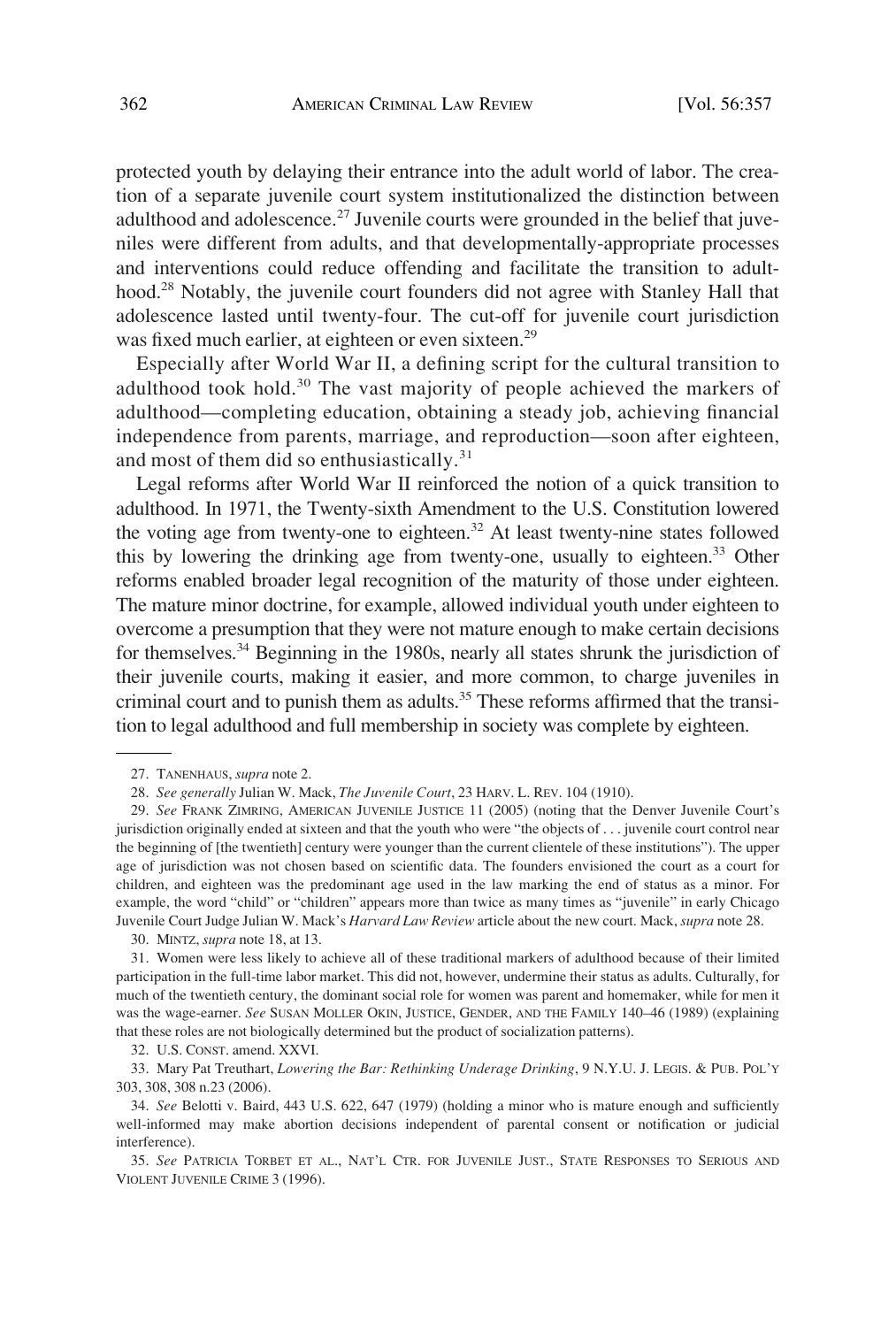## *B. Today's Extended Adolescence*

The general uniformity in the sequencing and timing of events marking the transition to adulthood began to fade in the last decades of the twentieth century. Today, the transition to adulthood is a more gradual and varied process, with many individuals taking much longer to achieve, if at all, the traditional markers of adulthood. This section briefly summarizes what has changed.

#### *1. Puberty and Brain Development*

Before the discovery of adolescence, the traditional marker of the beginning of adulthood was puberty, or sexual reproductive capacity. During the twentieth century, puberty came to signify the start of adolescence.<sup>36</sup> Today, adolescence lasts longer than ever in part because puberty begins earlier than ever. When the twentieth century opened, the onset of menstruation for women occurred sometime between the ages of fourteen and fifteen.<sup>37</sup> By 1950, the average American female went through menarche at around thirteen.<sup>38</sup> Today, the average age of menarche for American females is approximately twelve.<sup>39</sup> Girls begin puberty before menarche. The first observable sign of puberty is breast budding, and studies have shown that the average age of breast budding has fallen from close to thirteen years of age in the 1960s to a little under ten today.<sup>40</sup>

While there is no comparable biological event for boys to identify puberty, the ages at which youth in a given society hit puberty are highly correlated, with boys usually doing so a year or two after girls. $^{41}$  Research indicates that, as with girls, boys are maturing physically earlier today than in the past, beginning puberty by no later than twelve.<sup>42</sup>

Adolescence is lengthening on the back end as well. The main biological endpoint of adolescence—cognitive maturity—extends much later than previously thought. Researchers and psychologists have discovered that the brain continues to develop during the adolescent years and is not fully formed until the early

<sup>36.</sup> *See* STEINBERG, *supra* note 6, at 48 (2014).

<sup>37.</sup> *Id*.

<sup>38.</sup> *See* Susan Y. Euling, Ph.D. et al., *Examination of US Puberty-Timing Data From 1940 to 1994 for Secular Trends: Panel Findings*, 121 PEDIATRICS (SUPPL. 3) (2008); Frank M. Biro, M.D. et al., *Puberty in Girls of the 21st Century*, 25 J. PEDIATRIC & ADOLESCENT GYNECOLOGY, 289–90 (2012).

<sup>39.</sup> *See* William Cameron Chumlea et al., *Age at Menarche and Racial Comparisons in U.S. Girls*, 111 PEDIATRICS 110 (Jan. 2003) (finding a median age for menarche for U.S. girls at age 12.43, approximately four months earlier than in 1973); Elizabeth Weil, *Puberty Before Age 10: A New Normal?*, N.Y. TIMES, Mar. 30, 2012.

<sup>40.</sup> According to a recent U.S. study, based on data from mid-2000s, ten percent of white girls, and nearly twenty-five percent of black girls, had developed breasts by age seven, and pediatricians are seeing menstruation in second-grade girls. STEINBERG, *supra* note 6, at 50.

<sup>41.</sup> STEINBERG, *supra* note 6, at 47.

Marcia E. Herman-Giddens et al., *Secondary Sexual Characteristics in Boys: Data From the Pediatric*  42. *Research in Office Settings Network*, 130 PEDIATRICS 1058, 1062 (2012) [http://pediatrics.aappublications.org/](http://pediatrics.aappublications.org/content/early/2012/10/15/peds.2011-3291)  [content/early/2012/10/15/peds.2011-3291.](http://pediatrics.aappublications.org/content/early/2012/10/15/peds.2011-3291)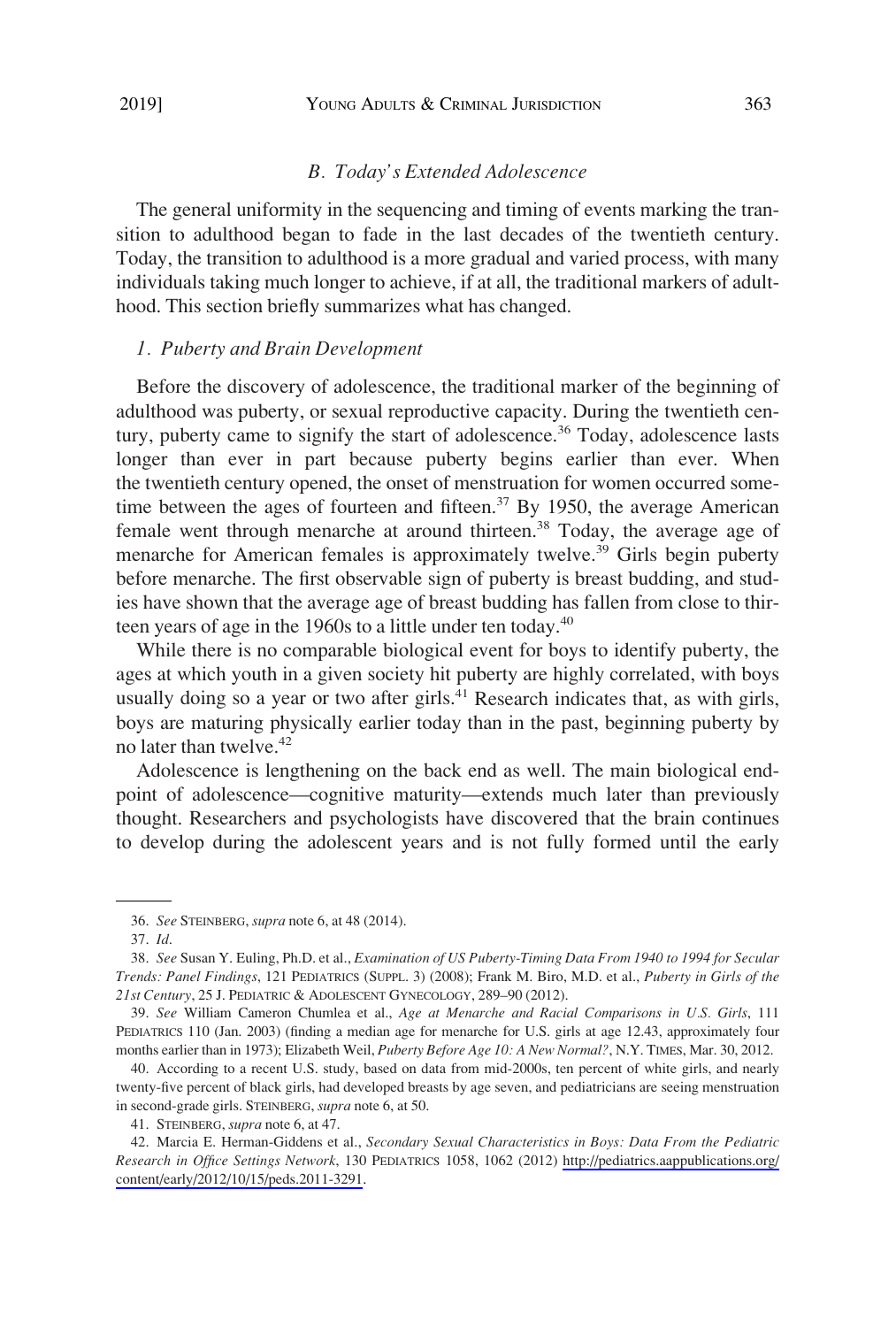twenties.<sup>43</sup> Some studies place the age of complete development at age twentyfive.44 Researchers have concluded that young adults aged eighteen to twenty-four are cognitively more similar to juveniles than adults.<sup>45</sup> Their decision-making ability is still developing,<sup>46</sup> and they remain more likely than adults to engage in risky behavior, discount the future, and struggle to moderate their responses to emotionally charged situations.47 In addition, researchers have shown that adolescence is a period of heightened malleability.48 This makes extended adolescence "the last real opportunity we have to put individuals on a healthy pathway and to expect our interventions to have substantial and enduring effects."49 In sum, many of the cognitive features that distinguish juveniles from adults also distinguish young adults from adults.

#### *2. Education*

The introduction of common (public) schools, especially high schools, and compulsory education in the nineteenth century did much to segregate youth by age and culturally distinguish adolescence from adulthood.<sup>50</sup> Prior to World War II, most young people finished school by eighteen. College arguably delayed the transition to adulthood, but the number of people who pursued higher education was

*See* Jay N. Giedd et al., *Brain Development During Childhood and Adolescence: A Longitudinal MRI*  43. *Study*, 2 NATURE NEUROSCIENCE 861-63 (Oct. 1999); Tomáš Paus et al., *Structural Maturation of Neural Pathways in Children and Adolescents: In Vivo Study*. 283 SCIENCE 1908, 1908 (1999); Elizabeth R. Sowell et al., *Mapping Continued Brain Growth and Gray Matter Density Reduction in Dorsal Frontal Cortex: Inverse Relationships during Postadolescent Brain Maturation*, 21 J. NEUROSCIENCE 8819, 8819 (Nov. 2011); Kerstin Konrad et al., *Brain Development During Adolescence: Neuroscientific Insights Into this Developmental Period*, 110(25) DEUTSCHES ÄRZTEBLATT INT'L 425, 425 (2013); *American Academy of Pediatrics Study Documents Early Puberty Onset In Boys*, AM. ACAD. OF PEDIATRICS (Oct. 20, 2012), [https://www.aap.org/en-us/about-the](https://www.aap.org/en-us/about-the-aap/aap-press-room/pages/AAP-Study-Documents-Early-Puberty-Onset-In-Boys.aspx)[aap/aap-press-room/pages/AAP-Study-Documents-Early-Puberty-Onset-In-Boys.aspx.](https://www.aap.org/en-us/about-the-aap/aap-press-room/pages/AAP-Study-Documents-Early-Puberty-Onset-In-Boys.aspx)

<sup>44.</sup> Nancy Ginsburg, *Reimagining the Role of Defense Counsel for Adolescents in the Adult Criminal Court System: Bringing the Community and Policymakers into the Process to Achieve the Goals of Gideon*, 35 CARDOZO L. REV. 1117, 1121 (2014).

<sup>45.</sup> David P. Farrington et al., *Young Adult Offenders: The Need for More Effective Legislative Options and Justice Processing*, 11 CRIMINOLOGY & PUB. POL'Y 729, 741 (2012).

<sup>46.</sup> *See* Elizabeth S. Scott & Laurence Steinberg, *Blaming Youth*, 81 TEXAS L. REV. 799, 801 (2003); Claire Bryan-Hancock & Sharon Casey, *Psychological Maturity of At-Risk Juveniles, Young Adults and Adults: Implications for the Justice System*, 17 PSYCHIATRY, PSYCHOL. & L. 57 (2010).

<sup>47.</sup> *See* Kathryn C. Monahan et al., *Trajectories of Antisocial Behavior and Psychosocial Maturity From Adolescence to Young Adulthood*, 45 DEVELOPMENTAL PSYCHOL. 1654, 1658 (2009); Edward P. Mulvey et al., *Theory and Research on Desistance from Antisocial Activity Among Serious Adolescent Offenders*, 2 YOUTH VIOLENCE AND JUVENILE JUST. 213, 213 (2004).

<sup>48.</sup> D. Wayne Osgood et al., *Introduction: Why Focus on the Transition to Adulthood for Vulnerable Populations?*, in ON YOUR OWN WITHOUT A NET: THE TRANSITION TO ADULTHOOD FOR VULNERABLE POPULATIONS 12 (D. Wayne Osgood et al. eds., 2005) ("Given the malleability of the young adult period and the potential for continued growth and development, extending systems of support during the transition should increase the likelihood that more members of these groups will lead productive adult lives.").

<sup>49.</sup> STEINBERG, *supra* note 6, at 9, 17 (noting adolescents are "far more sensitive to experience than anyone previously imagined.").

<sup>50.</sup> MINTZ, *supra* note 18, at 10.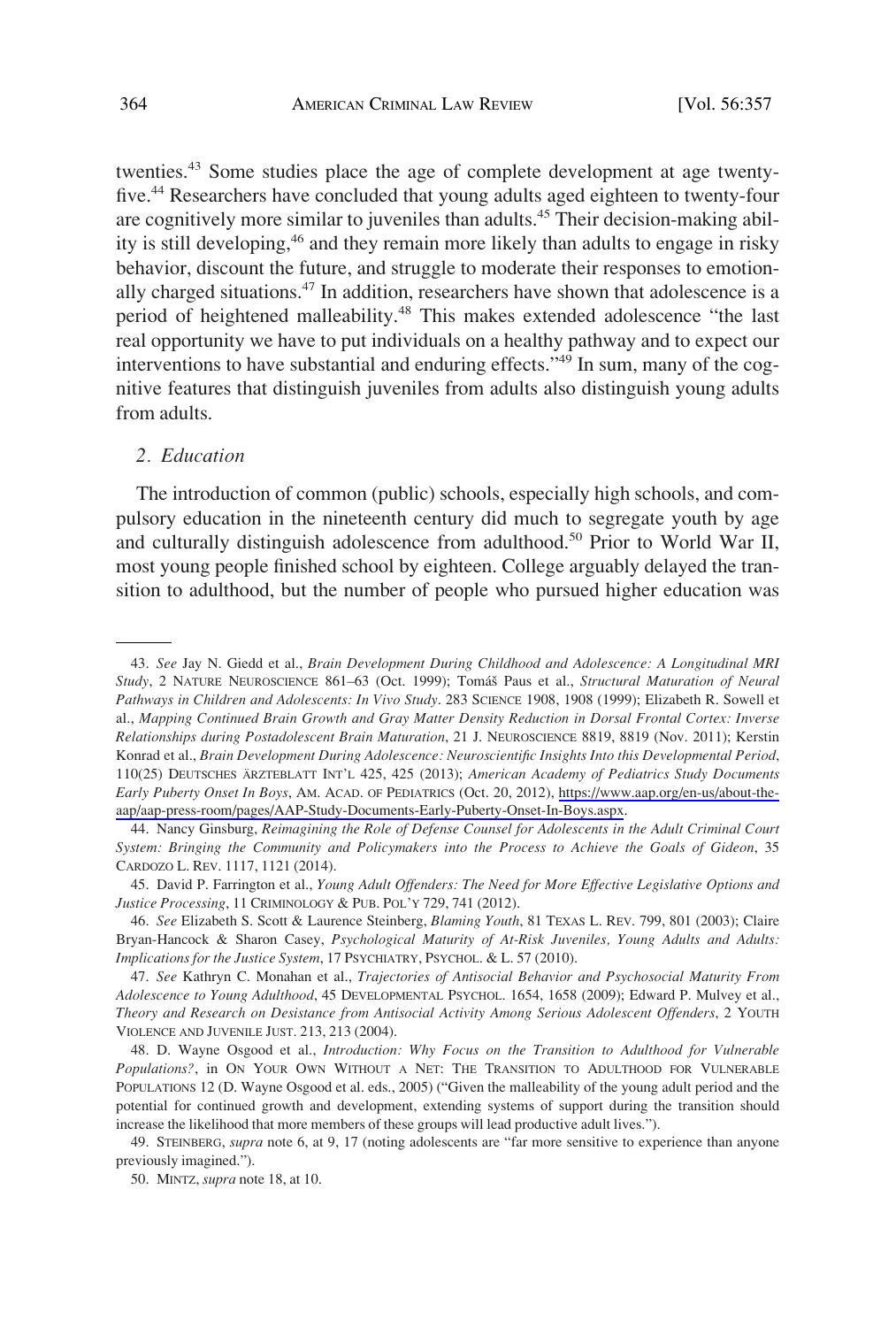# quite small.<sup>51</sup>

After World War II, college enrollment expanded.<sup>52</sup> Traditionally, men attended college at higher rates than women, but by 1980 the number of women enrolled in college exceeded the number of men.<sup>53</sup> Today, young people attend higher education at historically high rates. Over two-thirds of high school graduates enroll in a four-year or community college in the fall after graduating, seventy-two percent of women and sixty-seven percent of men.<sup>54</sup> Just over one-third of college graduates remain in school to pursue a graduate degree.<sup>55</sup>

Post-secondary education extends adolescence in a couple of ways. College typically delays entry into the full-time labor force. At the same time, it is a protected space full of support to aid the transition to a successful adulthood. College students have access to education, health care, counselors, teachers, internships, study-abroad programs, federally subsidized loans, and subsidized tuition at public universities. Until only very recently, rampant unlawful drinking, drug use, and sexual assault occurred largely untouched by the criminal justice system.<sup>56</sup> This extended, protected period of education and identity-exploration sets up graduates for better-paying employment once they enter the full-time labor market.<sup>57</sup>

#### *3. Work and Financial Independence*

It used to be that most young women worked outside the home only for a short time, until they were married or their first child was born, and most young men went to work full-time when they finished school or military service. For a good portion of the twentieth century, the jobs young men entered right out of school were full-time, perhaps even life-long, employment. In addition, those jobs were likely to pay well, even for working class laborers.<sup>58</sup>

<sup>51.</sup> In 1900, only two percent of eighteen- to twenty-four-year-olds enrolled in college. *120 Years of American Education: A Statistical Portrait*, NAT'L. CTR. FOR EDUC. STATS. 76 (Thomas D. Snyder ed., 1993). "In 1940, more than half of the U.S. population had completed no more than an eighth-grade education. Only 6 percent of males and 4 percent of females had completed 4 years of college." MINTZ, *supra* note 18, at 7.

<sup>52.</sup> Many colleges, especially elite colleges, did not admit female undergraduates until the 1960s or 1970s. *See* NANCY WEISS MALKIEL, "KEEP THE DAMNED WOMEN OUT": THE STRUGGLE FOR COEDUCATION (2016). Yale and Princeton did not enroll women until 1969, Harvard not until 1977, and Columbia not until 1981.

<sup>53.</sup> Snyder *supra* note 51, at 77.

<sup>54.</sup> See Immediate College Enrollment Rate, NAT'L CTR. FOR EDUC. STATS. (Jan. 2018), [https://nces.ed.gov/](https://nces.ed.gov/programs/coe/indicator_cpa.asp) [programs/coe/indicator\\_cpa.asp](https://nces.ed.gov/programs/coe/indicator_cpa.asp). The number of African-Americans attending college is near a historical high. Still, a smaller percentage of African-American high school graduates immediately enrolled in college in 2016 (fifty-six percent) than white high school graduates (seventy-one percent). *See id*.

<sup>55.</sup> Sandy Baum, Ph.D. et al., *Who Goes to Graduate School and Who Succeeds*, URBAN INST. 1, 2 (Jan. 2017), [https://www.urban.org/sites/default/files/publication/86981/who\\_goes\\_to\\_graduate\\_school\\_and\\_who\\_succeeds\\_1.pdf.](https://www.urban.org/sites/default/files/publication/86981/who_goes_to_graduate_school_and_who_succeeds_1.pdf)

*See., e.g*., *Why College Campuses Adjudicate Their Own Campus Crimes*, NAT'L. PUB. RADIO (Nov. 30, 56. 2014),<https://www.npr.org/2014/11/30/367544499/why-colleges-adjudicate-their-own-campus-crimes>.

*See The Rising Cost of Not Going to College*, PEW RES. CTR. (Feb. 2014), [http://www.pewsocialtrends.](http://www.pewsocialtrends.org/2014/02/11/the-rising-cost-of-not-going-to-college/) 57. [org/2014/02/11/the-rising-cost-of-not-going-to-college/.](http://www.pewsocialtrends.org/2014/02/11/the-rising-cost-of-not-going-to-college/)

<sup>58.</sup> *See* Ahmed A. White, *The Depression Era Sit-Down Strikes and the Limits of Liberal Labor Law*, 40 SETON HALL L. REV. 1, 21 (2010) (recounting the "unprecedented increases in wages and economic security for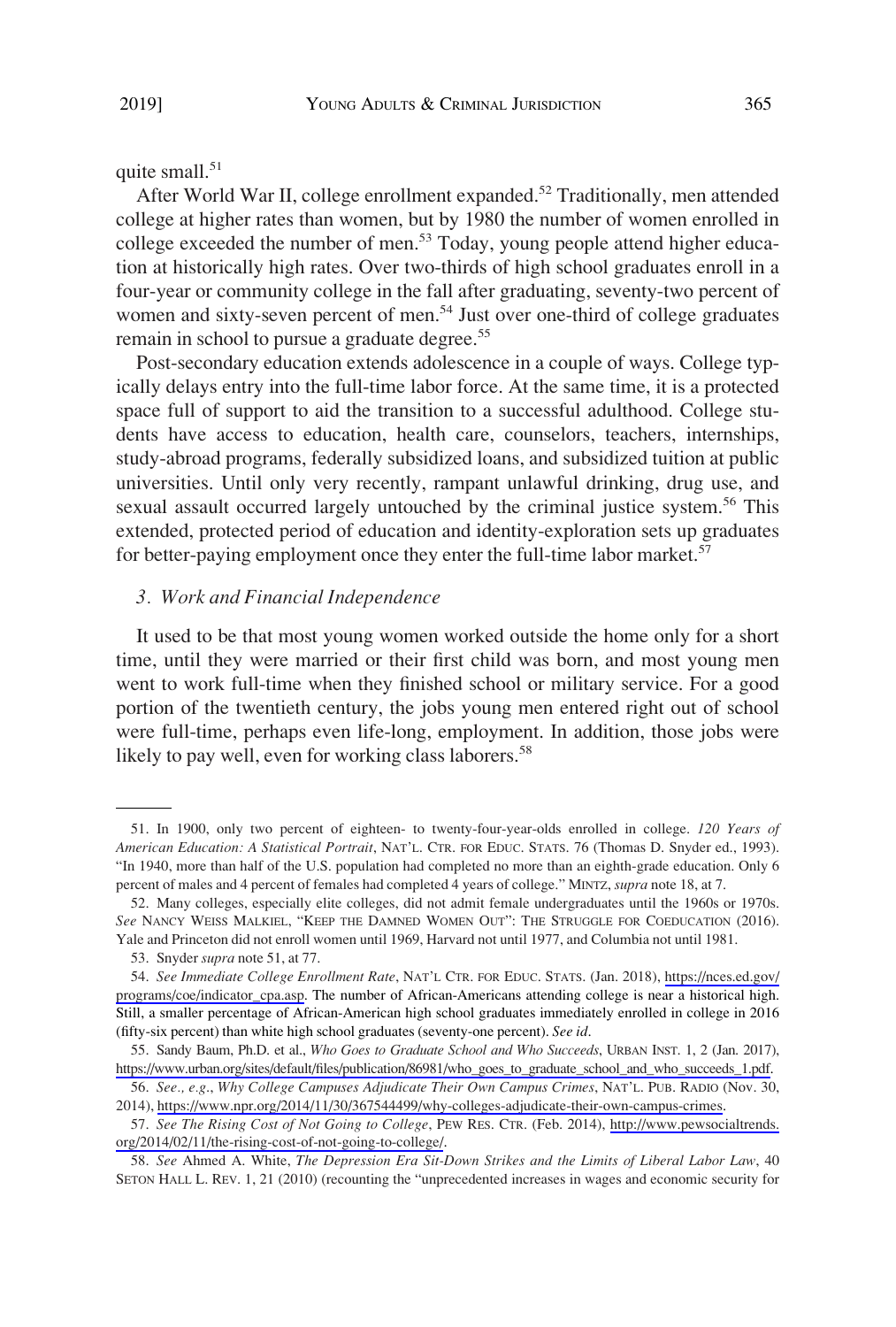The expansion of college has both delayed entry into the full-time labor force and, because of rising tuition costs, meant that more young people begin adulthood tens, if not hundreds of thousands, of dollars, in the red.<sup>59</sup> At the same time, most entry-level jobs no longer pay a living wage. Wages have stagnated for all but those at the far edge of the income spectrum<sup>60</sup> and have declined in real terms for those without a college education.<sup>61</sup> And while those who go right to work in their late teens are earning more money than those in college, it is typically a short-term advantage.<sup>62</sup> Young people today are also more likely to experience a prolonged period of career instability, with frequent job changes.<sup>63</sup> Depressed wages, frequent job changes, and educational debt mean that it can take longer today to secure a full-time job that pays enough to support a family. $64$ 

These changes have led more young people to rely for a longer period of time on support from parents. According to one study, some parents provide thousands of dollars a year in support, and hundreds of hours of time assistance, to their children past age eighteen.<sup>65</sup> More young people today live at home with their parents

60. Adjusted for inflation, the federal minimum wage grew steadily from 1940 to a peak in 1968 and has declined or stagnated since then. Drew Desilver, *5 Facts About the Minimum Wage*, PEW RES. CTR. (Jan. 4, 2017),<http://www.pewresearch.org/fact-tank/2015/07/23/5-facts-about-the-minimum-wage/>.

"Among white non-college men in their 20s and early 30s, median earnings declined in real terms from 61. over \$40,000 a year in 1973 to around \$30,000 a year in 2007. Among African-American men of the same age and education, median earnings declined from about \$34,000 to \$25,000 a year in that same period." Vincent Schiraldi et. al., *Community Based Responses to Justice-Involved Young Adults*, 1 NEW THINKING IN CMTY. CORRS. 1, 5 (2015), [https://www.hks.harvard.edu/sites/default/files/centers/wiener/programs/pcj/files/ESCC-](https://www.hks.harvard.edu/sites/default/files/centers/wiener/programs/pcj/files/ESCC-CommunityBasedResponsesJusticeInvolvedYA.pdf)[CommunityBasedResponsesJusticeInvolvedYA.pdf.](https://www.hks.harvard.edu/sites/default/files/centers/wiener/programs/pcj/files/ESCC-CommunityBasedResponsesJusticeInvolvedYA.pdf) The job market increasingly requires a college degree for access to a living wage. Anthony P. Carnevale et al*., The College Advantage: Weathering the Economic Storm*, GEO. PUB. POL'Y INST. CTR. ON EDUC. & THE WORKFORCE 1, 3 (2012).

*See The Rising Cost of Not Going to College*, *supra* note 57. Those who decide to go to work instead of 62. attend college may do so because of fewer economic resources. The immediate college enrollment rate for those from high income families was eighty-three percent in 2016, but only sixty-seven percent for those from low income families. National Center for Education Statistics. *Immediate College Enrollment Rate*, NAT'L CTR. FOR EDUC. STATS. (Jan. 2018), [https://nces.ed.gov/programs/coe/indicator\\_cpa.asp](https://nces.ed.gov/programs/coe/indicator_cpa.asp).

63. Young adults today are more keen on matching their interests and abilities with the 'right' job and have a greater desire for their job to have meaning, leading young people today to try out more fields. Jeffrey Jensen Arnett, *Oh, Grow Up! Generational Grumbling and the New Life Stage of Emerging Adulthood—Commentary on Trzesniewski & Donnellan (2010)*, 5 PERSPECTIVES ON PSYCH. SCI. 89, 90 (2010).

64. Ryan Bhandari and David Brown, *The Opportunity Index: Ranking Opportunity in Metropolitan America* (2018) (finding that only thirty-eight percent of jobs pay enough today to afford a middle- or upper-class life for a dual income-earning family with children), [https://www.thirdway.org/report/the-opportunity-index-ranking](https://www.thirdway.org/report/the-opportunity-index-ranking-opportunity-in-metropolitan-america)[opportunity-in-metropolitan-america;](https://www.thirdway.org/report/the-opportunity-index-ranking-opportunity-in-metropolitan-america) *see generally* JENNIFER M. SILVA, COMING UP SHORT: WORKING-CLASS ADULTHOOD IN AN AGE OF UNCERTAINTY 66 (2013).

the industrial working class, laying the foundation of an unparalleled period of post-[World] War [II] middleclass prosperity").

<sup>59.</sup> According to the Federal Reserve, as of March 2018, Americans held almost \$1.5 trillion in student loan debt. *Consumer Credit—G.19*, FED. RES. (2018), [https://www.federalreserve.gov/releases/g19/current/default.](https://www.federalreserve.gov/releases/g19/current/default.htm) [htm](https://www.federalreserve.gov/releases/g19/current/default.htm). Over eleven percent of student borrowers were more than ninety days delinquent. *Quarterly Report on Household Debt and Credit*, FED. RES. BANK OF N.Y. (Nov. 2017), [https://www.newyorkfed.org/medialibrary/](https://www.newyorkfed.org/medialibrary/interactives/householdcredit/data/pdf/HHDC_2017Q3.pdf) [interactives/householdcredit/data/pdf/HHDC\\_2017Q3.pdf.](https://www.newyorkfed.org/medialibrary/interactives/householdcredit/data/pdf/HHDC_2017Q3.pdf)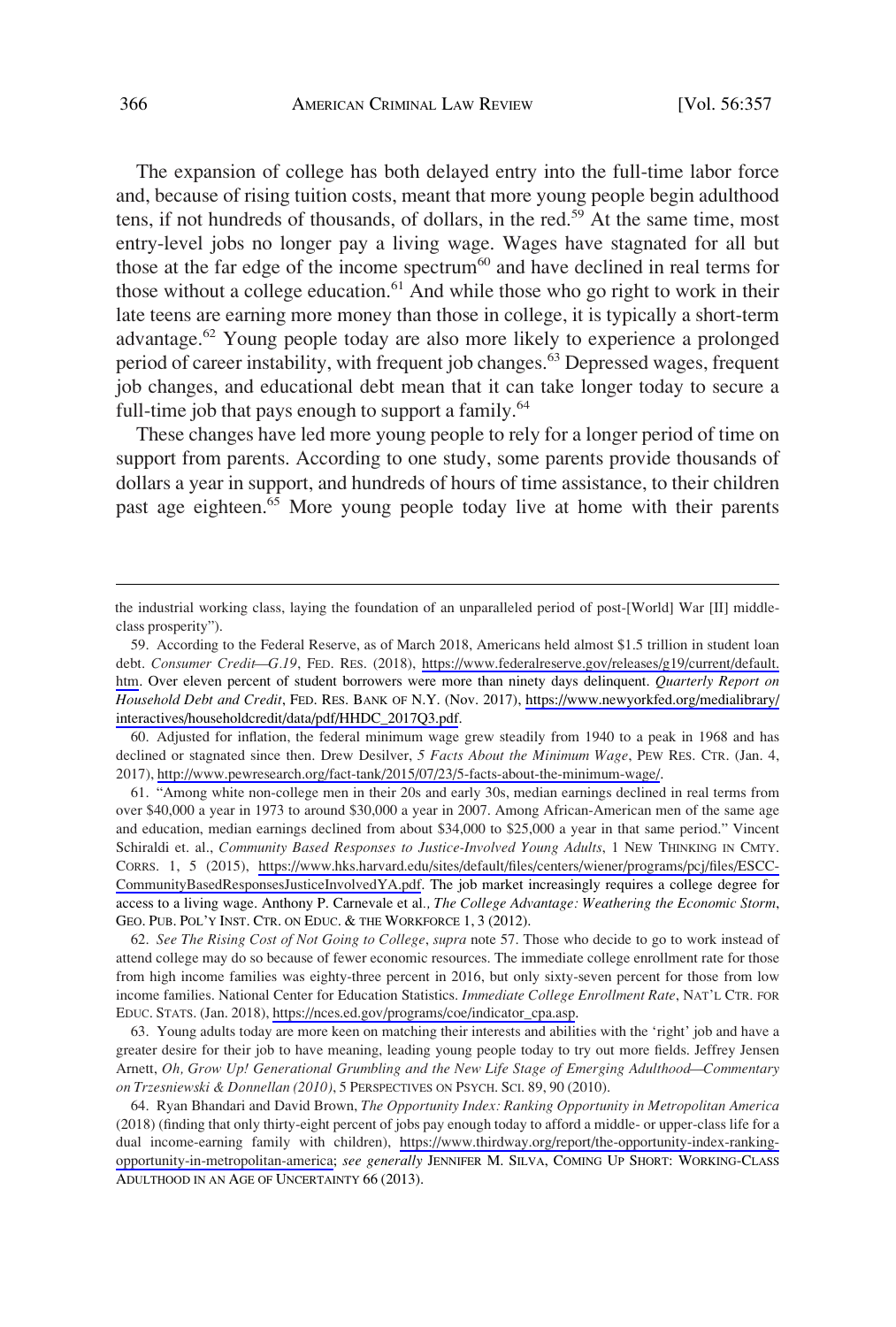during their twenties than in the last half-century.<sup>66</sup> Those who do not live with their parents often rely on financial support from parents to pay rent while they complete schooling. Simply put, for a variety of reasons, it takes longer to achieve financial independence than ever before.

# *4. Marriage and Child Rearing*

Longer schooling, increased work and wage instability, and delayed financial independence have ripple effects on family formation. Whereas the post-World War II generation moved quickly out of the parental home and into marriage and child rearing, today, most young people experience a prolonged period of independent living before (if ever) committing to marriage and child rearing.

According to the U.S. Census Bureau, the average age of first marriages has risen to its highest point ever.<sup>67</sup> For men, it is twenty-nine (up from twenty-three from the 1950s to mid-1970s). For women, it is twenty-six (up from twenty). Pew estimates that one in four of today's young adults will never marry.<sup>68</sup>

The mean age of first-time parents in the United States has likewise risen. In 2014, it was 26.3 for mothers, up by 1.5 years since 2000 and almost five years from 1970.<sup>69</sup> For fathers, it is 27.4, which represents a similar rise compared to the past.70

<sup>65.</sup> Robert F. Shoeni & Karen E. Ross, *Material Assistance from Families During the Transition to Adulthood*, *in* ON THE FRONTIER OF ADULTHOOD 396–415 (Richard A. Settersten, Jr. et al. eds., 2005).

<sup>66.</sup> Richard Fry, For First Time in Modern Era, Living With Parents Edges Out Other Living Arrangements *for 18- to 34-Year-Olds: Share Living with Spouse or Partner Continues to Fall*, PEW RES. CTR. (May 24, 2016), [http://www.pewsocialtrends.org/2016/05/24/for-first-time-in-modern-era-living-with-parents-edges](http://www.pewsocialtrends.org/2016/05/24/for-first-time-in-modern-era-living-with-parents-edges-out-other-living-arrangements-for-18-to-34-year-olds/)[out-other-living-arrangements-for-18-to-34-year-olds/](http://www.pewsocialtrends.org/2016/05/24/for-first-time-in-modern-era-living-with-parents-edges-out-other-living-arrangements-for-18-to-34-year-olds/). This is not a historical high. That occurred in 1940, when thirty-five percent of the nation's eighteen- to twenty-four-year-olds lived with their parent(s). *Id*.

<sup>67.</sup> Jonathan Vespa, *Marrying Older, But Sooner?*, U.S. CENSUS BUREAU (Feb. 10, 2014), https://www. [census.gov/newsroom/blogs/random-samplings/2014/02/marrying-older-but-sooner.html.](https://www.census.gov/newsroom/blogs/random-samplings/2014/02/marrying-older-but-sooner.html)

Wendy Wang & Kim Parker, *Record Share of Americans Have Never Married*, PEW RES. CTR. (Sept. 24, 68. 2014), [http://www.pewsocialtrends.org/2014/09/24/record-share-of-americans-have-never-married/.](http://www.pewsocialtrends.org/2014/09/24/record-share-of-americans-have-never-married/) Poor young people and African-Americans are less likely to get married than middle and upper-class individuals, and white Americans. According to Jennifer Silva, working-class young adults find that commitment is more of a financial risk than a bulwark. SILVA, *supra* note 64 ("working-class young adults learn early on that commitment, rather than a hedge against external risks of the market, is simply one demand too many"). The high percentage of incarcerated young black men may also explain the lower marriage rates for African-Americans.

<sup>69.</sup> T.J. Mathews, M.S. & Brady E. Hamilton, Ph.D., Mean Age of Mothers is on the Rise: United States, *2000–2014*, NAT'L CTR. FOR HEALTH STATS., 1 (Jan. 2016), [http://www.cdc.gov/nchs/data/databriefs/db232.pdf;](http://www.cdc.gov/nchs/data/databriefs/db232.pdf) T.J. Mathews & Brady E. Hamilton, *Mean Age of Mother, 1970-2000*, 51 NAT'L VITAL STATS. REP. 1 (2002), [https://www.cdc.gov/nchs/data/nvsr/nvsr51/nvsr51\\_01.pdf](https://www.cdc.gov/nchs/data/nvsr/nvsr51/nvsr51_01.pdf) (reporting a mean age for first mothers in 1970 of 21. 4 years).

*See Fatherhood in the U.S.: Men's Age at First Birth, 1987-2010*, NCFMR FAM. PROFILES, [https://www.](https://www.bgsu.edu/content/dam/BGSU/college-of-arts-and-sciences/NCFMR/documents/FP/FP-11-04.pdf)  70. [bgsu.edu/content/dam/BGSU/college-of-arts-and-sciences/NCFMR/documents/FP/FP-11-04.pdf](https://www.bgsu.edu/content/dam/BGSU/college-of-arts-and-sciences/NCFMR/documents/FP/FP-11-04.pdf); *The State of Young America: The Databook*, DEMOS (2011), [http://www.demos.org/publication/state-young-america](http://www.demos.org/publication/state-young-america-databook)[databook](http://www.demos.org/publication/state-young-america-databook).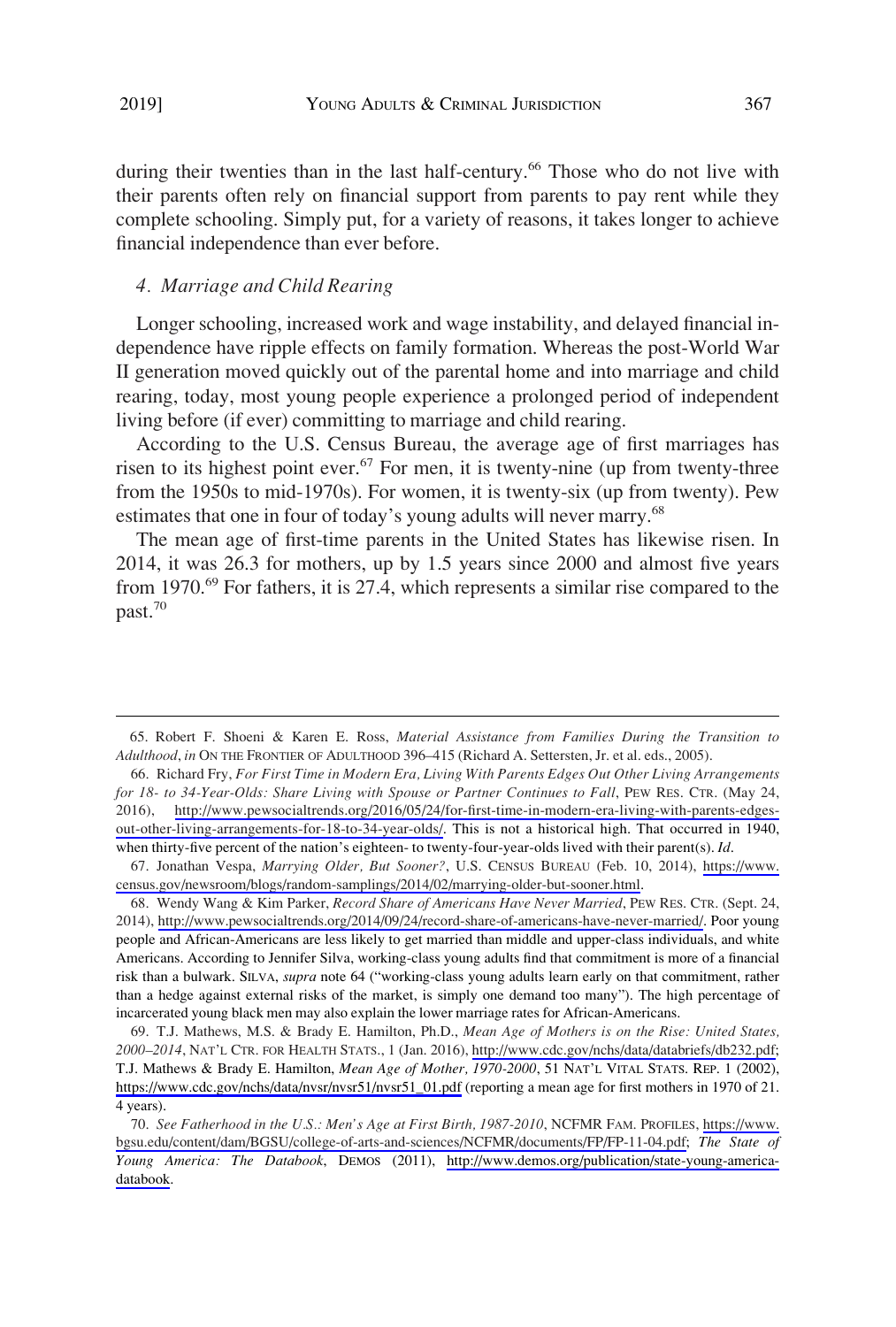# *5. Self-Perception*

As the above changes have happened, young people have also come to define adulthood differently. Today's young people are more likely to define adulthood by a subjective feeling of self-sufficiency and autonomy than they are by the accomplishment of life events. According to sociologist Jeffrey Jensen Arnett, a leading expert on what he calls "emerging adulthood," the most important criteria for adulthood of the young people he has surveyed were not the tradition markers described above, but "were more intangible and psychological: accepting responsibility for one's actions, making independent decisions, and becoming financially independent."71 As one individual put it, "[a] boy doesn't necessarily take responsibility for his own actions . . . . But a man is responsible for whatever he does . . . . I finally realized that I am responsible for everything  $\dots$  so I am an adult."<sup>72</sup> Young people today do not understand adulthood to be defined by their cognitive capacity to make decisions, or reaching an age where the law imposed on them full responsibility, but about feeling like an adult, making independent decisions, and taking responsibility for them.<sup>73</sup> As a result, a sense of adulthood does not come to many young people until much later than eighteen.<sup>74</sup>

Moreover, whereas young people decades ago were more eager to settle down into adulthood, young people today are in no hurry to be or feel like an adult. To many, adulthood "represents a closing of doors—the end of independence, the end of spontaneity, the end of a sense of wide-open possibilities."75 As one young person put it, "[i]f adulthood means being saddled with a mortgage, a life-sucking nine to five job, two expensive kids, an equally disgruntled spouse, and lifelong educational debt[,] I hope I never reach adulthood."76

The lengthening of adolescence matters a great deal to public policy and the law, not the least because an extended adolescence appears to be a developmental advantage. According to adolescence expert Laurence Steinberg, "[p]eople who can delay the transition into adulthood . . . reap the benefits of a longer period of plasticity during which higher-order brain systems continue to mature."77 Steinberg concluded that an extended adolescence "portends advantage" and "is an asset, not a liability."<sup>78</sup>

<sup>71.</sup> JEFFREY JENSEN ARNETT, EMERGING ADULTHOOD: THE WINDING ROAD FROM LATE TEENS THROUGH THE TWENTIES vi (2004).

<sup>72.</sup> *Id*. at 209.

<sup>73.</sup> *See also* MINTZ, *supra* note, 18 at 19 ("adulthood has come to be defined less by clear rites of passage . . . than by subjective feeling of self-sufficiency and autonomy").

<sup>74.</sup> *See* ARNETT, *supra* note 71, at 15 (showing survey results that almost sixty percent of those age eighteen to twenty-five say "yes and no" in response to "Do you feel you have reached adulthood?").

<sup>75.</sup> *Id*. at 6.

<sup>76.</sup> MINTZ, *supra* note 18, at 69 (quoting an online comment to Robin Marantz Henig, *What Is it About 20- Somethings*?, N.Y. TIMES MAG. (Aug. 22, 2010)).

<sup>77.</sup> STEINBERG, *supra* note 6, at 164.

<sup>78.</sup> *Id*. at 164.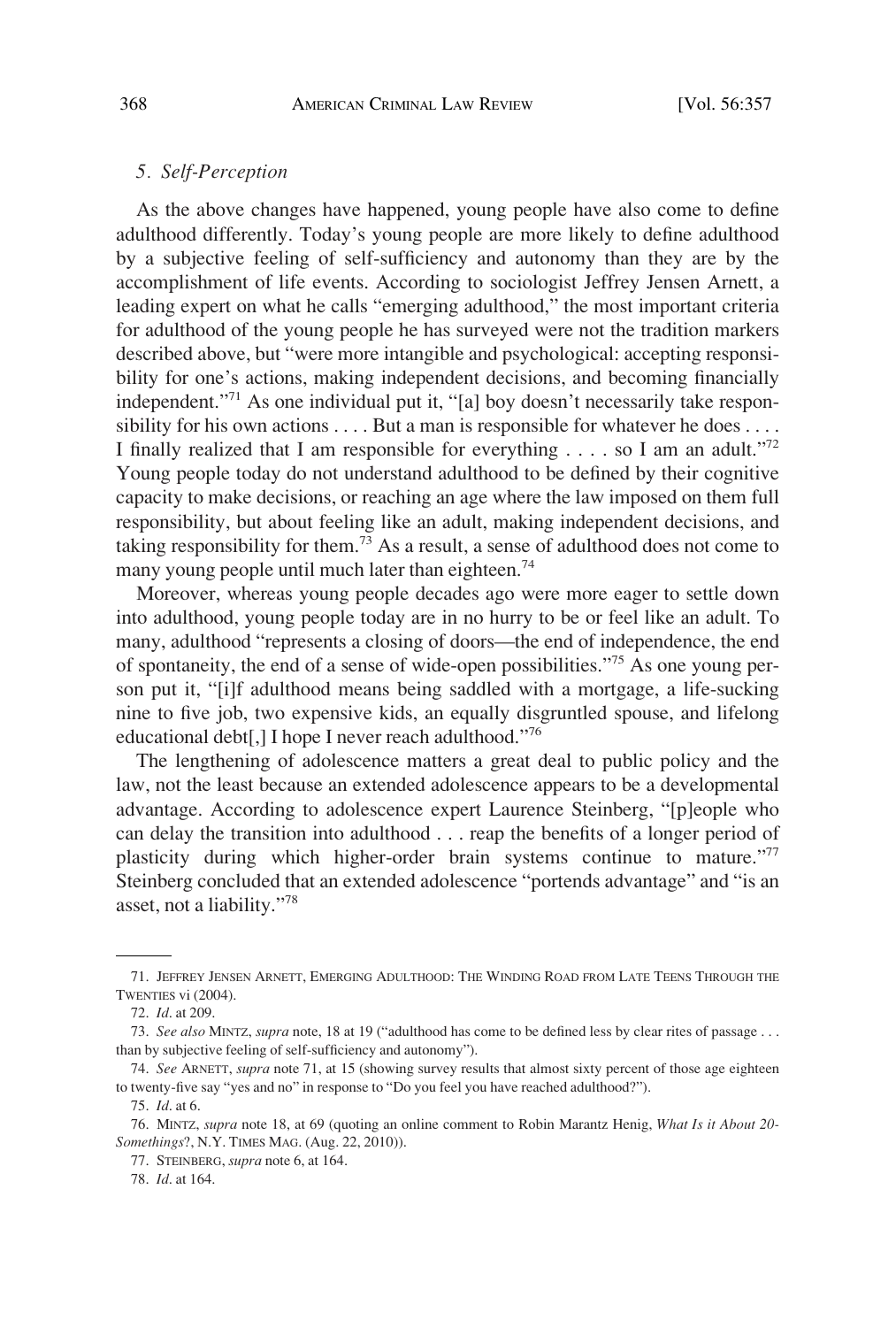The benefits of an extended adolescence are not, however, distributed equally. Differences along class lines and by ethnicity are apparent. Economically poor youth and youth of color start adolescence sooner than other youth, and leave adolescence sooner. At the front end, poor youth and African-Americans start puberty earlier than other youth.<sup>79</sup> At the back end, poor youth and youth of color leave adolescence and enter adulthood sooner than other youth. With regard to education, work, marriage and child rearing, middle and upper class youth are more likely to stay in school longer, delay entrance to full-time labor force, delay getting married, and put off becoming parents. College tuition, room and board, unpaid internships, "gap years" traveling the world all require subsidizing, or taking on debt.<sup>80</sup> Young adults from middle- and upper-class families have greater access to financial support than poor youth. According to one study, young adults whose parents are in the top quartile of income receive approximately three times as much material support as those whose parents were in the bottom half of income.<sup>81</sup> Lacking the ability to take on tuition costs or room and board during an unpaid internship (much less a "gap year"), poor youth are more likely to forego an extended adolescence and transition more quickly into the workforce, self-sufficiency, and adulthood.<sup>82</sup>

The financial impediment to an extended adolescence may explain the different class-based attitudes about the transition to adulthood uncovered by researchers. Less affluent Americans, when asked, give earlier deadlines for leaving home, completing school, obtaining full-time employment, marrying, and parenting.<sup>83</sup> In her study of modern childhood, Annette Lareau found striking differences in the way that young people were treated by their parents along class lines. Lareau found that "in middle-class families, [the young people in their late teens and early twenties] frequently were treated as if they were still children, while in working-class and poor families they were treated as if they were grown."<sup>84</sup> The attitude difference was not just a generational one. According to Lareau, both parents *and* children in working-class and poor families considered post-adolescent children "grown." By contrast, in middle-class families, "the young adults seemed to still

<sup>79.</sup> *See Id*. at 177; Euling, *supra* note 38, at S176 ("Analyses . . . revealed racial differences in the timing of female puberty; black girls were younger than white girls at the same stage of breast development, pubic hair development, and menarche," and "[f]or boys, the onset of genital and pubic hair development occurs earlier in black than white boys.").

<sup>80.</sup> According to the College Board, the average annual budget for undergraduates in 2018–2019 ranged from 17,930 for two-year colleges to 52,500 for four-year private colleges. *Average Estimated Undergraduate Budgets, 2018-2019*, COLLEGEBOARD, [https://trends.collegeboard.org/college-pricing/figures-tables/average](https://trends.collegeboard.org/college-pricing/figures-tables/average-estimated-undergraduate-budgets-2018-19)[estimated-undergraduate-budgets-2018-19](https://trends.collegeboard.org/college-pricing/figures-tables/average-estimated-undergraduate-budgets-2018-19) (last visited Nov. 20, 2018).

<sup>81.</sup> NAT'L POVERTY CTR., POLICY BRIEF: FAMILY SUPPORT DURING THE TRANSITION TO ADULTHOOD 2 (2004); *see also* Chuck Collins, *The Wealthy Kids are Alright*, AM. PROSPECT (May 28, 2013).

<sup>82.</sup> *See* Arnett, *supra* note 63, at 22 (noting poor and minority youth "may be less likely to experience their late teens and early twenties as a period of emerging adulthood").

<sup>83.</sup> Richard A. Settersen, Jr. & Barbara Ray, *What's Going on with Young People Today? The Long and Twisting Path to Adulthood*, 20 FUTURE OF CHILD. 19, 22 (Spring 2010).

<sup>84.</sup> ANNETTE LAREAU, UNEQUAL CHILDHOODS: CLASS, RACE AND FAMILY LIFE 266 (2d ed. 2011).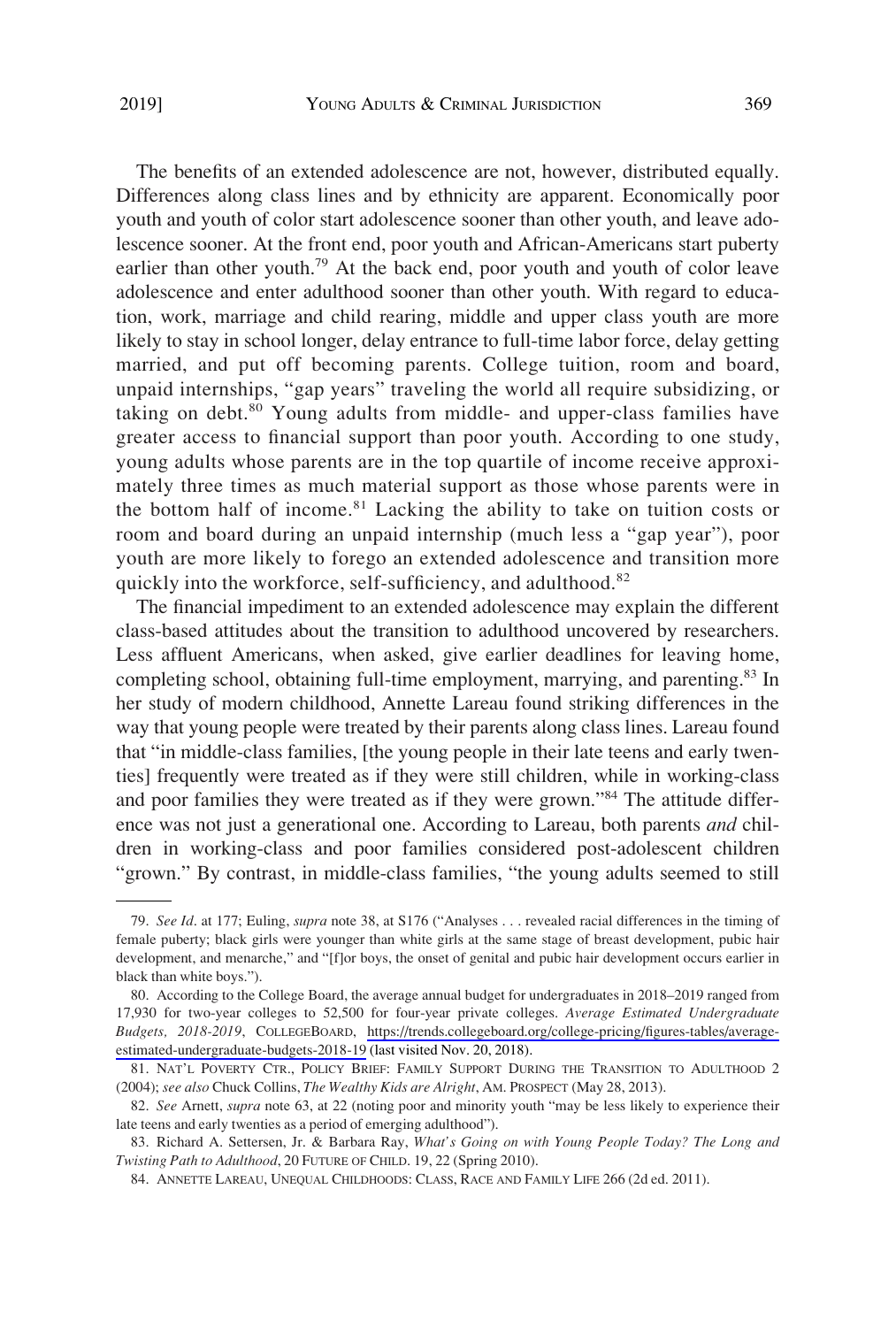rely heavily on their parents and, in crucial ways, the parents often continued to treat them as children [who would benefit from continuous monitoring and assistance]."<sup>85</sup>

There is also evidence that race correlates with an earlier (at least perceived) transition to adulthood. This phenomenon is not a new one. During the slavery era, white owners considered slaves to be adults when they became full hands, at sixteen or younger.<sup>86</sup> Today, youth of color are more likely to leave adolescence and enter adulthood sooner than white youth for a couple of reasons. Youth of color are less likely to have access to the economic and social resources that enable an extended adolescence.<sup>87</sup> Cross-race perceptions further skew the distribution of extended adolescence. Modern research has shown that whites view youth of color as older than their chronological age. In one study, researchers found that study participants (mostly white male police officers and female undergraduate students) were more likely to mistake black youth as older than their actual age, by an average of 4.5 years.<sup>88</sup> That is, they perceive a fourteen-year-old black youth as an eighteen-year-old and a sixteen-year-old as twenty.

The same effect has been documented in school settings as well. Ann Arnett Ferguson spent over three years observing a racially-mixed public intermediate school (grades four to six).<sup>89</sup> She concluded that African American students are not seen as childlike but "adultified," as "naturally naughty" and "willfully bad."<sup>90</sup> Their misbehavior was not seen as typical childishness, but was "likely to be interpreted as symptomatic of ominous criminal proclivities."<sup>91</sup> In one example, a white teacher described as "looters" the African-American children who borrowed books from a classroom without returning them. As Ferguson put it, "what might be interpreted as the careless behavior of children is displaced by images of adult acts of theft that conjure up violence and mayhem."92

<sup>85.</sup> *Id*. at 287.

<sup>86.</sup> *See* GEOFF K. WARD, THE BLACK CHILD-SAVERS: RACIAL DEMOCRACY AND JUVENILE JUSTICE 36 (2012) (noting black youth were not included in the conception of childhood because the "antebellum black child was never expected to become an economically independent or politically equal participant in American civil society").

<sup>87.</sup> According to the Kids Count Data Center, as of 2016, over one-third of American Indian and African-American youth (under eighteen) live in families with incomes below the federal poverty line, compared to nineteen percent of youth overall, twenty-eight percent of Hispanic/Latino youth, and twelve percent of non-Hispanic White youth. *Children in Poverty (100%) by Age Group and Race and Ethnicity*, KIDS COUNT DATA CTR.,<https://datacenter.kidscount.org/> (last updated September 2018).

<sup>88.</sup> Phillip Atiba Goff et al., *The Essence of Innocence: Consequences of Dehumanizing Black Children*, 106 J. PERSONALITY & SOC. PSYCHOL. 526, 532 (2014).

<sup>89.</sup> ANN ARNETT FERGUSON, BAD BOYS: PUBLIC SCHOOLS IN THE MAKING OF BLACK MASCULINITY (2000). 90. *Id*. at 80.

<sup>91.</sup> *Id*. at 89; *see also* Anne Gregory & Rhona S. Weinstein, *The Discipline Gap and African Americans: Defiance or Cooperation in the High School Classroom*, 46 J. SCH. PSYCHOL. 455–75 (2008) (finding teachers perceived African-American students as more defiant, disrespectful, and rule-breaking than other groups).

<sup>92.</sup> FERGUSON*, supra* note 89, at 83.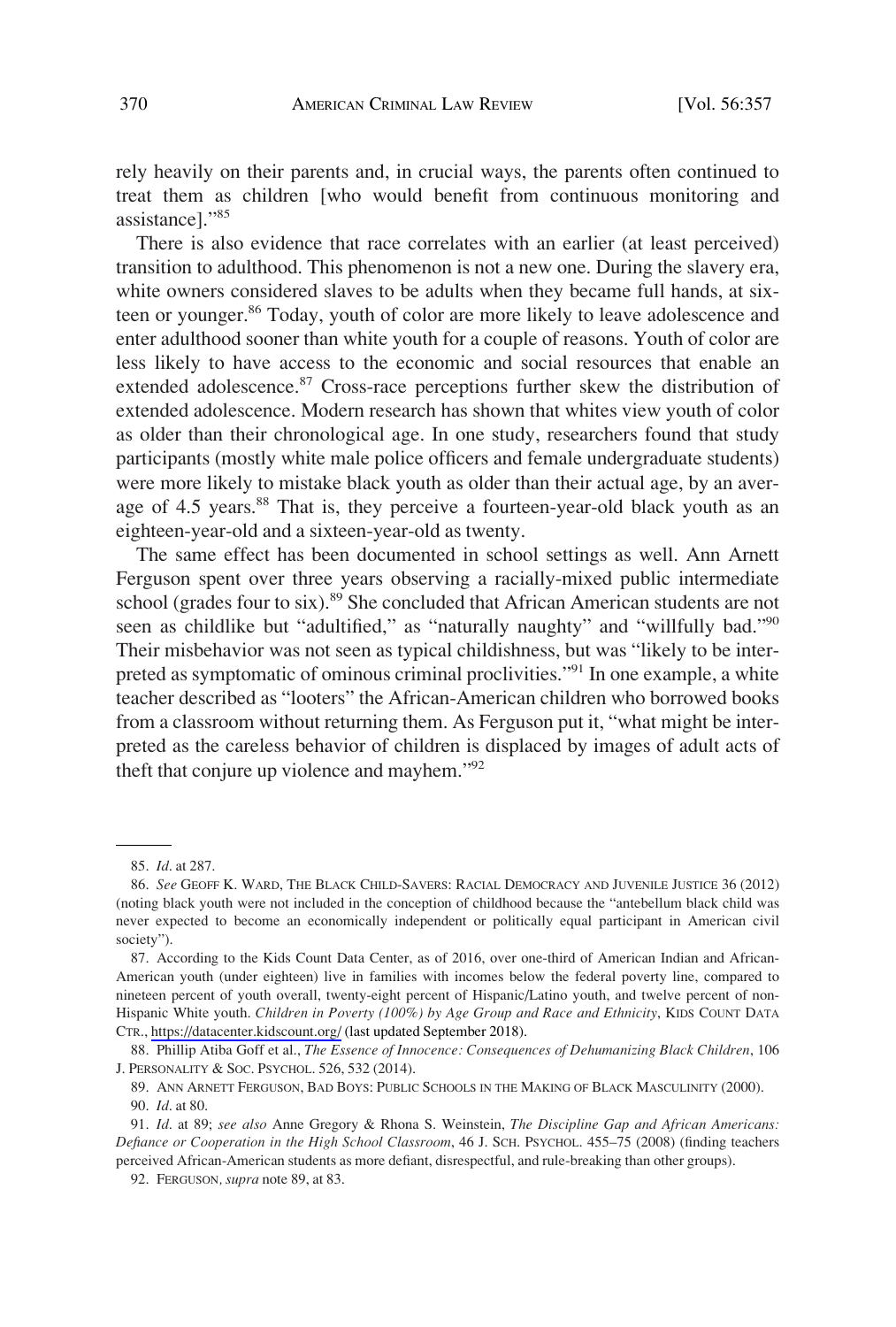The differential patterns make poor youth and youth of color at a higher risk of contact with the criminal justice system. As shown above, poor youth and youth of color enter adolescence sooner, and move into adulthood (or perceived adulthood) more quickly. "[T]he impact of early puberty on the development of self-control is negative," and "is associated with delinquency, substance abuse, and other risky behaviors."<sup>93</sup> The impact of a delayed adulthood on self-control is, conversely, positive.  $94$  As a result, "the general trend toward a longer adolescence has been far more advantageous to the privileged than to the underprivileged."<sup>95</sup>

## II. REGULATING YOUNG ADULTHOOD: CURRENT LEGAL LANDSCAPE

As Jonathan Todres has observed, "maturity determinations are pivotal to outcomes" across numerous areas of law.<sup>96</sup> Among other things, they govern access to rights and the extent of one's legal accountability. Laws have traditionally and continue to predominantly take an age-based approach to separating childhood (and adolescence) from adulthood. The lengthening of adolescence, by itself, demands that we rethink how law and social institutions serve those eighteen and up. $97$  This section briefly explains the law's withering commitment to age eighteen as the legal line separating adolescents from adults. This groundwork sets up the criminal justice policy analysis that follows in Part III.

The predominant age at which individuals have been considered adults in American society has typically been eighteen.<sup>98</sup> Why eighteen? As explained above, until recently, eighteen roughly corresponded with the end of compulsory education and the switch from a life of dependency to an independent life of work and a family of one's own.<sup>99</sup> Eighteen is also the age at which individuals acquire the right to vote, and thus full membership in the political community.<sup>100</sup>

<sup>93.</sup> STEINBERG, *supra* note 6, at 177; Christopher Uggen & Sara Wakefield, *Young Adults Reentering the Community from the Criminal Justice System: The Challenge of Becoming an Adult*, *in* TRANSITION TO ADULTHOOD FOR VULNERABLE POPULATIONS 114, 130–31 (D. Wayne Osgood et al. eds., 2005) (citing Deborah J. Safron et al., *Part-time Work and Hurried Adolescence: The Links Among Work Intensity, Social Activities, Health Behaviors, and Substance Use*, 42 J. HEALTH & SOC. BEHAV. 425 (2001)).

<sup>94.</sup> STEINBERG, *supra* note 6, at 177.

<sup>95.</sup> *Id*.

<sup>96.</sup> Jonathan Todres, *Maturity*, 48 HOUS. L. REV. 1107, 1109–1110 (2012).

<sup>97.</sup> *See* Gordon Berlin et al., *Introducing the Issue*, 20 FUTURE OF CHILD. 3, 3 (2010) ("Now that researchers have shown how and why the timetable for becoming an adult has altered, policy makers must rethink" how social institutions provide those becoming adults with services.); Settersen & Ray, *supra* note 83, at 34 ("As the transition to adulthood evolves, so too must society's institutions.").

<sup>98.</sup> Elizabeth S. Scott, *The Legal Construction of Adolescence*, 29 HOFSTRA L. REV. 547, 559 (2000) (the dominant assumption is that "legal adulthood begins at age eighteen").

<sup>99.</sup> *See* Part (I)(B)(2), *supra*.

<sup>100.</sup> U.S. CONST. amend. XXVI (prohibiting the denial of the right to vote on the basis of age to those eighteen and over).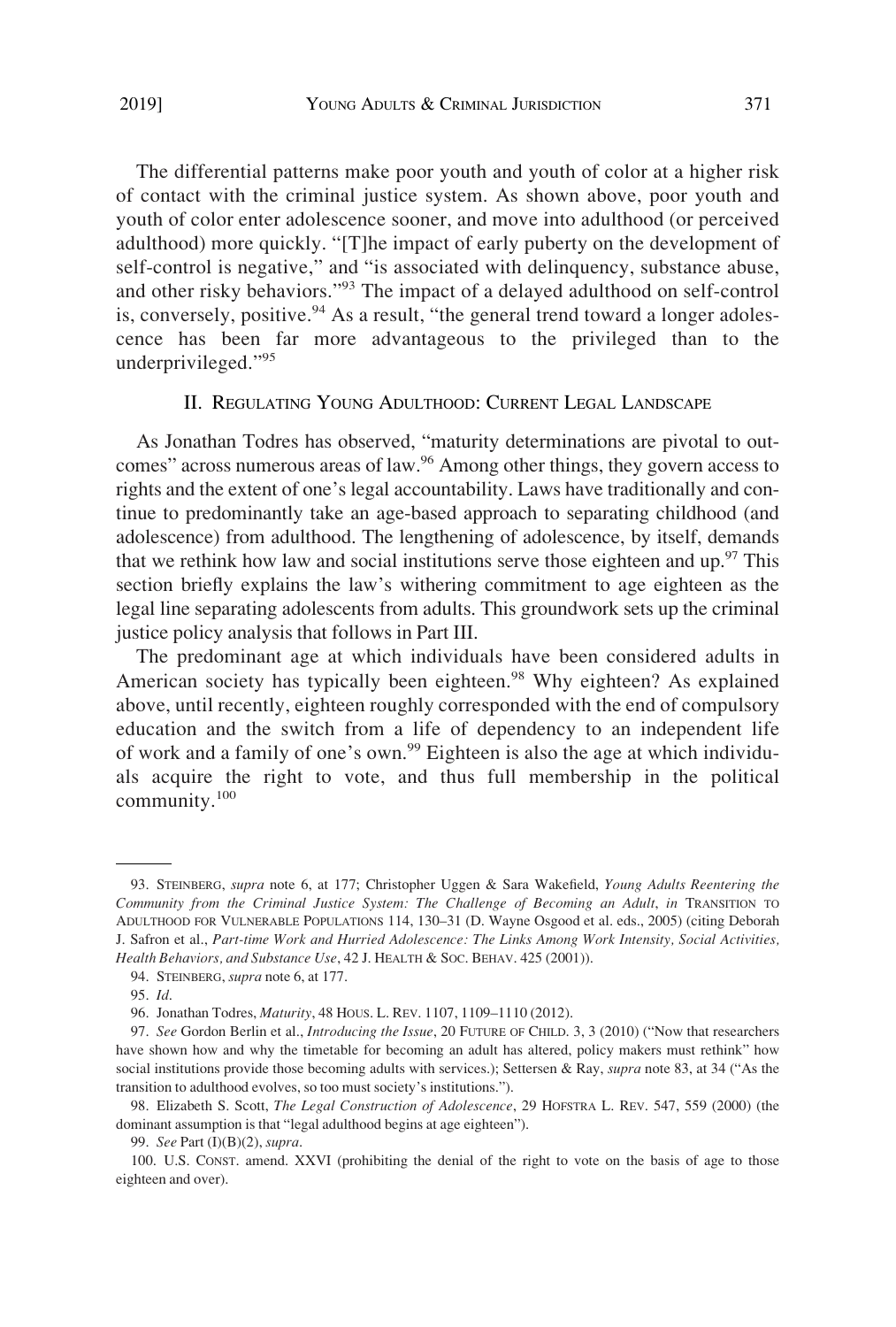That is not to say that the line is always drawn there. In fact, legal thresholds for maturity vary widely.101 As early as seven, individuals can be held criminally responsible for their actions in criminal court.<sup>102</sup> At fourteen, individuals can work lawfully in non-agricultural labor.<sup>103</sup> Individuals can legally drive a vehicle and, in most states, lawfully consent to sex, at sixteen.104 Voting, the right to marry, the right to enter into a non-voidable contract, and military service become available at age eighteen.<sup>105</sup> The right to purchase alcohol (and in most states gamble at casinos) is restricted until age twenty-one.<sup>106</sup> It is much more difficult, and costly, to rent a car before age twenty-five.<sup>107</sup> And you cannot be President until you turn thirty-five.108

These different maturity lines reflect the reality that individuals develop competencies at different times, and that the law should align responsibility with capacity. Indeed, the cultural and biological lengthening of adolescence, and the centering of cognitive development to rulemaking, has reduced the importance of eighteen as a line that matters throughout the law. Some changes have been driven by a recognition that many eighteen-year-olds were unprepared or unable to independently support themselves.109 The Foster Care Independence Act of 1999, for

104. *See* ASAPH GLOSSER et al., DEP'T OF HEALTH & HUM. SERVS., STATUTORY RAPE: A GUIDE TO STATE LAWS AND REPORTING REQUIREMENTS ES-1, ES-2 (2004) (discussing state age-of-consent laws); Kate Sutherland, *From Jailbird to Jailbait: Age of Consent Laws and the Construction of Teenage Sexualities*, 9 WM. & MARY J. WOMEN & L. 313, 314–19 (2003) (same).

105. U.S. CONST. amend. XVI (voting); 10 U.S.C. § 505(a) (2012) ("no person under eighteen years of age may be originally enlisted without the written consent of his parent or guardian, if he has a parent or guardian entitled to his custody and control"); Cheryl B. Preston et al., *Infancy Doctrine Inquiries*, 52 SANTA CLARA L. REV. 47, 50 (2012) (minor's contracts are generally voidable); *U.S. Marriage Laws*, MARRIAGE LICENSE LAWS, <https://www.usmarriagelaws.com/marriage-license/application/requirements/procedures/documents-needed.shtml> (last visited Nov. 20, 2018) (in Nebraska, the age of majority is nineteen; NEB. REV. STAT. § 43-2101 (effective July 19, 2018); and twenty-one in Mississippi, unless all parents or guardians consent; MISS. CODE ANN. § 93-1-5(a) (West 2012)).

106. National Minimum Drinking Act of 1984, 23 U.S.C. § 158 (2012); (withholding revenue from states that allow the purchase of alcohol by anyone under the age of twenty-one); *Complete Guide to USA Casino Gambling*, CASINO.ORG, <https://www.casino.org/us/guide/>(last visited Nov. 20, 2018) (twenty-eight states prohibit all gambling until age twenty-one).

107. Brittany Leigh Anas, *How to Rent a Car When You are Under 25*, USA TODAY: TRAVEL TIPS (Mar. 18, 2018), [https://traveltips.usatoday.com/rent-car-under-25-61224.html.](https://traveltips.usatoday.com/rent-car-under-25-61224.html)

108. U.S. CONST, art. II, § I.

109. 20 U.S.C. § 1412(a)(1)(A) (2012); D. Wayne Osgood et al., *Vulnerable Populations and the Transition to Adulthood*, 20 FUTURE OF CHILD. 209 (2010) (explaining that these reforms "mark[] a philosophical shift

<sup>101.</sup> *See* Todres, *supra* note 96, at 1107 ("[m]arkers of maturity in the law frequently occur at different points in time").

<sup>102.</sup> *See* OKLA. STAT. ANN. tit. 21 § 152 (West 1998) (Children over the age of seven but under the age fourteen, are deemed not to be capable of committing crimes without "proof that at the time of committing the act . . . they knew its wrongfulness.").

<sup>103.</sup> U.S. Dep't of Labor, *Fair Labor Standards Act Advisor*, [https://webapps.dol.gov/elaws/faq/esa/flsa/029.](https://webapps.dol.gov/elaws/faq/esa/flsa/029.htm) [htm](https://webapps.dol.gov/elaws/faq/esa/flsa/029.htm) (adding, "at any age, youth may deliver newspapers; perform in radio, television, movie, or theatrical productions; work in businesses owned by their parents (except in mining, manufacturing or on hazardous jobs); perform babysitting or perform minor chores around a private home. Also, at any age, youth may be employed as homeworkers to gather evergreens and make evergreen wreaths.").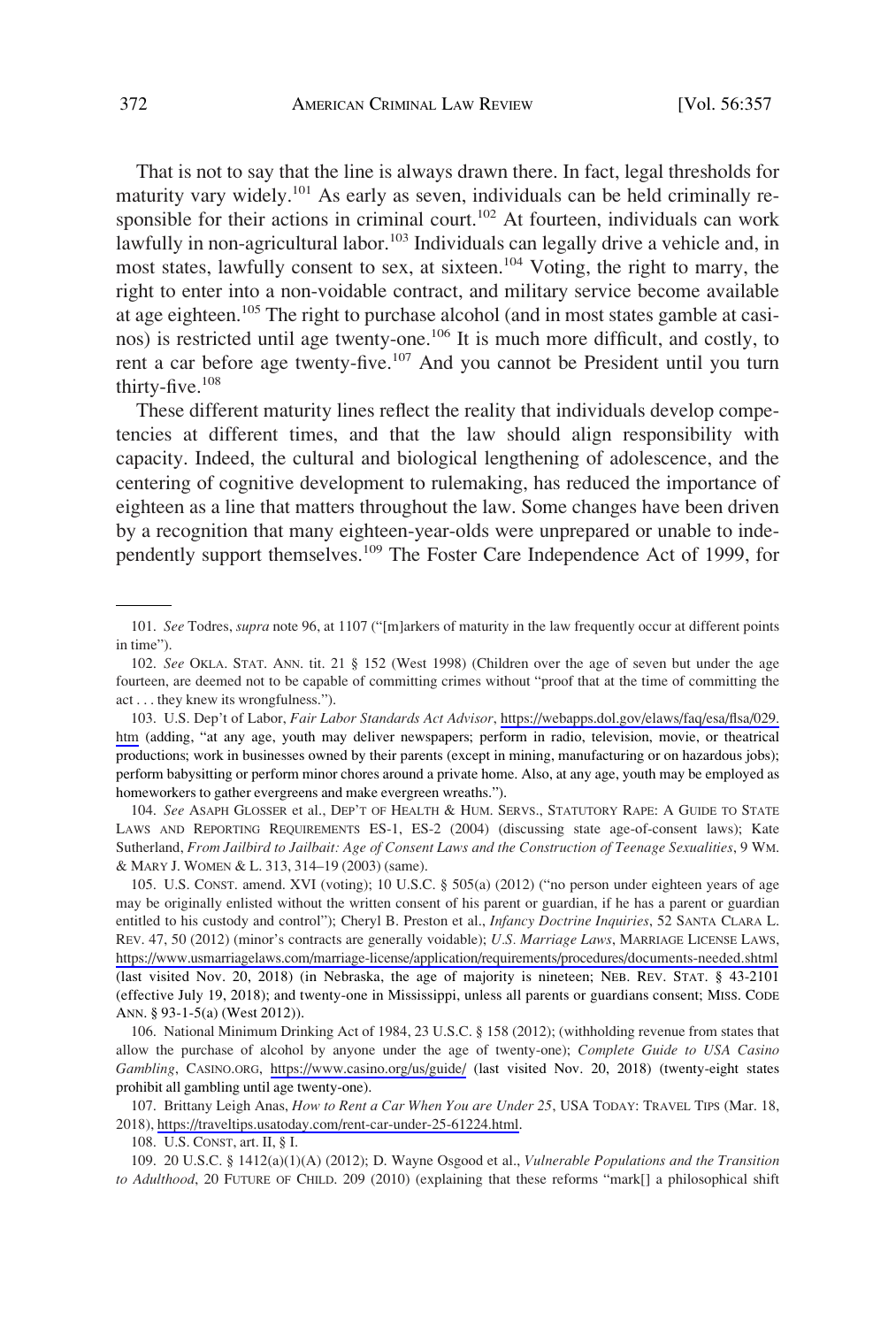example, permitted states to extend Medicaid eligibility and access to other benefits to former foster youth up to age twenty-one.<sup>110</sup> A decade later, Congress made federal reimbursements available for foster care services provided to individuals beyond the age of eighteen.<sup>111</sup> The Individuals with Disabilities Education Act (IDEA) extended the availability of free services to individuals age twenty-two to better "prepare [them] for employment and independent living."112 The Internal Revenue Service allows full-time college students to be claimed as dependents until twenty-four.<sup>113</sup> And Obamacare allows individuals to remain as dependents on their parents' health insurance until they are twenty-six.<sup>114</sup>

Other laws reflect the growing recognition that individuals are not mature or responsible enough at eighteen for full privileges or accountability. The federal Gun Control Act, for example, does not allow individuals to purchase handguns from federal firearms licensees until they are twenty-one years old.<sup>115</sup> Some states do not permit individuals to serve on juries until they are twenty-one.116 Likewise, every state restricts alcohol purchases to those twenty-one and up.<sup>117</sup> Recently, California raised the age to lawfully purchase tobacco from eighteen to twentyone.118 And several jurisdictions are considering or have already implemented reforms that raise the age of juvenile court jurisdiction (and therefore reduce the number of young people charged as adults and punished in adult criminal court).<sup>119</sup>

Together, these legal reforms reflect the reality that people do not magically become fully responsible, self-sufficient adults when they turn eighteen.<sup>120</sup> This is

toward acknowledging continuing state responsibility to act *in loco parentis* for foster youth into early adulthood.").

<sup>110.</sup> John H. Chafee Foster Care Program for Successful Transition to Adulthood, 42 U.S.C. § 677 (2012).

<sup>111.</sup> Fostering Connections to Success and Increasing Adoptions Act of 2008, 42 U.S.C. § 1305 note (2012).

<sup>112.</sup> Individuals with Disabilities Education Act Amendments of 1997 § 601(d)(I)(A), 20 U.S.C. § 1400 (2012); Phyllis Levine & Mary Wagner, *Transition for Young Adults Who Receive Special Education Services as Adolescents: A Time of Challenge and Change*, *in* ON YOUR OWN WITHOUT A NET: THE TRANSITION TO ADULTHOOD FOR VULNERABLE POPULATIONS 204 (D. Wayne Osgood et al. eds., 2005) (planning for the transition to adulthood has become a focus of federal policy for students with disabilities).

<sup>113.</sup> I.R.C. § 152(c)(3)(A)(ii).

<sup>114. 42</sup> U.S.C. § 300gg-14(a) (2012) ("A group health plan and a health insurance issuer offering group or individual health insurance coverage that provides dependent coverage of children shall continue to make such coverage available for an adult child until the child turns 26 years of age.").

<sup>115. 18</sup> U.S.C. §§ 922(b)(1), (c)(1) (2012). *See also Minimum Age to Purchase & Possess*, GIFFORDS L. CTR. TO PREVENT GUN VIOLENCE, [https://lawcenter.giffords.org/gun-laws/policy-areas/who-can-have-a-gun/](https://lawcenter.giffords.org/gun-laws/policy-areas/who-can-have-a-gun/minimum-age/)  [minimum-age/](https://lawcenter.giffords.org/gun-laws/policy-areas/who-can-have-a-gun/minimum-age/) (last visited Dec. 20, 2018).

<sup>116.</sup> MISS. CODE ANN. § 13-5-1 (West 1970) (twenty-one to serve on jury); MO. ANN. STAT. § 494.425(1)  $(2016)$  (twenty-one to serve on jury); ALA. CODE § 12-16-60(a)(1) (1978) (nineteen to serve on jury); NEB. REV. STAT. § 25-1601(1) (2003) (nineteen to serve on jury).

<sup>117.</sup> The National Minimum Drinking Age Act, 23 U.S.C. § 158 (West 2012). The Act does not mandate a twenty-one-year-old rule, but has provided states with financial incentives to enact one since 1984.

<sup>118.</sup> CAL. BUS. & PROF. CODE § 22963 (West 2016).

<sup>119.</sup> See *infra*, notes 171–74.

<sup>120.</sup> See Roper v. Simmons, 543 U.S. 551, 574 (2005) (choosing to draw the line regarding the constitutionality of the death penalty at eighteen, and acknowledging that "the qualities that distinguish juveniles from adults do not disappear when an individual turns eighteen"). As professor of criminal justice Jeffrey Butts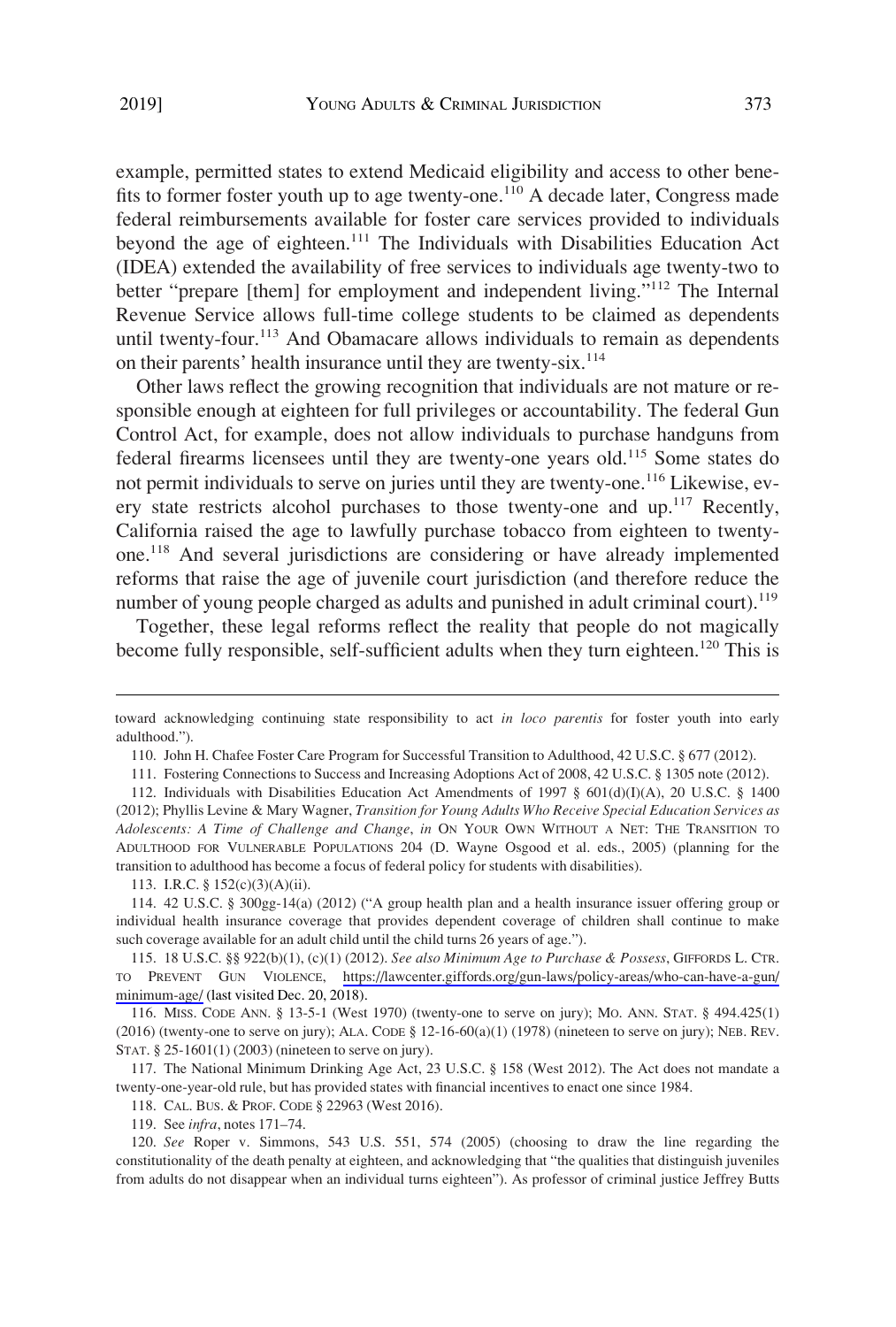especially true for those from vulnerable populations, like poor and minority youth, who may not have been raised with the resources of more economically advantaged youth and who may require more supportive services during the transition to adulthood.

In the last decade, criminal justice policy has also begun to exhibit more protective impulses for young offenders.<sup>121</sup> Developmental science has led courts to restrict the punishments that can be imposed on young offenders.<sup>122</sup> In a trio of cases, the Supreme Court has mandated a sentencing discount for youth under eighteen convicted in criminal court, prohibiting the death penalty and mandatory life without parole sentences for adolescent offenders.<sup>123</sup> It did so based on empirical research regarding the distinguishing characteristics of youth.<sup>124</sup> What the Court did not explore, however, was whether the developmental research justified fixing the bright line at age eighteen. Instead, it observed that eighteen "is the point where society draws the line for many purposes between childhood and adulthood" and left it at that.<sup>125</sup>

This principle is beginning to extend to those beyond age eighteen. In 2015, an Illinois appellate court held that the mandatory life without parole sentence imposed on nineteen-year-old Antonio House was unconstitutional as applied because, "while defendant was not a juvenile at the time of the offense, his young age of nineteen is relevant."126 The court discussed at length the Supreme Court's consideration of continuing brain development in *Roper*, *Graham*, and *Miller*, and recent research explaining the difference between "young adults, like defendant, and a fully mature adult."127 The court held that it was relevant to sentencing that the defendant was "barely a legal adult and still a teenager."<sup>128</sup>

The same research has prompted many jurisdictions to extend special protections to young adults. Some minimize the consequences for youth processed in criminal

put it, development does not end, and adulthood begin, at some "magic birthday." NAT'L INST. OF JUST., Justice-Involved Young Adults Research Planning Meeting, Minutes 19 (December 12, 2016), [https://www.ncjrs.gov/](https://www.ncjrs.gov/pdffiles1/nij/250735.pdf)  [pdffiles1/nij/250735.pdf](https://www.ncjrs.gov/pdffiles1/nij/250735.pdf).

<sup>121.</sup> *See* Elizabeth S. Scott, *"Children Are Different": Constitutional Values and Justice Policy*, 11 OHIO ST. J. CRIM. L. 71, 72 (2013) ("[T]he Court has announced a broad principle grounded in developmental knowledge that 'children are different' from adult offenders and that these differences are important to the law's response to youthful criminal conduct."); Stamm, *supra* note 16, at 105.

<sup>122.</sup> Scott, *supra* note 121, at 72.

<sup>123.</sup> *See Roper*, 543 U.S. at 551 (2005) (prohibiting the death penalty for juvenile offenders); Graham v. Florida, 560 U.S. 48 (2010) (prohibiting life in prison without parole for non-homicide offenses committed by juveniles); Miller v. Alabama, 567 U.S. 460 (2012) (prohibiting mandatory life without parole for juvenile offenders).

<sup>124.</sup> *Roper*, 543 U.S. at 568 (discussing three general differences between juveniles and adults: (1) they are more likely to lack maturity and have an underdeveloped sense of responsibility; (2) they are more vulnerable and susceptible to negative influences and outside pressures; and (3) their characters are not yet fully formed).

<sup>125.</sup> *Id*. at 574.

<sup>126.</sup> People v. House, 72 N.E.3d 357, 384 (Ill. App. 1st Dist. 2015), *appeal denied, judgment vacated*, 111 N. E.3d 940 (Ill. 2018).

<sup>127.</sup> *Id*. at 387.

<sup>128.</sup> *Id*. at 388.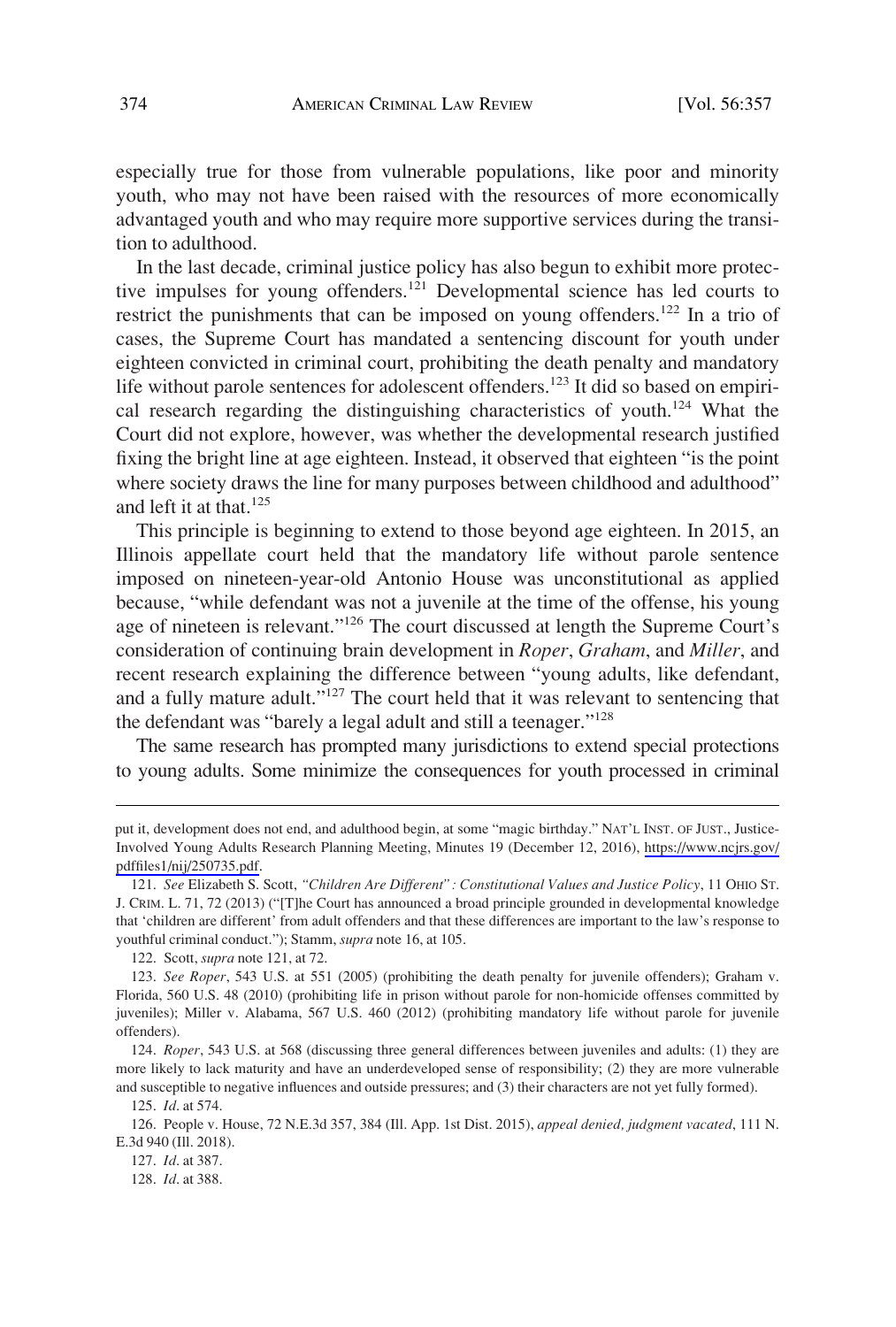court. In New York, "Youthful Offender" status is available to a limited number of young people charged in criminal court: those at least sixteen but not yet nineteen, facing certain charges and without certain criminal history.<sup>129</sup> Those who qualify benefit from a sealed accusatory instrument, may have their arraignment and all proceedings conducted in private, can receive reduced sentences that do not carry the same consequences as a conviction, and their court records are confidential.130 Several other states have similar youthful offender provisions for those eighteen and up.<sup>131</sup> Others have set up dedicated probation units and detention facilities that provide services tailored to the distinct developmental needs of those ages eighteen to twenty-five.<sup>132</sup>

States have also extended the reach of their juvenile justice system beyond the age of eighteen. In many states, adolescent offenders can and do remain under juvenile court jurisdiction into their adult years.<sup>133</sup> At least thirty-six states and the District of Columbia allow juvenile courts to retain jurisdiction over individuals adjudicated delinquent until they reach twenty.<sup>134</sup> In California, Oregon, Montana, and Wisconsin, the juvenile court can retain jurisdiction until they reach twentyfive.<sup>135</sup> In Colorado, Hawaii, and New Mexico it can be even longer.<sup>136</sup>

133. He Len Chung et al., *The Transition to Adulthood for Adolescents in the Juvenile Justice System: A Developmental Perspective*, *in* ON YOUR OWN WITHOUT A NET: THE TRANSITION TO ADULTHOOD FOR VULNERABLE POPULATIONS 71 (D. Wayne Osgood et al. eds., 2005).

*Jurisdictional Boundaries*, JUVENILE JUST. GEOGRAPHY, POL'Y, PRACTICE & STATS., [http://www.jjgps.](http://www.jjgps.org/jurisdictional-boundaries) 134. [org/jurisdictional-boundaries.](http://www.jjgps.org/jurisdictional-boundaries)

135. *See* CAL. WELF. & INST. CODE § 607.1 (West 2011) ("The court shall retain jurisdiction as described in paragraph (1) until one of the following applies: (A) the person attains the age of 25 years."); MONT. CODE ANN. § 41-5-205 (West 2017) ("The jurisdiction of the court over an extended jurisdiction juvenile, with respect to the offense for which the youth was convicted as an extended jurisdiction juvenile, extends until the offender becomes 25 years of age unless the court terminates jurisdiction before that date."); OR. REV. STAT. ANN. § 419C.005 (West 2007) ("The court's jurisdiction over a person under this section or ORS 419C.067 continues until one of the following occurs: (d) the person becomes 25 years of age."); WIS. STAT. ANN. § 938.355 (West 2017) ("an order under . . . before the juvenile attains 18 years of age shall apply for 5 years after the date on which the order is granted, if the juvenile is adjudicated delinquent for committing a violation . . . or for committing an act that would be punishable as a Class B or C felony if committed by an adult, or until the juvenile reaches 25 years of age, if the juvenile is adjudicated delinquent for committing an act that would be punishable as a Class A felony if committed by an adult.").

136. *See e.g*., Chung, *supra* note 133, at 72 (noting in 1997, almost 15,000 of residents in juvenile facilities were between the ages of eighteen and twenty years old.); COLO. REV. STAT. ANN. § 19-2-104(6) (West 2018) ("The juvenile court may retain jurisdiction over a juvenile until all orders have been fully complied with by such person, or any pending cases have been completed, or the statute of limitations applicable to any offense that may be charged has run, regardless of whether such person has attained the age of eighteen years, and regardless of

<sup>129.</sup> N.Y. CRIM. PROC. § 720.10 (McKinney 2006).

<sup>130.</sup> N.Y. CRIM. PROC. §§ 720.15, 720.20, 720.35 (McKinney 2014).

<sup>131.</sup> Stamm, *supra* note 16, at 82–88.

<sup>132.</sup> San Francisco has a Transitional Age Youth Unit that serves probationers ages eighteen to twenty-five. The Pine Grove Correctional Facility in Pennsylvania focuses on fifteen- to twenty-year-olds and "is run as a therapeutic community providing this unique population the opportunity to mature in a nurturing environment." PINE GROVE CORRECTIONAL FACILITY, <http://www.cor.pa.gov/Facilities/StatePrisons/Pages/Pine-Grove.aspx> (last visited Nov. 21, 2018). Maine expanded a juvenile facility to include offenders under 26, where it provides "educational, therapeutic, and substance abuse [services] designed to meet individual risks and needs." MOUNTAIN VIEW CORRECTIONAL FACILITY, <http://maine.gov/corrections/juvenile/Facilities/MVYDC/index.htm> (last visited Nov. 21, 2018).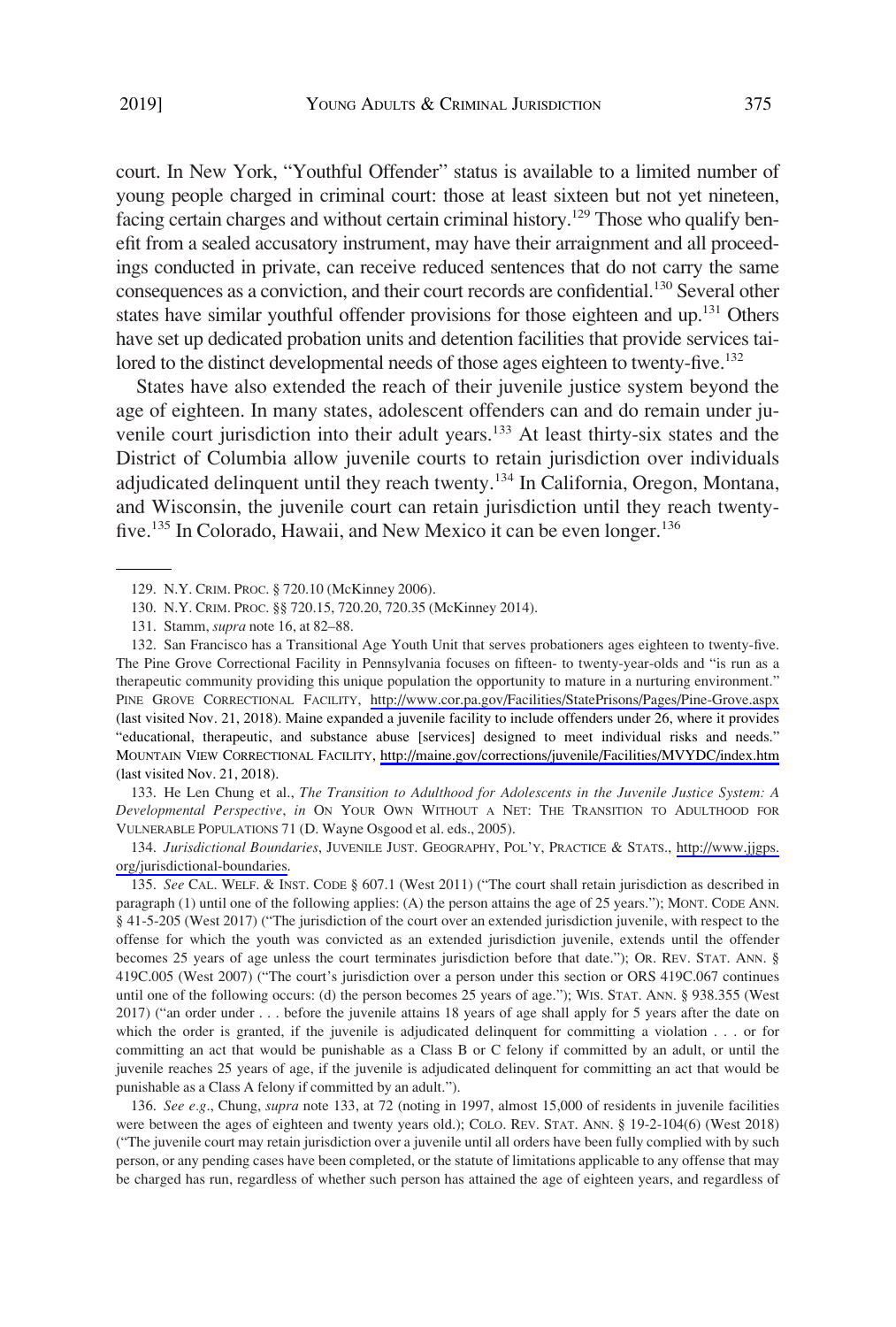These reform efforts should not, however, be understood to reflect the typical approach. For most offenders eighteen to twenty-four, the criminal justice system currently offers little accommodation. All are mandatorily processed in adult criminal courts, where they are processed en masse for low-level offenses,<sup>137</sup> and incarcerated or intensely surveilled in ways that not only fail to rehabilitate them but may increase recidivism rates $138$  and shackle them with debilitating criminal records.<sup>139</sup>

#### III. ACCOMMODATING YOUNG ADULTHOOD

The previous sections have shown that the transition to adulthood now takes years longer than it used to, that the brain is still developing and especially sensitive to experience during this extended adolescence, and that, in response, legal reforms have moved away from eighteen as the line distinguishing youth from adults. This Part focuses on how the criminal justice system might intervene with regards to this critical age group of offenders in a way that reduces the risk of future offending and enhances the legitimacy of the criminal justice system.

# *A. Criminal Court Accommodations*

Young adults engage in risky behaviors like binge drinking, substance abuse, and unprotected sex, much more than their older adult counterparts.<sup>140</sup> Similarly, criminal offending and violent offending peak amongst those aged eighteen to twenty-four.<sup>141</sup> Nevertheless, every person age eighteen or older accused of

139. *See generally* JAMES B. JACOBS, THE ETERNAL CRIMINAL RECORD (2015).

the age of such person."); HAW. REV. STAT. ANN. § 571-13 (West 1998) ("Except as otherwise provided in this chapter, jurisdiction obtained by the court in the case of a minor may be retained by it, for the purposes of this chapter, after the minor becomes eighteen years of age until the full term for which any order entered shall have expired."); N.J. STAT. ANN. § 2A:4A-45 (West 1995) ("The court shall retain jurisdiction over any case in which it has entered a disposition . . . for the duration of that disposition of commitment or incarceration and may substitute any disposition otherwise available to it.").

<sup>137.</sup> *See* Alexandra Natapoff, *Misdemeanors*, 85 S. CAL. L. REV. 101 (2012).

<sup>138.</sup> *See* ANDREW GUTHRIE FERGUSON, THE RISE OF BIG DATA POLICING: SURVEILLANCE, RACE, AND THE FUTURE OF LAW ENFORCEMENT (2017); Martin H. Pritikin, *Is Prison Increasing Crime?*, 2008 WIS. L. REV. 1049, 1089–90 (2008) (identifying the criminogenic effects of pervasive incarceration). *But see* JOHN PFAFF, LOCKED IN: THE TRUE CAUSES OF MASS INCARCERATION AND HOW TO ACHIEVE REAL REFORM 67–68 (2017).

<sup>140.</sup> *See* Laurence Steinberg, *A Social Neuroscience Perspective on Adolescent Risk-Taking*, 28 DEVELOPMENTAL REV. 78, 79 (2008); Frank F. Furstenberg, *Growing Up Healthy: Are Adolescents the Right Target Group?*, 39 J. ADOLESCENT HEALTH 303, 303 (2006) ("Young adults face higher risks of mortality from suicide, homicide, and accidents, health-compromising behaviors such as smoking and substance abuse, reproductive health problems, and a range of mental disorders than do youth in their early teens.").

<sup>141.</sup> Eighteen to twenty-four year-olds are approximately ten percent of the U.S. population but account for 26.8% of criminal arrests. U.S. CENSUS BUREAU, AGE AND SEX COMPOSITION: 2010, [https://www.census.gov/](https://www.census.gov/prod/cen2010/briefs/c2010br-03.pdf)  [prod/cen2010/briefs/c2010br-03.pdf](https://www.census.gov/prod/cen2010/briefs/c2010br-03.pdf) (last visited Nov. 22, 2018); FED. BUREAU OF INVESTIGATION, CRIM. JUST. INFO. SERVS. DIV., 2014 CRIME IN THE UNITED STATES, [https://www.fbi.gov/about-us/cjis/ucr/crime-in-the-u.s/](https://www.fbi.gov/about-us/cjis/ucr/crime-in-the-u.s/2014/crime-in-the-u.s.-2014/tables/table-38)  [2014/crime-in-the-u.s.-2014/tables/table-38](https://www.fbi.gov/about-us/cjis/ucr/crime-in-the-u.s/2014/crime-in-the-u.s.-2014/tables/table-38) (last visited Nov. 22, 2018). This group is disproportionately likely to be arrested for violent crime and disproportionately likely to recidivate. *See* U.S. SENTENCING COMM'N., *The Effects of Aging on Recidivism Among Federal Offenders* 22–23 (2017) [https://www.ussc.gov/sites/default/files/](https://www.ussc.gov/sites/default/files/pdf/research-and-publications/research-publications/2017/20171207_Recidivism-Age.pdf)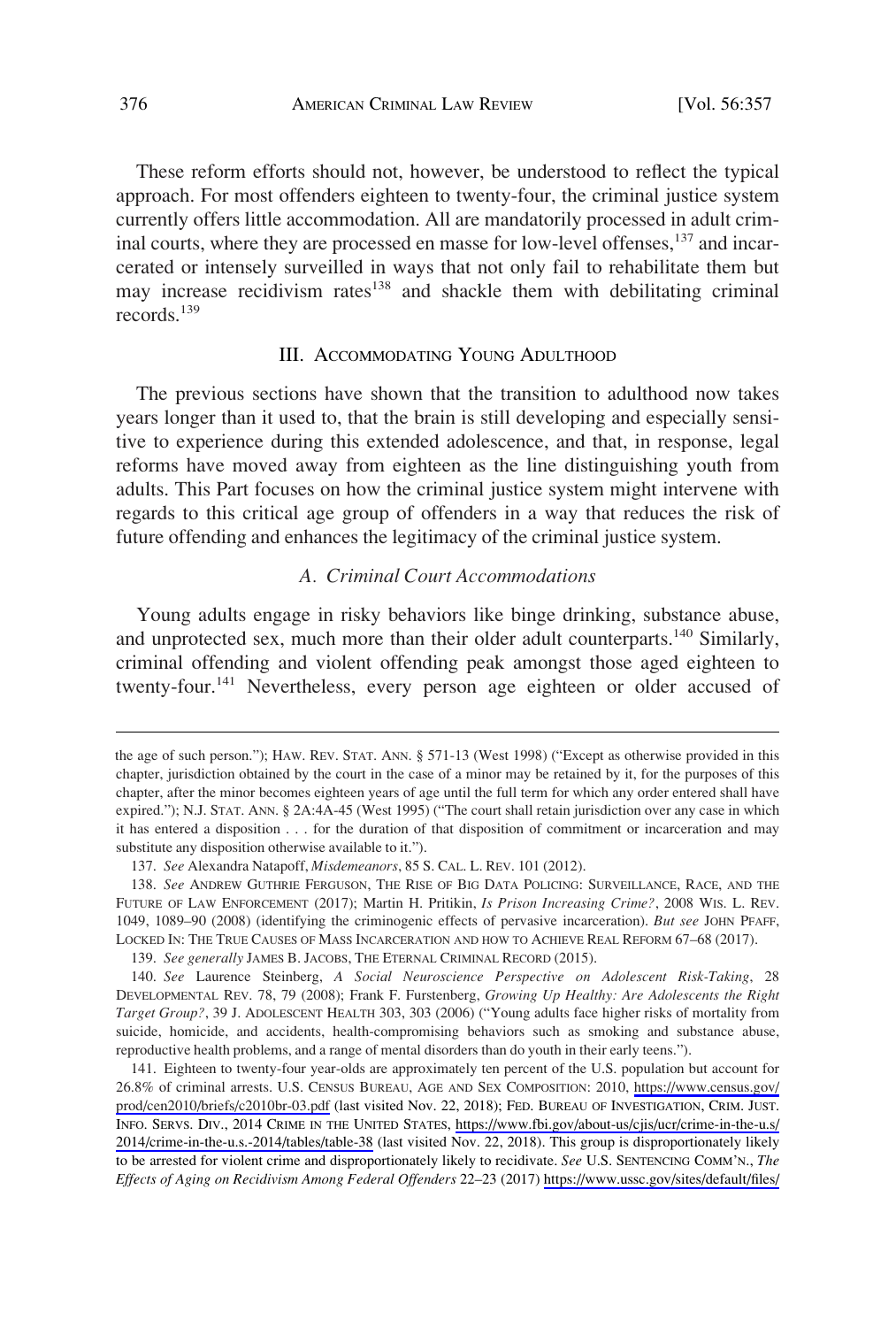violating the criminal law in the United States has always been charged, if they are charged, as an adult in criminal court. Long-held assumptions about the developmental maturity and the dominant cultural view that adulthood begins at eighteen explain why this group has traditionally been subject only to criminal court jurisdiction.

The cultural and scientific evidence discussed in Part I shows that adolescence now extends through the teens and into the twenties.<sup>142</sup> This is true even when adolescents offend, and irrespective of the crime charged. As leading adolescence expert Laurence Steinberg put it, "[n]o matter how 'adult-like' the crime is, it doesn't change the fact that brain systems that govern abilities like thinking ahead and impulse control are still developing."143 To proceed as if a crime, by itself, turns an adolescent into an adult is to adhere to what Frank Zimring dubbed the "forfeiture theory" where young people lose the protections of youth as a consequence of their unlawful act.<sup>144</sup> As Zimring observed, "[t]here is certainly no logically necessary reason that protective features of youth policy are only for nice kids."145 As leading scholars of adolescence recently observed, "the possibility that much risky behavior, including involvement in criminal activity, is a product of psychological and social immaturity raises the question of whether the presumption of reduced culpability and greater potential for reform should be applied to young adult offenders as well as juveniles."146

One potential response to the extension of adolescence is to keep those offenders aged eighteen to twenty-five years in criminal court, and import more protective, developmentally informed policies to criminal justice. Accommodating extended adolescence in criminal court is precisely what major figures in juvenile law and adolescent developmental psychology advocated in a *New York Times* editorial entitled "Don't Treat Young Adults as Teenagers."<sup>147</sup> Numerous scholars have argued in greater length and detail for such an approach. Some have urged

*See* Laurence Steinberg et al., Editorial, *Don't Treat Young Adults as Teenagers*, N.Y. TIMES (Apr. 29, 2016) 147. <https://www.nytimes.com/2016/05/01/opinion/sunday/dont-treat-young-adults-as-teenagers.html> (arguing to keep young adult offenders in the adult justice system and accommodating their developmental needs there); (arguing for reduced sanctions for young adults for less serious crimes and special parole and correctional programs and settings). The authors pioneered and published leading texts on developmental-informed reforms to juvenile justice. *See, e.g*., THOMAS GRISSO, JUVENILES' WAIVER OF RIGHTS: LEGAL AND PSYCHOLOGICAL COMPETENCE (1981); NAT'L RES. COUNCIL, REFORMING JUVENILE JUSTICE: A DEVELOPMENTAL APPROACH (Richard J. Bonnie et al. eds., 2013); ELIZABETH S. SCOTT & LAURENCE STEINBERG, RETHINKING JUVENILE JUSTICE 13 (2009) (arguing that juvenile justice policy should reflect what we know about youth: that

[pdf/research-and-publications/research-publications/2017/20171207\\_Recidivism-Age.pdf.](https://www.ussc.gov/sites/default/files/pdf/research-and-publications/research-publications/2017/20171207_Recidivism-Age.pdf) ("The Commission found that younger offenders were more likely to be rearrested than older offenders, were rearrested faster than older offenders, and committed more serious offenses after they were released than older offenders.").

<sup>142.</sup> *See supra* Part I.

<sup>143.</sup> STEINBERG, *supra* note 6, at 192.

<sup>144.</sup> Franklin E. Zimring, *Toward a Jurisprudence of Youth Violence*, 24 CRIME & JUST. 477, 483 (1998).

<sup>145.</sup> *Id*.

<sup>146.</sup> Elizabeth S. Scott et al., *Young Adulthood as a Transitional Legal Category: Science, Social Change, and Justice Policy*, 85 FORDHAM L. REV. 641, 642 (2016) (arguing for reduced sanctions for young adults for less serious crimes and special parole and correctional programs and settings).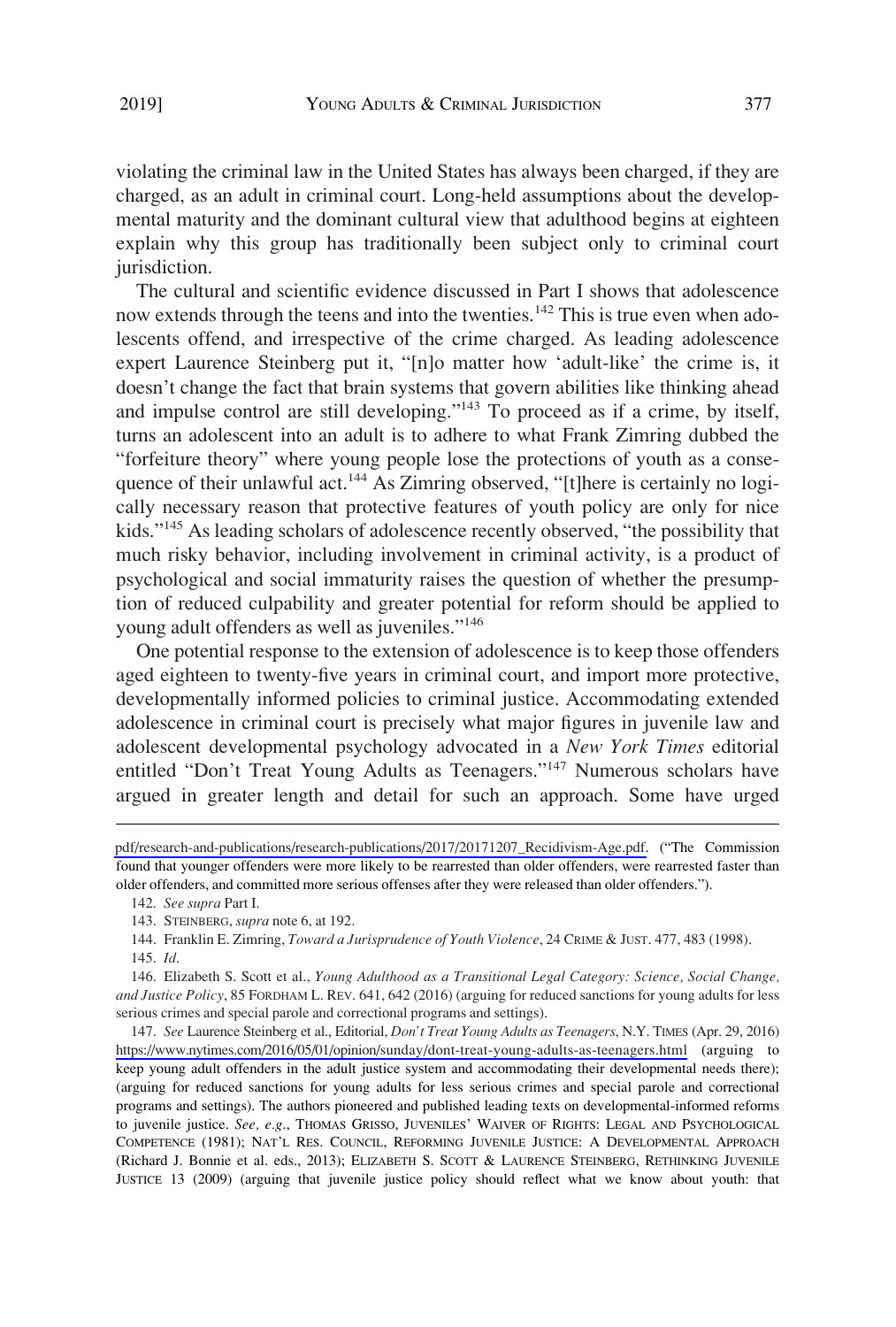sentencing discounts to better reflect young adults' incomplete maturity and diminished responsibility.<sup>148</sup> In fact, at least twelve states have special sentencing options for young adults convicted in criminal court.<sup>149</sup> Others have argued for additional special protections for young adults in criminal court, like increased confidentiality and greater opportunities for sealing and expunging criminal records for young adults.<sup>150</sup> Specialized programming for incarcerated young adult offenders has also been proposed and adopted.<sup>151</sup>

Accommodating extended adolescence in criminal court offers several advantages. It has the benefit of applying to young adult offenders universally, avoiding any potential discrimination in the allocation or withholding of benefits based on factors such as race.<sup>152</sup> In addition, as compared to expanding juvenile court jurisdiction or creating Young Adult Court, accommodating extended adolescence in criminal court requires little new infrastructure. Perhaps more importantly, it zeroes in on the crucial issue: the punitiveness of criminal court for those who arguably have a reduced culpability because of the developmental research discussed above.153 Moreover, it does so without disrupting the traditional, legislatively-enacted jurisdictional dividing lines. This avoids the bureaucratic and legislative challenge of determining which aged offenders, facing which charges, would or would not properly belong in criminal court as opposed to juvenile or young adult court. In fact, it would likely eliminate the need for a system of

151. Melissa S. Caulum, *Postadolescent Brain Development: A Disconnect Between Neuroscience, Emerging Adults, and the Corrections System*, 2007 WIS. L. REV. 729, 756 (2007) (recommending special programming for incarcerated young adult offenders).

adolescence is a distinct stage of cognitive and emotional development and that adolescents should be treated neither like adults nor like children).

<sup>148.</sup> *See* Feld, *supra* note 12, at 108; *see also* Andrew Michaels, *A Decent Proposal: Exempting Eighteen- to-Twenty-Year-Olds from the Death Penalty*, 40 N.Y.U. L. REV. & SOC. CHANGE 139, 144 (2016).

<sup>149.</sup> *See* Stamm, *supra* note 16, at 80–87 (identifying at least twelve states that have special sentencing options for young adults).

<sup>150.</sup> *See* Schiraldi, *supra* note 61, at 1, 8–9, 15 (recommending gradually diminishing protections for young adults up to age twenty-four or twenty-five, such as enhanced confidentiality, more access to sealing, and greater use of certificates of relief from disabilities); Gass, *supra* note 13 (proposing that young adults have their criminal cases heard confidentially, their records sealed, and the opportunity to have those records expunged); MODEL PENAL CODE § 6.05 (AM. LAW INST., Tentative Draft No. 2, 2011) (recommending a sentencing provision for sixteen to twenty-two- year-olds that reduces sentences, served in facility that houses similar-aged offenders, and additional provisions permitting the vacating of convictions after release or discharge). At least eight states already have special provisions governing the expungement of criminal records for young adults. *See*  Stamm, *supra* note 16, at 97–100 (identifying eight such states).

<sup>152.</sup> Alternatively, criminal courts could do a better job of taking relevant developmental characteristics into account on a case-by-case basis. An analysis of this option is beyond the scope of this paper. In short, this would avoid any over-inclusiveness problems with an age-based sentencing discount but would come with its own efficiency drawbacks. It would also make space for unequal recognition of extended adolescence along impermissible or unjustifiable lines such as class or race. *See, e.g*., Kathleen Tierney, *The "Leniency Epidemic": A Study of Leniency Granted to Convicted Rapists in America and Australia*, 6 PENN ST. J.L. & INT'L AFF. 342, 344 (2018).

<sup>153.</sup> *See supra* Part I.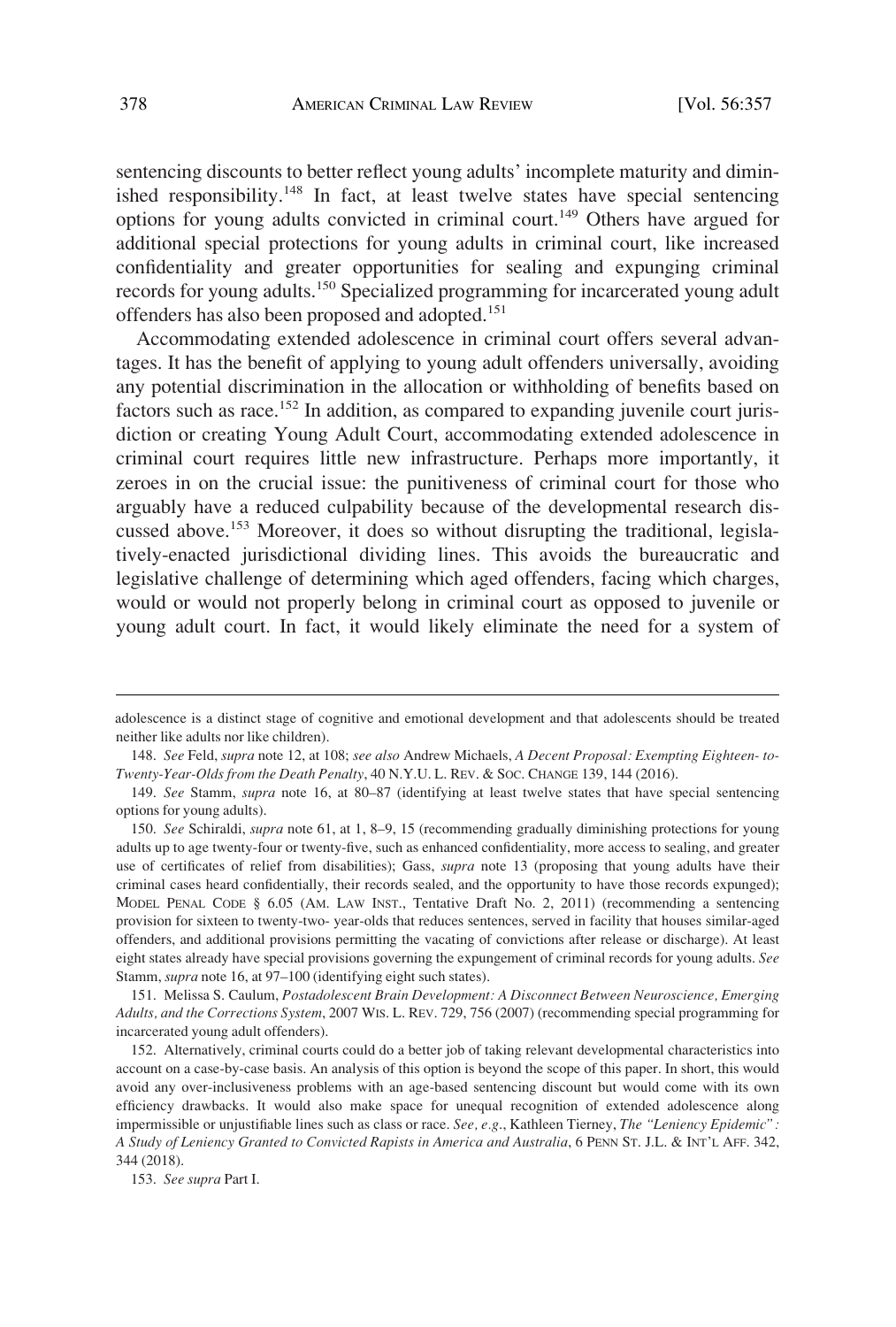transfer or waiver altogether. And it would avoid overwhelming juvenile courts with tens of thousands of new cases and the systemic shock that it could cause.

Keeping all extended adolescent offenders in criminal court is open to several objections. First, it will continue to subject hundreds of thousands of young people to a punitive, dysfunctional, racist, and classist system of state coercion. Countless qualitative and quantitative studies have demonstrated that criminal court is, in a word, awful.<sup>154</sup> It is focused on punishment and incarceration, with few meaningful rehabilitative options available.<sup>155</sup> This is not just limited to the incarcerated: nationwide, probation and parole departments have also restricted their rehabilitative offerings.<sup>156</sup>

This is not to say that deterrence and punishment have no place in sanctioning policy. They certainly do. But "so too does providing young people with the tools and skills they need to transition to adulthood in ways that promote prosocial, legitimate, and constructive behavior."<sup>157</sup> And "young adult offenders . . . are more likely to become productive members of society if they are given the tools to do so during a critical developmental period."<sup>158</sup>

Currently, however, criminal court and criminal justice institutions like correctional facilities and parole offices are neither well-positioned nor staffed to do so. By and large, criminal courts are not designed for the kind of service-heavy, community-based dispositions that would best reflect the rehabilitative needs and capacities of young adult offenders. Furthermore, many judges are not yet aware of the research discussed above about young adults and its relevance to culpability and sentencing. Similarly, most probation officers are not trained, or equipped to address the distinct developmental needs of young adults in a productive way.<sup>159</sup>

<sup>154.</sup> *See, e.g*., MALCOLM FEELEY, THE PROCESS IS THE PUNISHMENT (1979); NICOLE GONZALEZ VAN CLEVE, CROOK COUNTY: RACISM AND INJUSTICE IN AMERICA'S LARGEST CRIMINAL COURT (2016).

*See* Michelle S. Phelps, *Rehabilitation in the Punitive Era: The Gap Between Rhetoric and Reality in*  155. *U.S. Prison Programs*, 45 LAW & SOC'Y REV. 33, 34 (2011); RYAN S. KING & MARC MAUER, THE SENTENCING PROJECT, STATE SENTENCING AND CORRECTIONS POLICY IN AN ERA OF FISCAL RESTRAINT 11–16 (2002) [https://](https://www.sentencingproject.org/wp-content/uploads/2016/01/State-Sentencing-and-Corrections-Policy-in-an-Era-of-Fiscal-Restraint.pdf) [www.sentencingproject.org/wp-content/uploads/2016/01/State-Sentencing-and-Corrections-Policy-in-an-Era](https://www.sentencingproject.org/wp-content/uploads/2016/01/State-Sentencing-and-Corrections-Policy-in-an-Era-of-Fiscal-Restraint.pdf)[of-Fiscal-Restraint.pdf](https://www.sentencingproject.org/wp-content/uploads/2016/01/State-Sentencing-and-Corrections-Policy-in-an-Era-of-Fiscal-Restraint.pdf) (identifying state cuts to treatment programs as a way to reduce corrections budgets).

*See* Michael P. Jacobson et al., *Less Is More: How Reducing Probation Populations Can Improve*  156. *Outcomes*, EXEC. SESSION ON CMTY. CORRS., Aug. 2017, at 6 (noting "probation's slow move away from a 'helping' or rehabilitation-focused profession to one that is far more oriented to monitoring, supervision, and the detection of violations"), [https://www.hks.harvard.edu/sites/default/files/centers/wiener/programs/pcj/files/less\\_](https://www.hks.harvard.edu/sites/default/files/centers/wiener/programs/pcj/files/less_is_more_final.pdf) is more final.pdf.

<sup>157.</sup> *See* David Altschuler, *Policy and Program Perspectives on the Transition to Adulthood for Adolescents in the Juvenile Justice System*, *in* ON YOUR OWN WITHOUT A NET: THE TRANSITION TO ADULTHOOD FOR VULNERABLE POPULATIONS 108 (D. Wayne Osgood et al. eds., 2005).

<sup>158.</sup> Scott, *supra* note 146, at 644.

<sup>159.</sup> Some jurisdictions are implementing specialized parole units focusing on young adults. See Transition Age *Youth Housing*, CITY & CTY. OF S.F.,<https://sfmohcd.org/transition-age-youth-housing>(last visited Nov. 15, 2018) (describing San Francisco's Transitional Age Youth Unit serving probationers ages eighteen to twenty-four).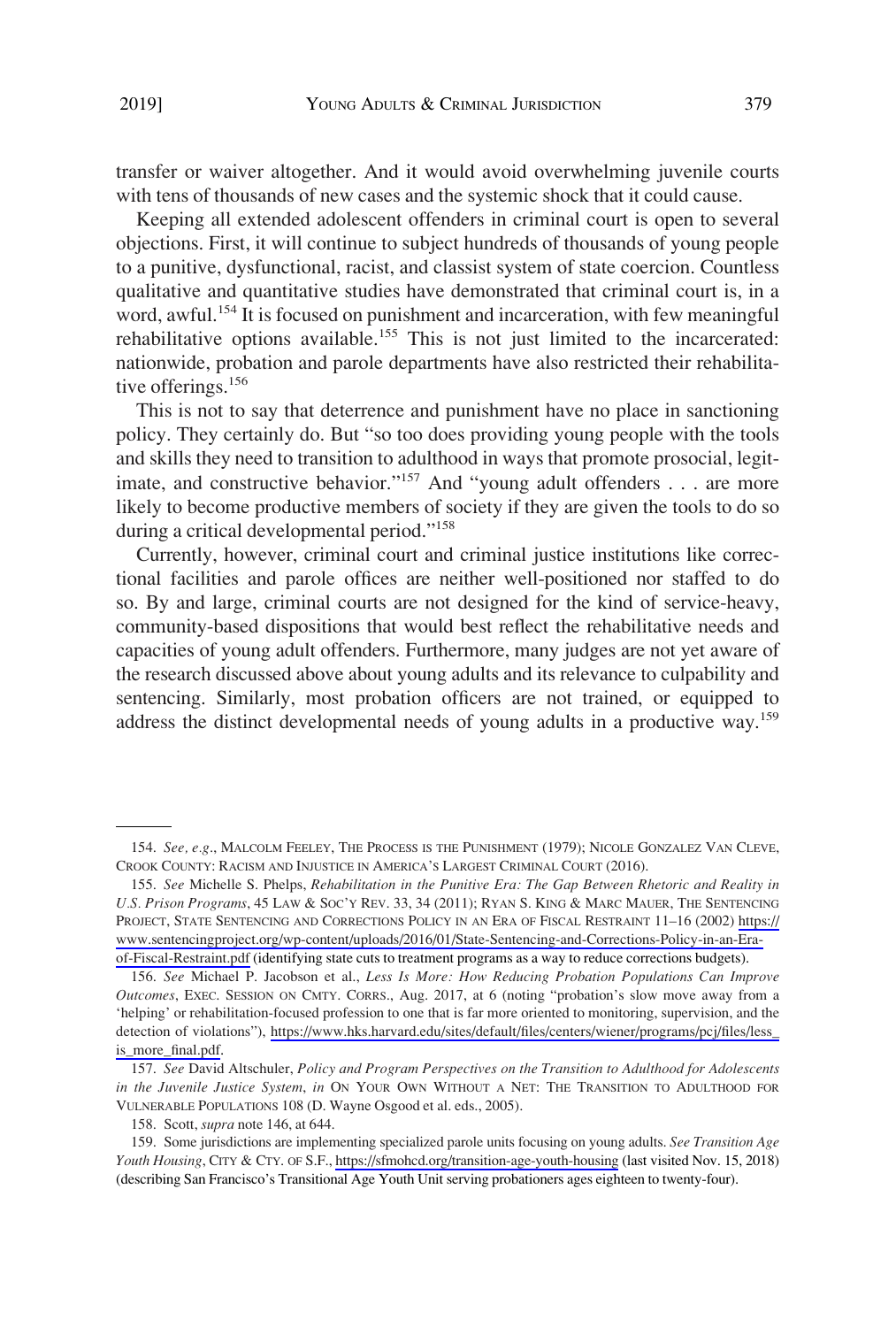Specialized programming for young adults within jails and prisons is almost nonexistent.<sup>160</sup>

Keeping young adults in criminal court also does not solve the stigma and collateral consequences problem. Via what is known as labeling theory, criminal convictions can reinforce a criminal identity, perpetuating a life as an offender.<sup>161</sup> As Devah Pager showed in her book *Marked*, "the 'credential' of a criminal record . . . constitutes a formal and enduring classification of social status, which can be used to regulate access and opportunity across numerous social, economic, and political domains."162 And no country on Earth has taken to using criminal records to foreclose opportunities other than the United States.163 Criminal convictions restrict an individual's access to work, housing, public benefits, college admission and financial aid, access to the right to vote and to serve on juries, and much, much more.<sup>164</sup> Anti-social and deviant social behavior patterns become more entrenched as a result of these cumulative consequences and barriers.

Like juveniles, young adults are vulnerable and susceptible to the negative impact that criminal labeling brings. "During the emerging adulthood period, the criminal identities of [life-course persistent] offenders may be reinforced by convictions in the adult criminal justice system, and the resulting label of 'felon' is applied."165 Young adults also suffer from collateral consequences at a crucial time—as they attempt to pursue higher education, start a career, start a family, and make the transition to adulthood. Collateral consequences of criminal court convictions hinder all of that. With a restricted ability to find work, housing, pursue higher education, vote, attract a partner, etc., young adults processed in criminal court become more likely to return to crime.<sup>166</sup>

Finally, keeping young adults in criminal court, and responding to their offending by sentencing young adults differently, essentially reduces the difference between adolescents and adults to one of culpability. But there is more to it than

<sup>160.</sup> *See* Caulum, *supra* note 151, at 754 (recommending special programming for incarcerated young adult offenders).

<sup>161.</sup> *See* EDWIN LEMERT, SOCIAL PATHOLOGY: A SYSTEMIC APPROACH TO THE THEORY OF SOCIOPATHIC BEHAVIOR 76–77 (1951); ERVING GOFFMAN, STIGMA: NOTES ON THE MANAGEMENT OF SPOILED IDENTITY 3 (2d ed. 1963); Bruce G. Link et al., *Conceptualizing Stigma*, 27 ANN. REV. SOC. 363, 380 (2001).

<sup>162.</sup> DEVAH PAGER, MARKED: RACE, CRIME AND FINDING WORK IN AN ERA OF MASS INCARCERATION 4 (2007); *see also* John C. Coffee, *Privacy Versus* Parens Patriae*: The Role of Police Records in the Sentencing and Surveillance of Juveniles*, 57 CORNELL L. REV. 571, 617 (1972) ("Particularly in the case of the juvenile, . . . yesterday's record does not accurately describe today's individual.").

<sup>163.</sup> *See generally* Kevin Lapp, *American Criminal Record Exceptionalism*, 14 OHIO ST. J. CRIM. L. 303, 305–06 (2016).

<sup>164.</sup> *See* MARGARET COLGATE-LOVE ET AL., COLLATERAL CONSEQUENCES OF CRIMINAL CONVICTIONS: LAW, POLICY AND PRACTICe (2013); Jeremy Travis, *Invisible Punishment: An Instrument of Social Exclusion*, *in*  INVISIBLE PUNISHMENT: THE COLLATERAL CONSEQUENCES OF MASS IMPRISONMENT 16 (Marc Mauer & Meda Chesney-Lind eds., 2002).

<sup>165.</sup> Jessica M. Craig & Alex R. Piquero, *Crime and Punishment in Emerging Adulthood*, in OXFORD HANDBOOK OF EMERGING ADULTHOOD 552 (2015).

<sup>166.</sup> *Id*.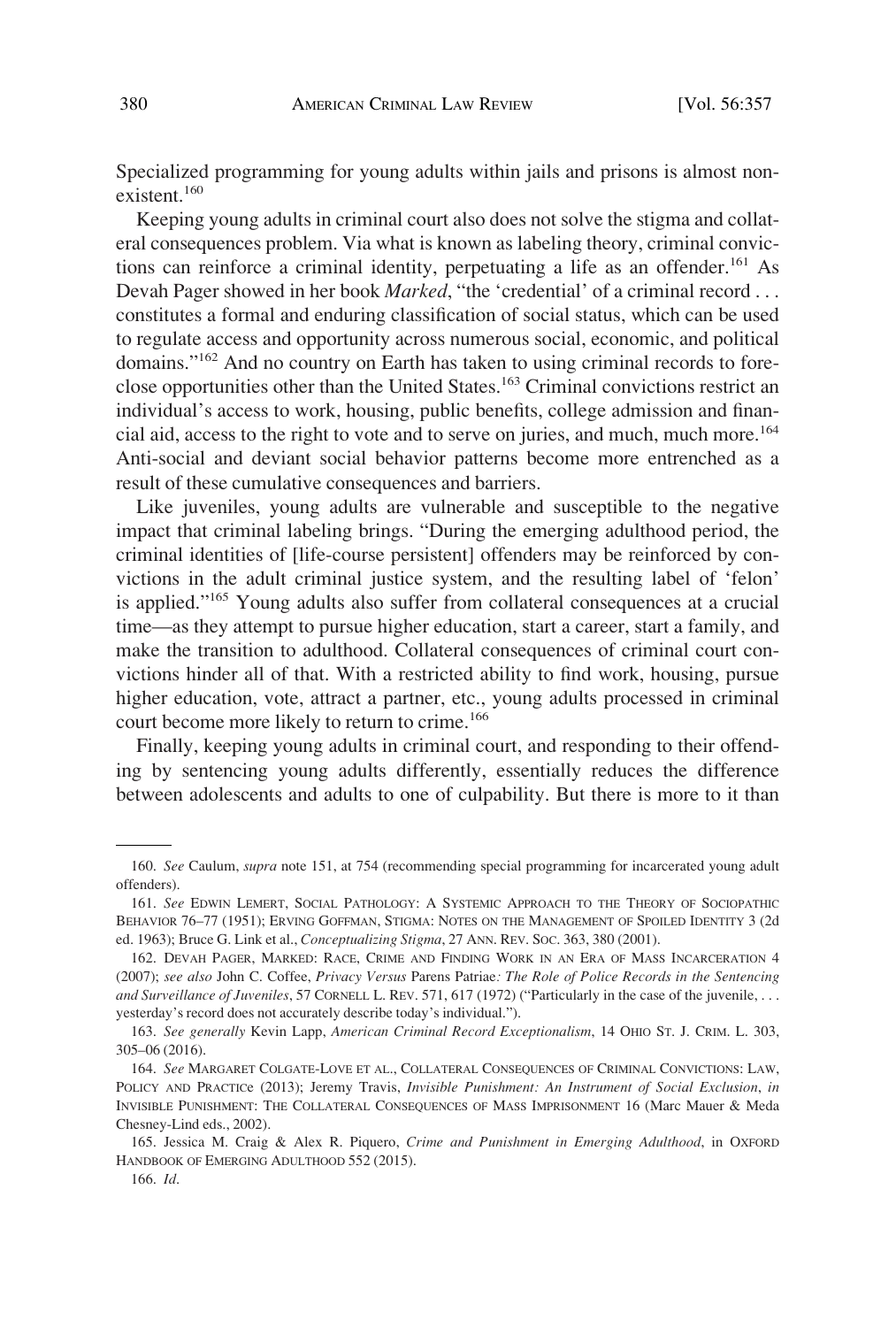that. There are reasons to treat young adults differently at the front end of the criminal justice system as well. Instead of processing young adult offenders in criminal court, where the focus is on punishment for past acts, more young offenders should (like juveniles) be diverted from criminal court because their offending is rooted in other factors, like poverty, homelessness, and mental-health issues, that are poorly served by criminal courts.<sup>167</sup> Unlike juvenile justice systems, however, criminal justice systems are less likely to consider and use front-end diversionary programs.<sup>168</sup>

In short, while accommodations can be made within the criminal courts to reflect the distinct developmental characteristics and rehabilitative needs of young adults (and such accommodations should not be discouraged), it does not appear that criminal courts are well-positioned to implement such reforms meaningfully. Moreover, a less punitive sentencing regime would still leave young adult offenders with the devastating effects of criminal records.

## *B. Expand Juvenile Court Jurisdiction*

In the late nineteenth century, when adolescence came to be recognized as a separate developmental life stage marked by distinguishing characteristics that included cognitive immaturity, impulsivity, and vulnerability, the criminal justice system responded. Separate juvenile courts were created that had initial jurisdiction over cases involving young offenders.<sup>169</sup> The juvenile justice movement was an intentional effort to make the criminal justice system more attuned to the developmental characteristics of young offenders and spare them from the punitive and stigmatizing consequences imposed by criminal courts.<sup>170</sup> It ensured distinct treatment by diverting the vast bulk of juvenile offenders away from criminal court to the specialized forum of the juvenile court. There, the juvenile court would provide less punishment and more rehabilitative services that would, it was hoped, nip a life of crime in the bud and promote a successful transition to adulthood.<sup>171</sup>

<sup>167.</sup> See Chung, *supra* note 133, at 71 (citing Hawkins et al., *A Review of Predictors of Youth Violence*, *in*  SERIOUS AND VIOLENT JUVENILE OFFENDERS: RISK FACTORS AND SUCCESSFUL INTERVENTIONS 106 (Loeber & Farrington eds., 1998)) ("It is well-established . . . that most juvenile offenders evince some combination of problems that are likely to compromise positive youth development: poor school performance (e.g., truancy, low grades), mental health problems (e.g., substance abuse, depression), unstable and unsupportive family relationships, poverty- and crime-ridden communities, delinquent peer influences, and the absence of positive role models.").

<sup>168.</sup> *See* Charles Lindner, *Probation Intake: Gatekeeper to the Family Court*, 72 FED. PROB. 48, 48 (2008) (describing the probation intake process, which screens inappropriate cases out of the formal court process, as "generally unused in criminal court").

<sup>169.</sup> DAVID S. TANENHAUS, JUVENILE JUSTICE IN THE MAKING (2004).

<sup>170.</sup> *See* FRANKLIN E. ZIMRING, AMERICAN JUVENILE JUSTICE 18–19 (2005) ("Above almost all else, we seek a legal policy that preserves the life chances for those who make serious mistakes . . . . Similarly, we want to give young law violators the chance to survive our legal system with their life opportunities still intact . . . ."); WARD, *supra* note 86, at 78 (2012) ("The court was envisioned as a cornerstone of a more diagnostic, individualized, and formalized solution to juvenile crime and dependency, an institutional network in which officials, 'through modern science, would discover the root causes of delinquency, and through active intervention, prevent it.'").

<sup>171.</sup> Julian W. Mack, *The Juvenile Court*, 23 HARV. L. REV. 104, 107 (1910).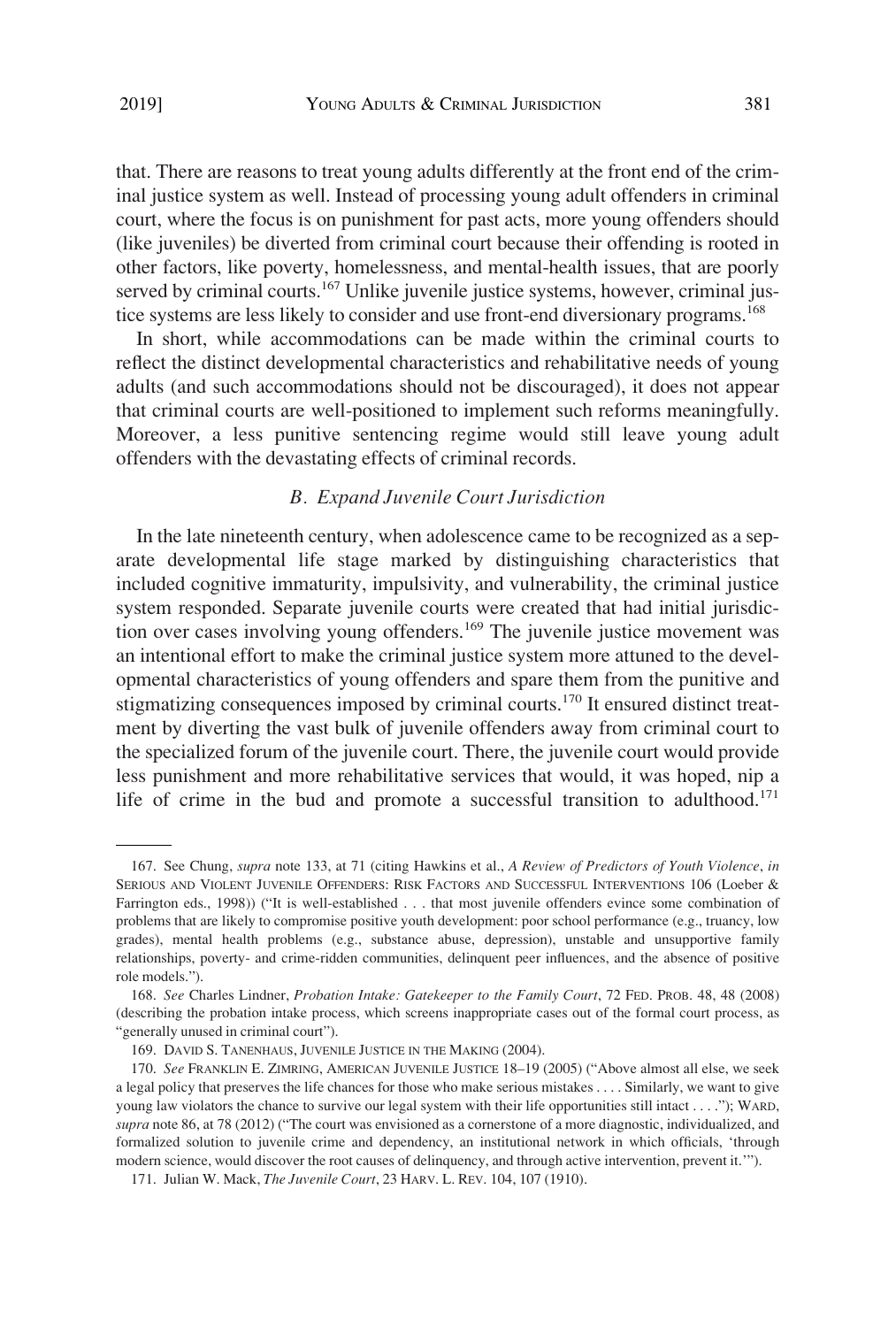According to one of the nation's earliest juvenile court judges, the purpose of the juvenile court was "not so much to punish as to reform, not to degrade but to uplift, not to crush but to develop, not to make him a criminal but a worthy citizen." $172$ Today, all states have separate juvenile court systems that handle the majority of cases involving those under eighteen.<sup>173</sup>

The same impulses and science behind the maintenance of separate juvenile courts have led to calls to expand juvenile court jurisdiction for young adults.<sup>174</sup> In 2015, Connecticut Governor Dan Malloy proposed to raise the age of juvenile court jurisdiction to twenty-one.<sup>175</sup> That same year, the Vermont legislature commissioned a committee to examine increasing the age of its juvenile court jurisdiction to twenty.176 Vincent Schiraldi, senior research fellow at the Harvard Kennedy School's Program in Criminal Justice Policy and Management, has called for all states to raise the age of juvenile court jurisdiction to twenty-one.<sup>177</sup> Even the research arm of the Department of Justice has recommended that policymakers consider raising the minimum age of criminal court jurisdiction to twenty-one or twenty-four.<sup>178</sup>

175. Press Release, Office of Governor Daniel P. Malloy (Nov. 6, 2015) [https://portal.ct.gov/Office-of-the-](https://portal.ct.gov/Office-of-the-Governor/Press-Room/Press-Releases/2015/11-2015/Gov-Malloy-Launches-Conversation-on-Expanding-Second-Chance-Society-Initiatives-in-Connecticut)[Governor/Press-Room/Press-Releases/2015/11-2015/Gov-Malloy-Launches-Conversation-on-Expanding-Second-](https://portal.ct.gov/Office-of-the-Governor/Press-Room/Press-Releases/2015/11-2015/Gov-Malloy-Launches-Conversation-on-Expanding-Second-Chance-Society-Initiatives-in-Connecticut)[Chance-Society-Initiatives-in-Connecticut](https://portal.ct.gov/Office-of-the-Governor/Press-Room/Press-Releases/2015/11-2015/Gov-Malloy-Launches-Conversation-on-Expanding-Second-Chance-Society-Initiatives-in-Connecticut). Governor Malloy's proposal includes protections akin to those offered in juvenile court for low-risk young adults aged twenty-one through twenty-five, such as having their cases heard confidentially, their records sealed, and the opportunity to have those records expunged. *Id*.

177. *See* Schiraldi, *supra* note 61, at 3.

178. U.S. DEP'T OF JUST., OFF. OF JUVENILE JUST. & DELINQUENCY PREVENTION, *Young Offenders: What Happens and What Should Happen* 2 (Feb. 2014),<https://www.ncjrs.gov/pdffiles1/nij/242653.pdf>.

<sup>172.</sup> *Id*.

<sup>173.</sup> Forty-two states and the District of Columbia currently permit juvenile court jurisdiction until an alleged offender reaches age eighteen; five states restrict juvenile court jurisdiction to those under seventeen. *Jurisdictional Boundaries: Delinquency Age Boundaries*, JUVENILE JUST.: GEOGRAPHY, POL'Y, PRACTICE & STATS., [http://www.](http://www.jjgps.org/jurisdictional-boundaries)  [jjgps.org/jurisdictional-boundaries](http://www.jjgps.org/jurisdictional-boundaries) (last visited Nov. 15, 2018). The two states that had restricted juvenile court jurisdiction to those under sixteen (New York and North Carolina) each adopted reforms set to go into effect in 2019 that raise the age of juvenile court jurisdiction through seventeen. *See* Marcy Mistrett, *New York and North Carolina Are The Last States To Raise The Age of which Children can be Funneled Through their Adult Jails and Prisons*, CAMPAIGN FOR YOUTH JUST. (July 21, 2017), [http://www.campaignforyouthjustice.org/campaigns/item/](http://www.campaignforyouthjustice.org/campaigns/item/new-york-and-north-carolina-are-the-last-states-to-raise-the-age-of-which-children-can-be-funneled-through-their-adult-jails-and-prisons)  [new-york-and-north-carolina-are-the-last-states-to-raise-the-age-of-which-children-can-be-funneled-through](http://www.campaignforyouthjustice.org/campaigns/item/new-york-and-north-carolina-are-the-last-states-to-raise-the-age-of-which-children-can-be-funneled-through-their-adult-jails-and-prisons)[their-adult-jails-and-prisons.](http://www.campaignforyouthjustice.org/campaigns/item/new-york-and-north-carolina-are-the-last-states-to-raise-the-age-of-which-children-can-be-funneled-through-their-adult-jails-and-prisons) Louisiana raised its juvenile court jurisdiction from sixteen to seventeen in July 2016. 2016 Reg. Sess. L.A. Acts S.B. 324. Illinois raised its cut-off age from seventeen to eighteen in 2014. 2013 Ill. Laws Pub. Act 98–61, §5 (effective Jan. 1, 2014) (amending 705 Ill. Comp. Stat. 405/5-105(3) (2015)). While most cases within the juvenile court's jurisdiction are filed and handled in juvenile court, a variety of mechanisms exist to permit or require the processing of a criminal case against a young person in criminal court, even if her age makes her eligible for juvenile court processing. *See* Christopher Slobogin, *Treating Juveniles Like Juveniles: Getting Rid of Transfer and Expanded Adult Court Jurisdiction*, 46 TEX. TECH L. REV. 103, 103–04 (2013).

<sup>174.</sup> D. Wayne Osgood et al., *Vulnerable Populations and the Transition to Adulthood*, 20 FUTURE OF CHILD. 209, 221 (2010) ("[T]he need for public investment in the vulnerable populations does not end at age eighteen. Extending the age eligibility of youth-serving systems well into young adulthood would be consistent with normative transitions to adulthood nowadays.").

<sup>176. 2016</sup> Vt. Acts & Resolves No. 153, Sec. 33 (directing the Joint Legislative Justice Oversight Committee to examine increasing the top-end age of juvenile jurisdiction to twenty and the age of youthful offender jurisdiction to twenty-five).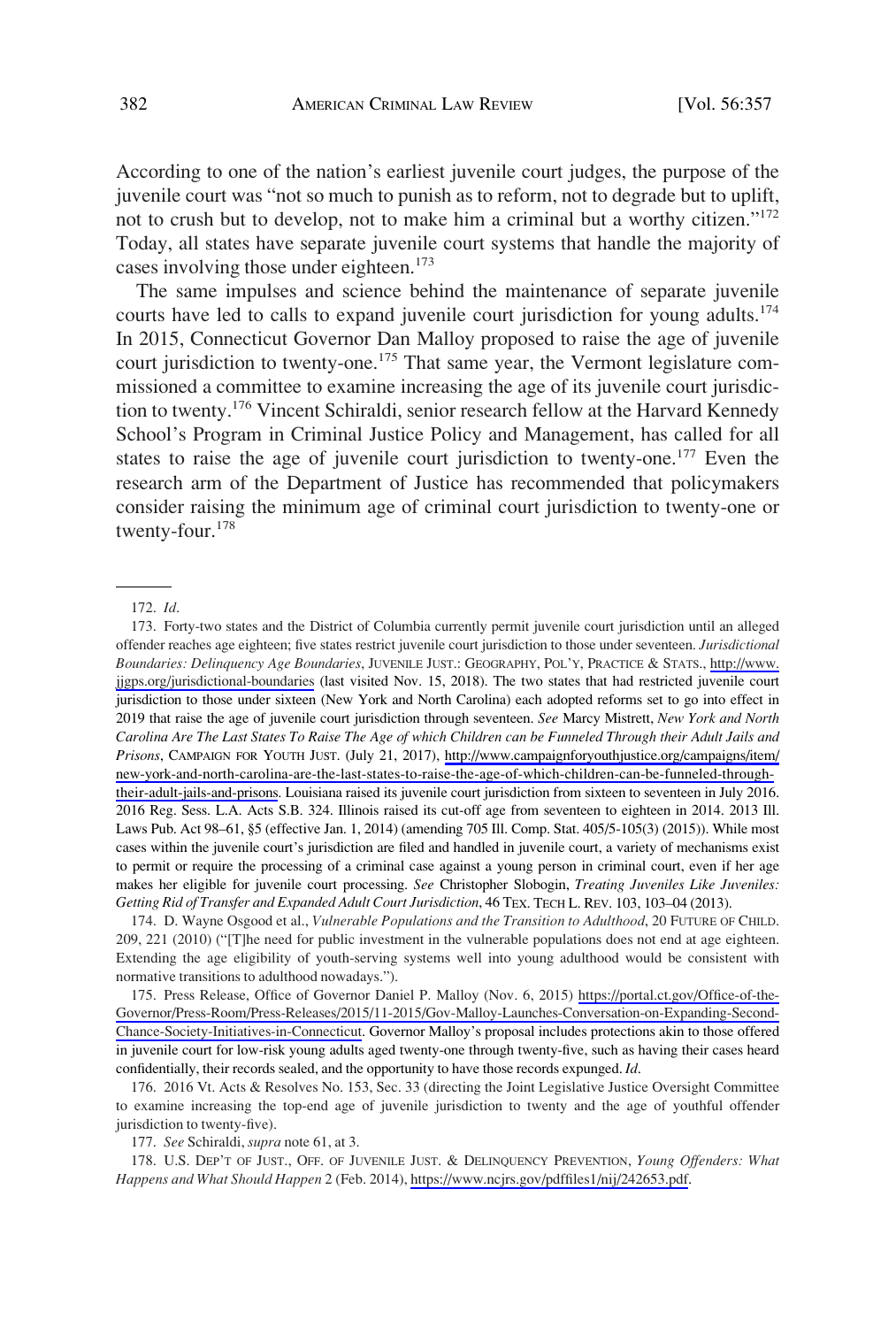Expanding juvenile court jurisdiction to include those eighteen and over would continue the twenty-first century trend to remove young people from the adult criminal justice system.<sup>179</sup> At the same time, it would be a significant additional step. While "[o]ur jurisprudence fully accepts that adolescents are entitled to a separate system of justice, with separate facilities, confidentiality protections, and more individualized treatment in a more robust network of rehabilitative programming,"<sup>180</sup> according the protections, procedures, and approach of juvenile court to young adults is another thing entirely.

Expanding juvenile court jurisdiction is now a part of the policy conversation because of doubts about eighteen as the dividing line between adults and adolescents and, therefore, between criminal and juvenile court.<sup>181</sup> As explained above, the characteristics that distinguish juveniles from adults also distinguish extended adolescents from adults.<sup>182</sup> Diverting young adult offenders to juvenile court "recognizes the diminished capacity for responsible decision-making in youth while harnessing the opportunities presented by their ability to grow, adapt and change."<sup>183</sup>

It is not just cognitive development, diminished culpability, and amenability to interventions that support expanded juvenile court jurisdiction. Juvenile courts, with their greater likelihood to attempt to rehabilitate, to dispense procedural justice, and to individualize sentencing decisions than adult courts, may better serve the pro-development mission of shepherding young people to a productive adulthood than the punitive criminal court can. One major way the juvenile court achieves this goal is by reducing the stigma of offending. Juvenile court processing reduces the chances of the individual accumulating a debilitating criminal record. Because juvenile court proceedings are not criminal proceedings, juvenile court adjudications do not necessarily become part of a young person's permanent criminal record.<sup>184</sup> This, together with stricter confidentiality provisions, protects young people from widespread disclosure of their offending history. Additionally,

<sup>179.</sup> Since 2006, two dozen states have enacted legislation designed to reduce the prosecution of youth in adult criminal court and to end the placement of youth in adult jails and prisons. *See* Carmen E. Daugherty, *State Trends Legislative Victories from 2011-2013: Removing Youth from the Adult Criminal Justice System*, CAMPAIGN FOR YOUTH JUST. 1 (2013) (noting that several states have raised the aged of juvenile court jurisdiction and reformed transfer/waiver laws to keep more youth out of criminal courts).

<sup>180.</sup> *See* Schiraldi, *supra* note 61, at 8.

<sup>181.</sup> STEINBERG, *supra* note 6, at 202 ("[R]esearch on adolescent brain development does not point to an obvious chronological age at which a sharp legal distinction between adolescents and adults should be drawn for all purposes.").

<sup>182.</sup> *See supra* I(B).

<sup>183.</sup> *See* Schiraldi, *supra* note 61, at 3.

*But see* Riya Saha Shah et al., JUVENILE L. CTR., *Future Interrupted: The Collateral Damage Caused by*  184. *Proliferation of Juvenile Records* 3–4 (Feb. 2016) [https://jlc.org/sites/default/files/publication\\_pdfs/Future%](https://jlc.org/sites/default/files/publication_pdfs/Future%20Interrupted%20-%20final%20for%20web_0.pdf) [20Interrupted%20-%20final%20for%20web\\_0.pdf](https://jlc.org/sites/default/files/publication_pdfs/Future%20Interrupted%20-%20final%20for%20web_0.pdf) (observing that there are many exceptions to juvenile record confidentiality that permit access to juvenile records).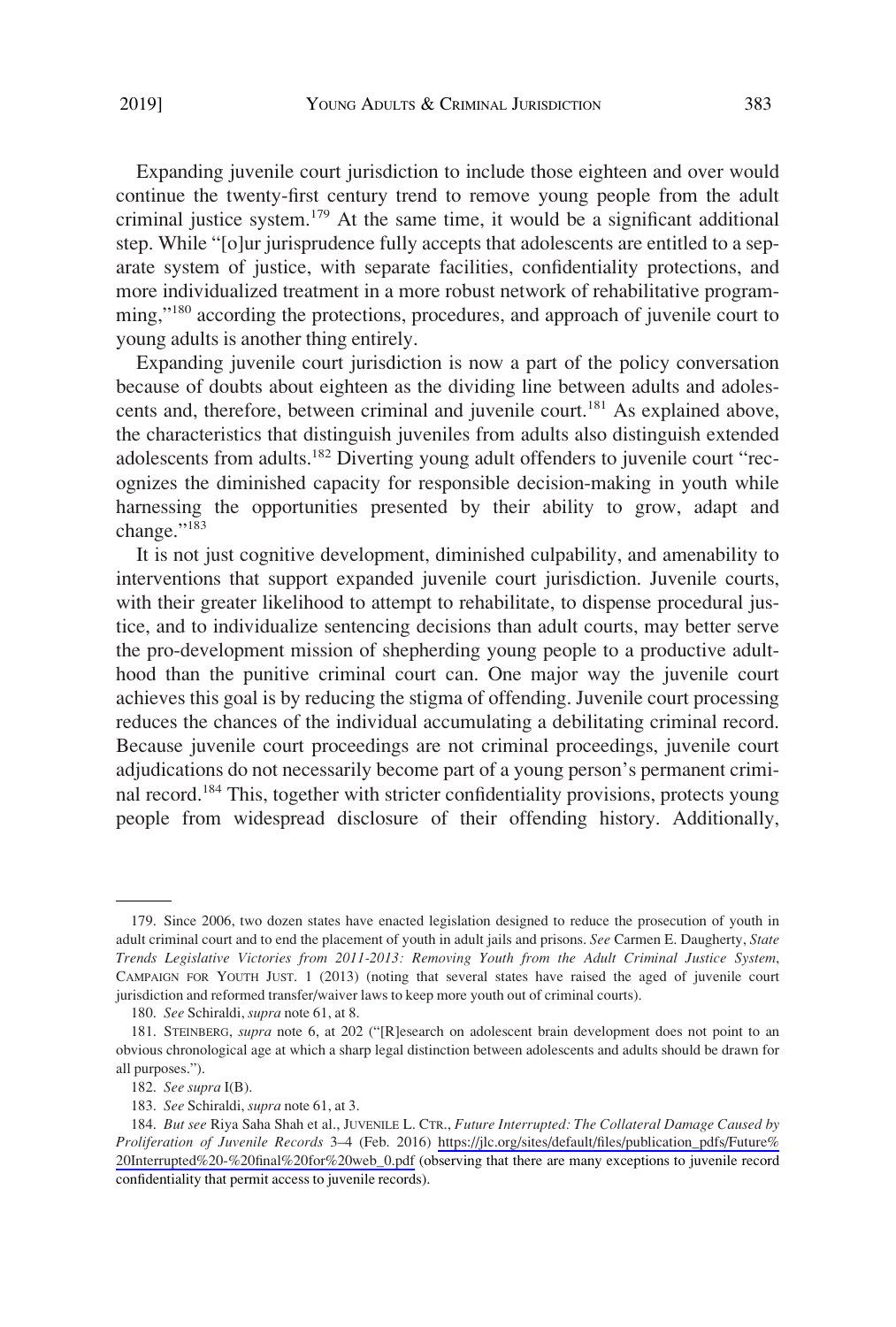juvenile court records, as compared to criminal convictions, can be more easily sealed or expunged when the young person reaches a particular age.<sup>185</sup>

Juvenile court jurisdiction, therefore protects young offenders in several ways. Perhaps most importantly, it shields young offenders from the devastating formal and informal collateral consequences of criminal convictions.<sup>186</sup> In addition, juvenile court jurisdiction limits the chances that a criminal label will entrench young adults in deviant social groups or lead them to withdraw from pro-social activities and support systems that help prevent recidivism.<sup>187</sup>

Another advantage of juvenile court jurisdiction is that juvenile courts are already staffed by judges, probation staff, prosecutors, and defense attorneys who are trained in the special characteristics and developmental needs of youth. While each would require additional training regarding the particulars of young adults, it is a workforce already primed to pay attention to these issues. Through a legitimating process known as procedural justice, this alone could have beneficial impacts.188 As Vincent Schiraldi observed:

Courts with specially trained judges, prosecutors, defense attorneys and probation staff, and which have access to adequate resources geared toward the special needs of this population (particularly education, workforce development, and cognitive-behavioral training) would go a long way toward legitimizing the adjudicatory process for young adults, which has been shown to improve outcomes.<sup>189</sup>

The United States would not stand alone if it extended juvenile court jurisdiction to those eighteen and up. In Germany, offenders aged eighteen to twenty-one have been adjudicated in juvenile court since 1953.<sup>190</sup> In Switzerland, young adults can be treated as juveniles up to age twenty-five.<sup>191</sup>

<sup>185.</sup> JUVENILE L. CTR., *Failed Policies, Forfeited Futures: A Nationwide Scoreboard on Juvenile Records*  (2014). But as I have documented previously, after nearly a century of limited record-making and enhanced confidentiality regarding juveniles, the expansion of the modern culture of "dataveillance" to youth has vastly expanded the criminal justice system's data collection and dissemination practices regarding young people. *See generally* Kevin Lapp, *Databasing Delinquency*, 67 HASTINGS L.J. 195 (2015).

<sup>186.</sup> *See* Lapp, *supra* note 163, at 304.

<sup>187.</sup> Note, *Shame, Stigma, and Crime: Evaluating the Efficacy of Shaming Sanctions in Criminal Law*, 116 HARV. L. REV. 2186, 2192–93 (2003); Craig & Piquero, *supra* note 165, *Crime and Punishment in Emerging Adulthood*, in OXFORD HANDBOOK OF EMERGING ADULTHOOD at 552 (2015).

<sup>188.</sup> *See generally* TOM TYLER, WHY PEOPLE OBEY THE LAW (1990).

<sup>189.</sup> *See* Schiraldi, *supra* note 61, at 10.

<sup>190.</sup> Transition to Adulthood, *Young Adults and Criminal Justice: International Norms and Practices* 3 (2011), <https://www.t2a.org.uk/wp-content/uploads/2011/09/T2A-International-Norms-and-Practices.pdf>(observing that the juvenile court may impose adult sentences).

<sup>191.</sup> *See id*. at 3. These jurisdictions also have separate facilities for young adults. Craig & Piquero, *supra*  note 165, at 553–554 (noting that Switzerland, Sweden, and Germany have treatment facilities geared specifically towards young adults, and in England, those between eighteen and twenty attend a young offender institution instead of prison).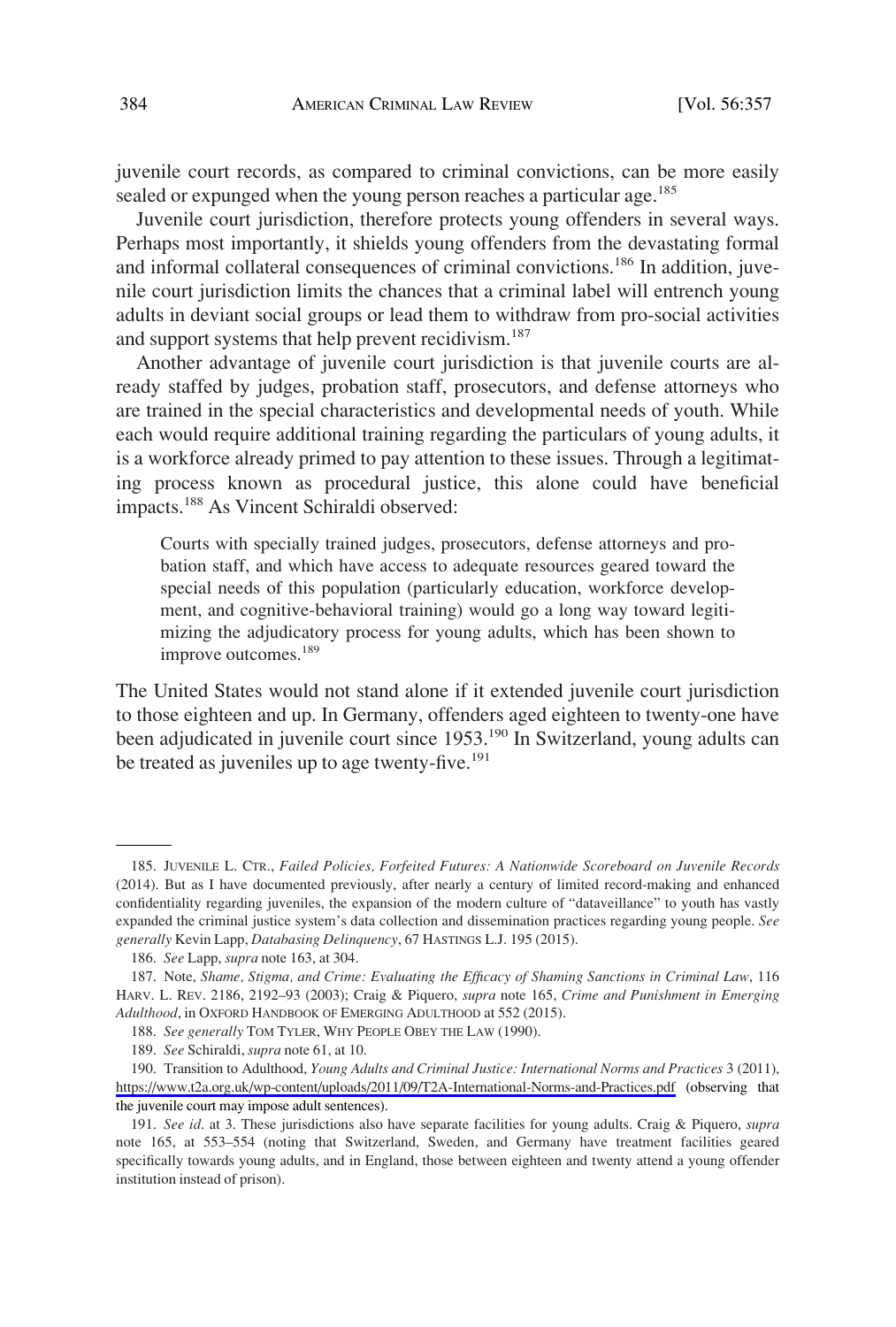Expanding juvenile court jurisdiction would, however, have several drawbacks. The potential objections can be organized into three broad categories: purpose concerns, process concerns, and proportionality concerns.<sup>192</sup>

The first drawback to expanding juvenile court jurisdiction is a potential mismatch between juvenile court's purpose and young adults. Simply put, the cultural extension of adolescence may be irrelevant to assigning criminal jurisdiction. The purpose of juvenile courts, this argument asserts, is to serve juveniles. Just because young people are delaying getting married, or are going to college for six years, or do not feel like adults, does not mean that they should not be processed as adults in criminal court. They are adults. Like it or not, when you turn eighteen, you are a legal adult. Under this view, eighteen- to twentyfour-year-old offenders should not enjoy the special protections and processes of the juvenile court.<sup>193</sup>

Similarly, the link between developmental science and juvenile court's rehabilitative purpose may not justify juvenile court jurisdiction for those eighteen and up. It arguably proves too much to say that young adults should be in juvenile court because they can benefit from evidence-based, rehabilitative interventions. Other than the irredeemable, every offender, whatever his age, would benefit from such an approach. Moreover, while the brain may not be fully developed until the early or mid-twenties, it is not clear that the lack of complete brain development means diminished culpability for wrongdoing.<sup>194</sup> It is definitely not clear that it means eighteen- to twenty-five year-old offenders have so diminished culpability that criminal court jurisdiction is improper.195 Criminal court can, and does, adjust its sentencing to individual circumstances.

Another concern related to purpose is that juvenile court judges, prosecutors, defense attorneys, and probation staff, may not be easily trained to deal with this age group. Offenders who are eighteen to twenty-four are more violent, and more entrenched in their offending, than younger offenders, and they have particular developmental needs. This concern was expressed by the juvenile justice experts who recently wrote a *New York Times* editorial arguing against juvenile court

<sup>192.</sup> *See* Lisa Schreibersdorf, *Bringing the Best of Both Worlds: Recommendations for Criminal Justice Reform for Older Adolescents*, 35 CARDOZO L. REV. 1143, 1145 (2014) (indicating that juvenile court procedures "present serious due process, governmental intrusion, and proportionality concerns when applied to older adolescents").

<sup>193.</sup> Adherents to this view of juvenile court might distinguish the fact that we help foster youth transition to independent living or provide special education services or health care through the youth's parents beyond eighteen from the purpose of criminal jurisdiction. Foster care and special education are support systems. The criminal justice system is not a support system. It is a system for imposing accountability and protecting public safety.

<sup>194.</sup> See Terry A. Maroney, *The False Promise of Adolescent Brain Science in Juvenile Justice*, 85 NOTRE DAME L. REV. 89, 146, 148 (2009).

<sup>195.</sup> *See* Scott, *supra* note 146, at Elizabeth S. Scott, et al., *Young Adulthood as a Transitional Legal Category: Science, Social Change, and Justice Policy*, 85 Fordham L. Rev. 641, 643 (2016) ("The available research does not indicate that individuals between the ages of eighteen and twenty are indistinguishable from younger adolescents in attributes relevant to criminal offending and punishment.").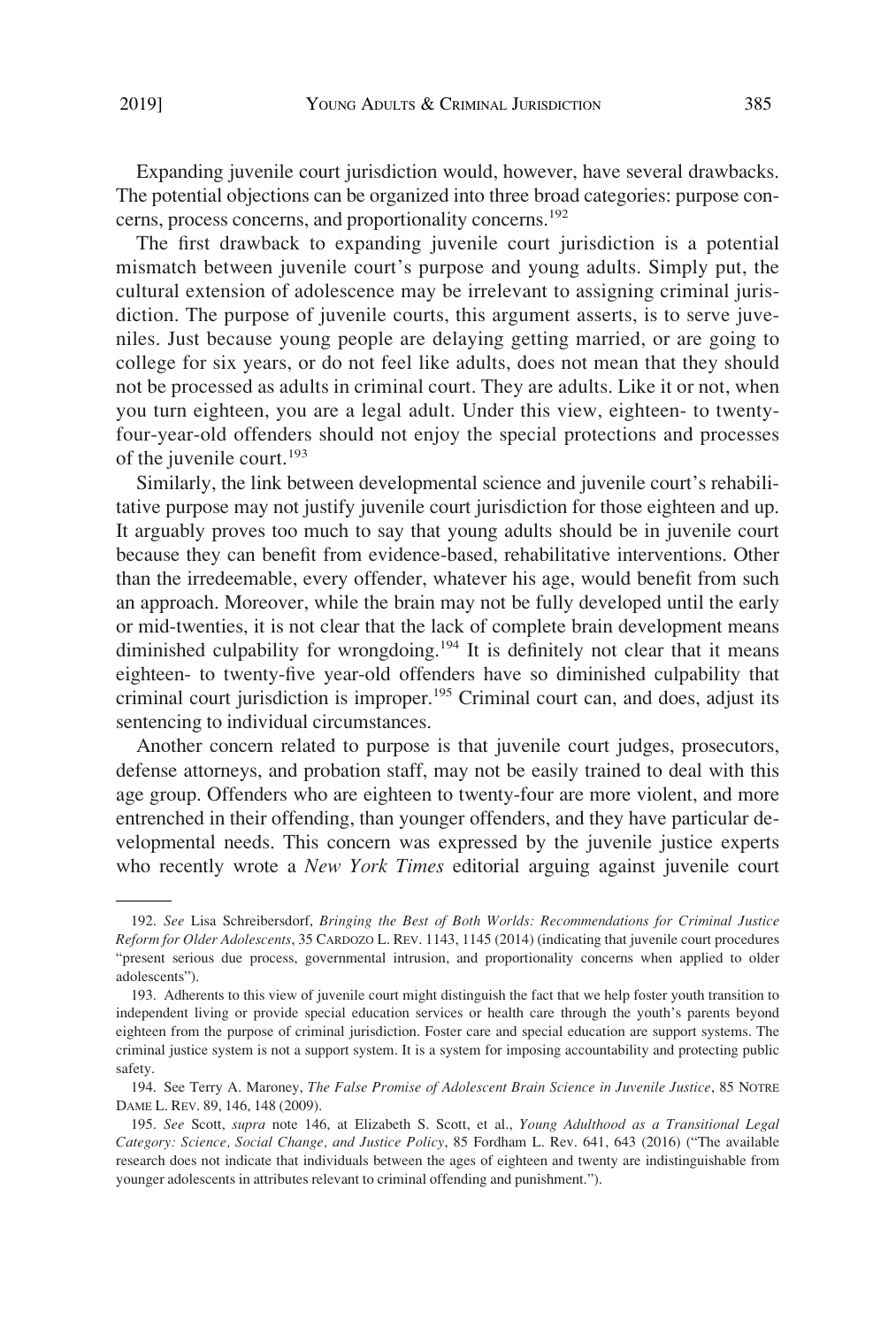jurisdiction for young adults.<sup>196</sup> This is, however, a solvable problem. It would simply require training and commitment, which most juvenile court personnel are interested in and possess, respectively. Moreover, someone in the criminal justice system somewhere is going to have to learn how to better respond to young adult offenders, so this concern is not unique to expanding juvenile court jurisdiction.

Finally, the history of American juvenile justice betrays a resistance to extending the rehabilitative, citizen-building mission of juvenile court to minority youth. As Geoffrey Ward recounts in his book on African-Americans and juvenile justice, black youth were denied access to juvenile court for decades after its founding.<sup>197</sup> When juvenile court's doors were finally opened to black youth in more than minimal numbers after the middle of the twentieth century, the juvenile court began to turn away from rehabilitation and toward punishment as its focus. In fact, the increase in disproportionate minority contact with juvenile court overlaps with the decline of the rehabilitative ideal and the rise of a more punitive juvenile court.<sup>198</sup> In short, the blacker the respondents before juvenile court got, the less rehabilitative and more punitive it became.<sup>199</sup> This history should not be ignored by Young Adult Court reformers. It suggests that efforts to provide more rehabilitative services to black young adults are likely to confront resistance.

The second set of concerns about moving young adult offenders to juvenile court involves due process rights of the accused. Juvenile courts do not use grand juries to screen filings, and do not provide the right to a jury trial.<sup>200</sup> The accused in juvenile court has no chance at bail to prevent pre-trial detention.<sup>201</sup> In juvenile court, the same judge typically hears suppression motions and presides over the trial as the fact-finder. While this happens in criminal court, it is strongly discouraged.<sup>202</sup> In juvenile court, it is almost guaranteed.<sup>203</sup> According to Randy Hertz and Martin Guggenheim, this may compromise the juvenile respondent's basic right to a fair trial by an impartial tribunal.<sup>204</sup> Other

<sup>196.</sup> *See* Steinberg, *supra* note 147.

<sup>197.</sup> WARD, *supra* note 86, at 3 ("The white-dominated parental state engaged for generations in racially selective citizen- and state-building initiatives through juvenile justice policy and practice.").

<sup>198.</sup> *See id*. at 4.

<sup>199.</sup> *See id*.

<sup>200.</sup> McKeiver v. Pennsylvania, 403 U.S. 528, 551 (1971) (holding no right to jury trial in juvenile court proceedings).

<sup>201.</sup> There is no right to pre-trial bail, but the Constitution protects against excessive bail. Schall v. Martin, 467 U.S. 253, 281 (1984) (holding pre-trial detention by juvenile court constitutional).

<sup>202.</sup> Commonwealth v. Baxter, 422 A.2d 1388, 1390 (Pa. Super. Ct. 1980) ("[T]he practice of holding a nonjury trial before the same judge who presided at a pre-trial suppression hearing has been sharply criticized.").

<sup>203.</sup> *See* Martin Guggenheim & Randy Hertz, *Reflections on Judges, Juries and Justice: Ensuring the Fairness of Juvenile Delinquency Trials*, 33 WAKE FOREST L. REV. 553, 571–73 (1998); Barry C. Feld, *Criminalizing Juvenile Justice: Rules of Procedure for Juvenile Court*, 69 MINN. L. REV. 141, 246 (1984).

<sup>204.</sup> *See* Guggenheim, *supra* note 203, at 73; Field, *supra* note 203.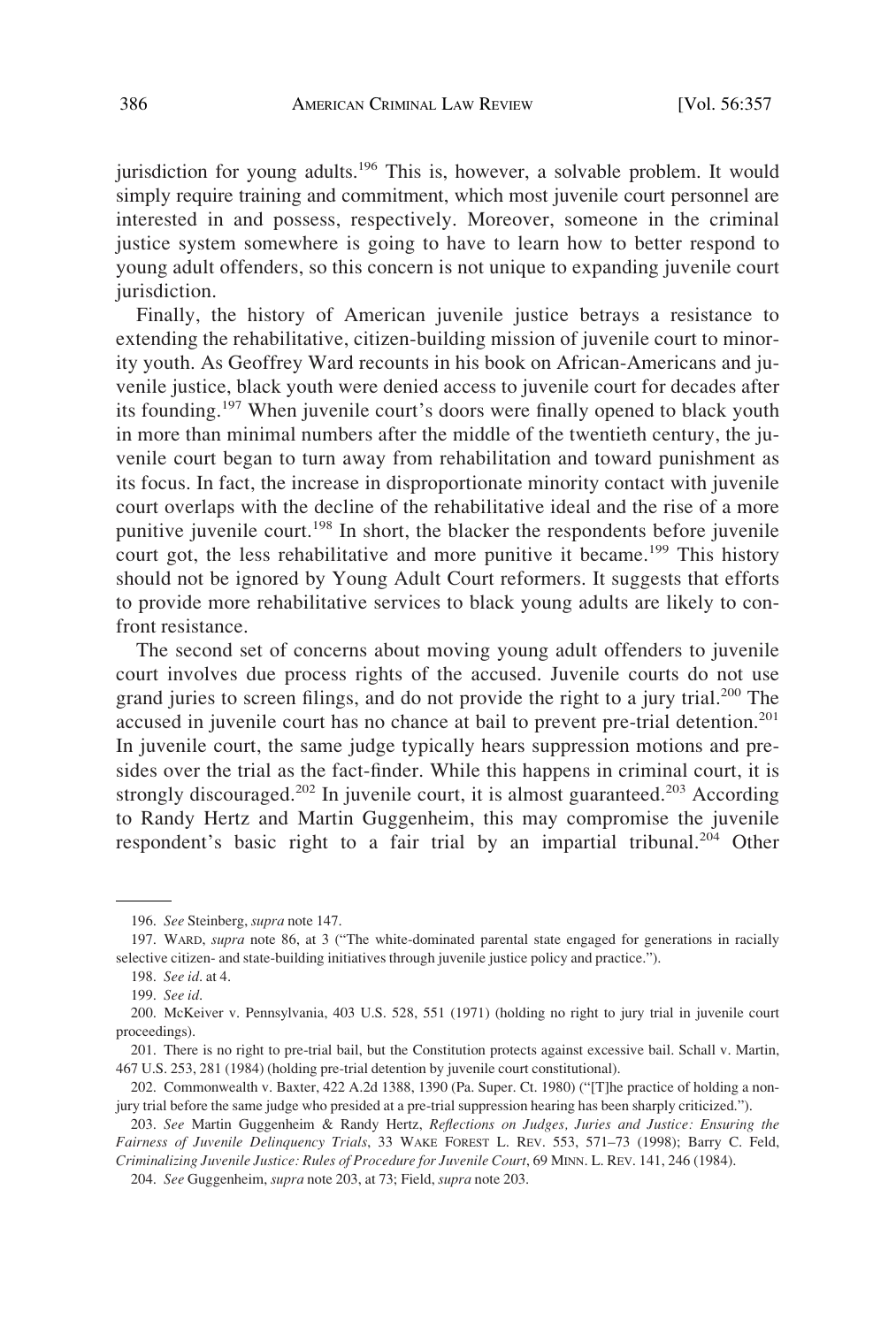commentators have identified it as a process that may contribute to wrongful convictions.<sup>205</sup>

These process concerns are legitimate, and by themselves may make juvenile court jurisdiction inappropriate for young adults. However, their real-world impact may be minimal. Grand juries do not serve as a meaningful filter for prosecutions.<sup>206</sup> Almost no one goes to trial in criminal court.<sup>207</sup> Most defendants in criminal court are poor, and few can meet bail even when it is set low.<sup>208</sup> Also, judges deny most suppression motions.<sup>209</sup> Still, due process concerns caution against replacing criminal court jurisdiction with juvenile court jurisdiction for older defendants.

The third set of concerns with expanded juvenile court jurisdiction relate to the proportionality of its interventions. The juvenile court is philosophically interventionist. As one of the first juvenile court judges put it, it is the duty of the state:

[T]o find out what he is, physically, mentally, morally, and then if it learns that he is treading the path that leads to criminality, to take him in charge, not so much to punish as to reform, not to degrade but to uplift, not to crush but to develop, not to make him a criminal but a worthy citizen. $210$ 

207. Lindsey Devers, *Plea and Charge Bargaining: Research Summary*, U.S. DEP'T OF JUST., BUREAU OF JUST. ASSISTANCE 3 (2011),<https://www.bja.gov/Publications/PleaBargainingResearchSummary.pdf>(90-95% of criminal cases result in plea bargaining); *Criminal Cases*, U.S. DEP'T OF JUST., BUREAU OF JUST. STATS. (July 13, 2017) <https://www.bjs.gov/index.cfm?ty=tp&tid=23> (over ninety-five percent of felony convictions are obtained through pleas); U.S. SENT'G. COMM'N, *2016 Sourcebook of Federal Sentencing Statistics S-23 fig. C* (2016), [https://www.ussc.gov/sites/default/files/pdf/research-and-publications/annual-reports-and-sourcebooks/2016/](https://www.ussc.gov/sites/default/files/pdf/research-and-publications/annual-reports-and-sourcebooks/2016/FigureC.pdf)  [FigureC.pdf.](https://www.ussc.gov/sites/default/files/pdf/research-and-publications/annual-reports-and-sourcebooks/2016/FigureC.pdf)

*See* Caroline Wolf Harlow, *Defense Counsel in Criminal Cases*, U.S. DEP'T OF JUST., BUREAU OF JUST. 208. STATS. 1 (2000) <http://bjs.ojp.usdoj.gov/content/pub/pdf/dccc.pdf>(finding that over eighty percent of state defendants facing felony charges and two-thirds of federal felony defendants were represented by publiclyfinanced attorneys); Kenechukwu Okocha, *Nationwide Trend: Rethinking the Money Bail System*, WIS. LAWYER 30, 34 (June 2017) ("Many jurisdictions across the country are adjusting their bail systems to reduce the role of money.").

<sup>205.</sup> Steven A. Drizin & Greg Luloff, *Are Juvenile Courts A Breeding Ground for Wrongful Convictions?*, 34 N. KY. L. REV. 257, 305 (2007) (stating that empirical evidence demonstrates that exposure to prejudicial information affects a judge's impartiality).

<sup>206.</sup> In 2010, for example, grand juries declined to indict in only eleven of 193,021 federal cases. See Mark Motivans, *Federal Justice Statistics 2010—Statistical Tables*, U.S. DEP'T OF JUST., BUREAU OF JUST. STATS. 11- 2 (2013), [https://bjs.gov/content/pub/pdf/fjs10st.pdf;](https://bjs.gov/content/pub/pdf/fjs10st.pdf) *see also* Niki Kuckes, *The Useful, Dangerous Fiction of Grand Jury Independence*, 41 AM. CRIM. L. REV. 1, 2 (2004) ("Most knowledgeable observers would describe the federal grand jury more as a handmaiden of the prosecutor than a bulwark of constitutional liberty; to quote the classic vignette, the grand jury is little more than a rubber stamp that would 'indict a ham sandwich' if the prosecutor asked.").

<sup>209.</sup> Russell M. Gold, *Beyond the Judicial Fourth Amendment: The Prosecutor's Role*, 47 U.C. DAVIS L. REV. 1591, 1646 (2014) ("Few suppression motions are filed, and fewer still are granted."); *see also* Albert W. Alschuler, *Studying the Exclusionary Rule: An Empirical Classic*, 75 U. CHI. L. REV. 1365, 1375 (2008) (citing studies showing that federal courts excluded unlawfully-seized evidence in only 1.3% of all federal criminal cases and 0.7% of the state court cases).

<sup>210.</sup> Mack, *supra* note 172, at 107.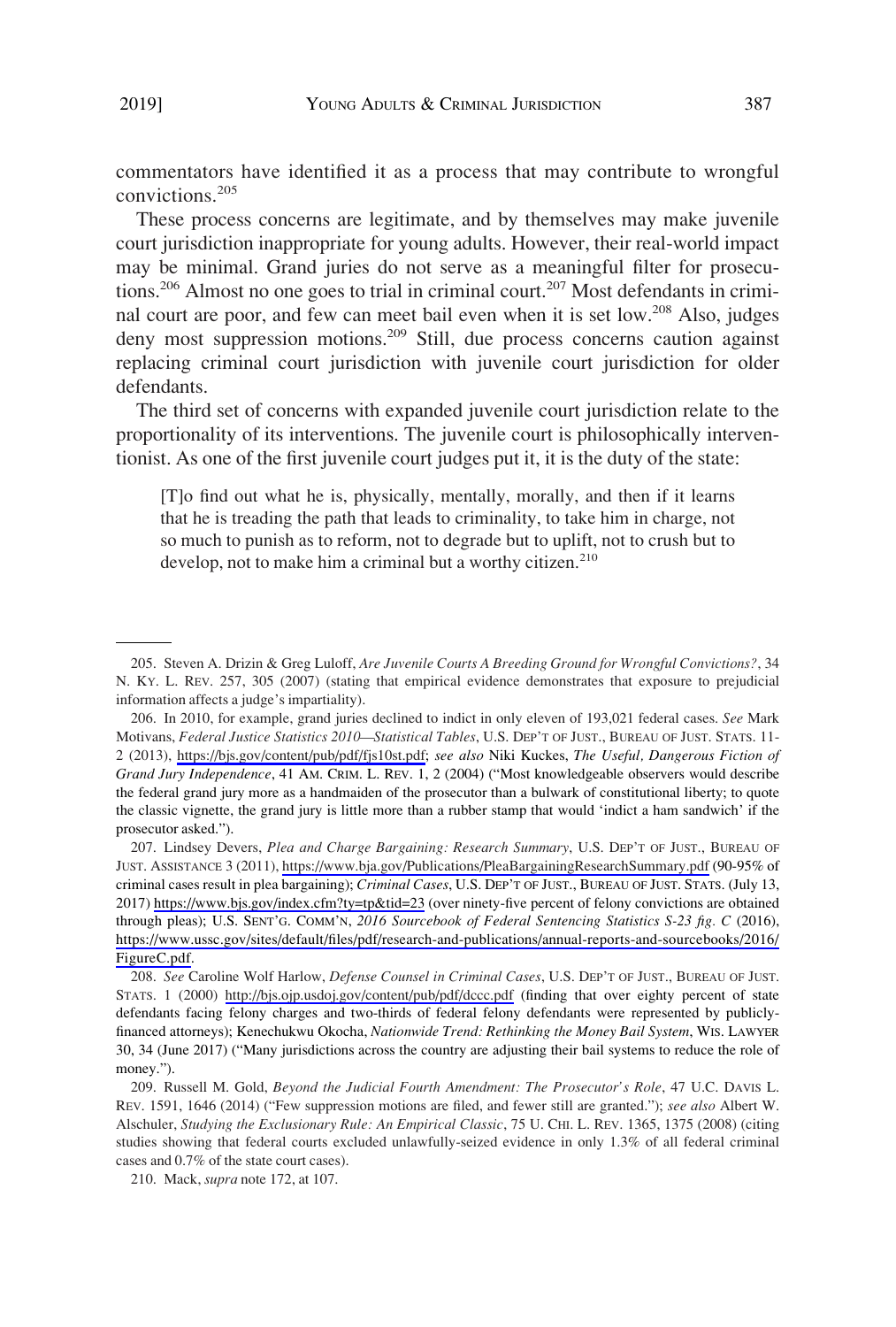The court often learns a lot about the juvenile respondent, and the court's eventual disposition<sup>211</sup> frequently depends more on the juvenile's alleged service needs than the gravity of his offense.<sup>212</sup> As a result, juvenile courts can be intrusive and paternalistic.

This interventionist bent also stems from the notion that juveniles have a less substantial interest in freedom from government intrusion than adults. According to the Supreme Court, juveniles have a qualified interest in freedom from institutional restraints because they, unlike adults, "are always in some form of custody."213 In short, the state interest is greater, and the liberty interest reduced, for juveniles. But this imbalance disappears for those eighteen and up. It would undoubtedly complicate juvenile court proceedings to bring within the court's jurisdiction individuals who do not have similarly diminished liberty interests.

Because of its paternalistic purpose, juvenile court processing can lead to longer sentences and longer periods of court supervision than criminal court, especially for minor offenses. For example, a seventeen year-old in juvenile court for a first time simple drug possession offense will have his disposition depend more on life circumstances and perceived service needs than the gravity of the offense. He is likely to end up with a period of probation supervision as his disposition.<sup>214</sup> Probation supervision is frequently violated and frequently extended.<sup>215</sup> By contrast, an eighteen yearold in criminal court for a first time simple drug possession offense is more likely to avoid significant restraints on liberty and severe consequences.<sup>216</sup> It may be better,

*See* Soraya Shockley, *Meant To Keep Youths Out Of Detention, Probation Often Leads Them There*, 215. NAT'L PUB. RADIO (July 29, 2015) [https://www.npr.org/2015/07/29/427263478/some-youths-find-probation](https://www.npr.org/2015/07/29/427263478/some-youths-find-probation-more-challenging-than-juvenile-detention)[more-challenging-than-juvenile-detention.](https://www.npr.org/2015/07/29/427263478/some-youths-find-probation-more-challenging-than-juvenile-detention) Approximately eighteen percent of youth detained in juvenile correctional centers are there because of technical probation violations. OFF. OF JUVENILE JUST. & DELINQUENCY PREVENTION, *supra* note 214. Technical violations typically follow a disobeyed court-mandated condition, such as failing to attend school, staying out past curfew, or failing to meet with a probation officer as scheduled. Andrea J. Sedlak & Carol Bruce, *Youth's Characteristics and Backgrounds: Findings from the Survey of Youth in Residential Placement*, U.S. DEP'T OF JUST., OFF. OF JUVENILE JUST. & DELINQUENCY PREVENTION, Dec. 2010, at 4.

216. Many states have recently lowered penalties for possession of small amounts of drugs, reducing those charges to misdemeanors and eliminating prison sentences. *See* Don Stemen, *Beyond the War: The Evolving Nature of the U.S. Approach to Drugs*, 11 HARV. L. & POL'Y REV. 375, 376–77 (2017) ("Since 2000, states have begun to dismantle much of the apparatus of the war on drugs—reclassifying and reducing sentences for drug offenses, repealing mandatory sentencing policies, creating mandatory probation programs, increasing eligibility and opportunities for drug courts and deferred prosecution programs, and legalizing medical and recreational use of marijuana."); *see also* 18 U.S.C. § 3607(c) (2012) (requiring a court to expunge certain first-time misdemeanor drug offenses for persons under twenty-one at the time of offense upon application).

<sup>211. &</sup>quot;Disposition" is the juvenile court term for sentencing.

<sup>212.</sup> *See* Guggenheim & Hertz, *supra* note 203, at 572–73.

<sup>213.</sup> *Schall*, 467 U.S. at 265.

According to the Office of Juvenile Justice and Delinquency Prevention, sixty-two percent of juveniles 214. adjudicated delinquent are placed on some form of probation. U.S. DEP'T OF JUST. OFF. OF JUVENILE JUST. & DELINQUENCY PREVENTION, JUVENILES IN COURT (Aug. 2018), [https://www.ojjdp.gov/ojstatbb/court/JCSCF\\_Display.](https://www.ojjdp.gov/ojstatbb/court/JCSCF_Display.asp)  [asp](https://www.ojjdp.gov/ojstatbb/court/JCSCF_Display.asp). Indeed, over fifteen percent of juveniles whose arrest did not result in a petition in juvenile court, or whose delinquency petition was dismissed, are nevertheless placed on some form of probation supervision. *Id*.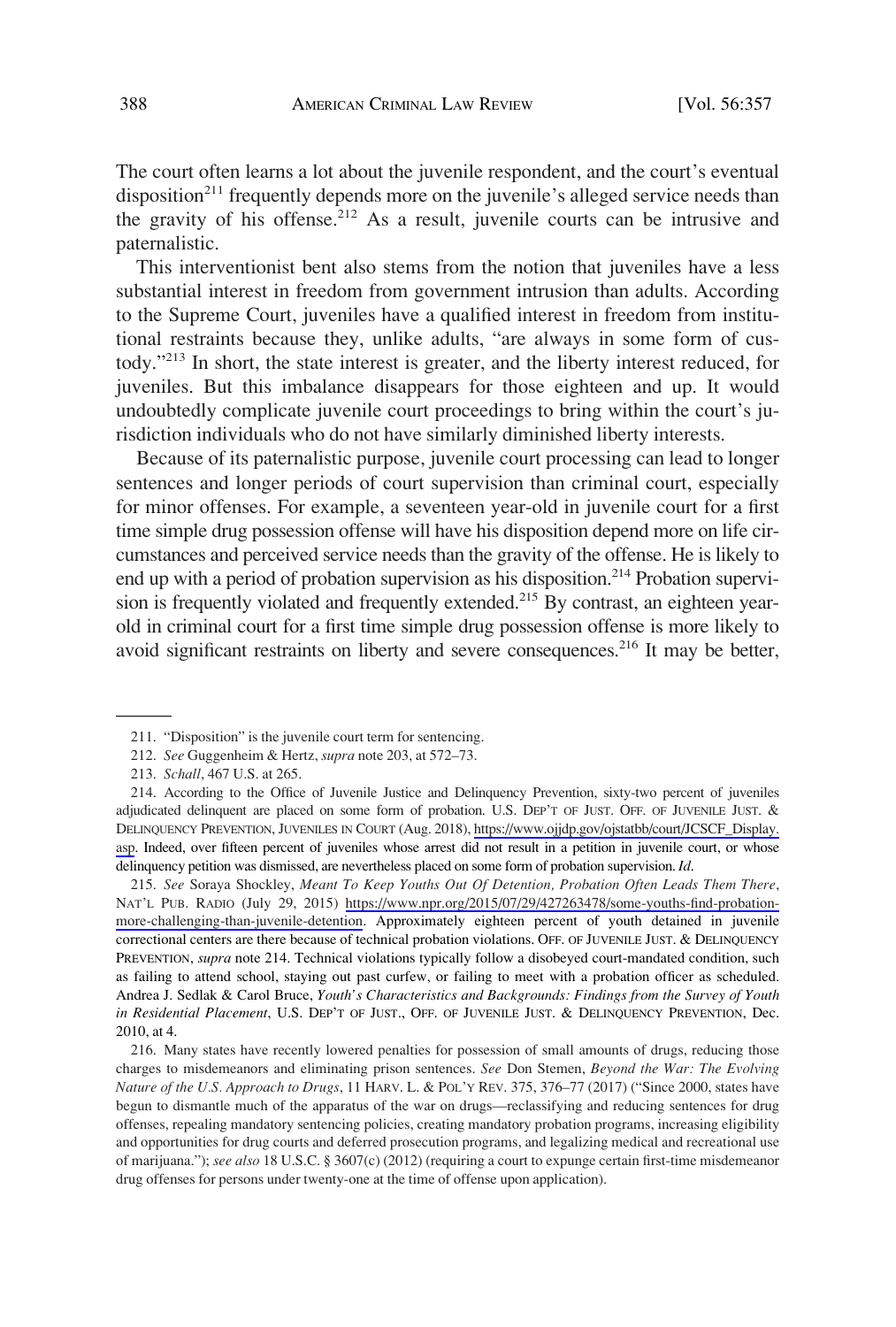from a sentencing perspective, to be the youngest defendant in criminal court than the oldest respondent in juvenile court. $217$ 

Not only is juvenile court potentially more intrusive than criminal courts, and likely to impose longer periods of court supervision, especially for minor offenses, processing those eighteen and older in juvenile court may increase political pressure to make juvenile court more punitive. In part, this is because eighteen to twenty-four year-olds commit the lion's share of violent crime and are generally committing more serious crimes than those under eighteen.<sup>218</sup> With more serious offenders in juvenile court, legislatures may increase the court's ability to mete out punishment.<sup>219</sup> Any increased punitiveness will likely trickle down to younger respondents and those who commit less serious offenses. That is what happened when 1990s reforms increased the punitiveness of the juvenile court and facilitated the transfer of juveniles to criminal court following notorious outlier cases.220 For similar reasons, expanded juvenile court jurisdiction might reignite interest in transfer to adult court, which has waned. $221$  If juvenile court's distinctive, rehabilitative focus is further replaced by criminal court's punitiveness, then its whole reason for being vanishes.

A further critique—one that has been applied to problem-solving courts generally is that their focus on individual offenders distracts from the socio-cultural conditions that drive offending in the first place.<sup>222</sup> Court-based approaches are generally incapable of managing either the structural problems the specialized criminal courts aim to address (high caseloads) or the difficult social issues that attend

219. As Jeffrey Fagan and Frank Zimring explained, the ability to transfer juveniles from juvenile court and charge them in adult criminal court has acted as a safety valve that has protected the juvenile court. If the juvenile court keeps too many serious offenders within its jurisdiction, pressures to increase its punitive will increase, which would threaten to erode its distinctiveness. JEFFREY FAGAN & FRANKLIN E. ZIMRING, THE CHANGING BORDERS OF JUVENILE JUSTICE: TRANSFER OF ADOLESCENTS TO THE CRIMINAL COURT (2000) ("[T]he system recognized that some crimes and some youth required a stronger response than the juvenile system, with its limited options for punishment, could offer. For the sake of public protection–and perhaps retribution as well–a safety valve was needed. The solution was *transfer* . . . .") (emphasis in original).

220. *See* BARRY C. FELD, THE EVOLUTION OF THE JUVENILE COURT 106-08, 117 (2017) (describing how "[p] olicy makers [in the 1990s] portrayed adolescents as young criminals and sharply shifted juvenile justice policy from rehabilitation to punishment" and explaining how juvenile court judges applied new sanctions "to those whom they previously treated more leniently").

221. Slobogin, *supra* note 173, at 104 (2013) ("While in the past several years some states have reduced the scope of transfer or have raised the age for criminal court jurisdiction, the . . . number [of juveniles prosecuted as adults] has stayed fairly constant since 2000.").

222. C.S. Lewis, *The Humanitarian Theory of Punishment*, 13 ASS'N OF MORMON COUNS. & PSYCHOTHERAPISTS J. 147, 151 (1987) ("Of all tyrannies a tyranny sincerely exercised for the good of its victims may be the most oppressive . . . . [T]hose who torment us for our own good will torment us without end for they do so with approval of their own conscience.").

<sup>217.</sup> There is evidence, however, that this outcome is less likely for serious offenses. Juvenile convicted of violent offenses in criminal court typically receive longer sentences than young people adjudicated in juvenile court for similar crimes. *See generally* Donna M. Bishop, *Juvenile Offenders in the Adult Criminal Justice System*, 27 CRIME & JUST. 81 (2000).

<sup>218.</sup> Offending, and violent offending, peaks during the young adult years. Craig & Piquero, *supra* note 165, at 543 ("[I]n the aggregate, everywhere and at all times, the prevalence of offending tends to increase in early adolescence, rise to a peak in late adolescence, and diminish in early adulthood."). *See also* David P. Farrington, *Age and Crime*, 7 CRIME & JUST. 189 (1986).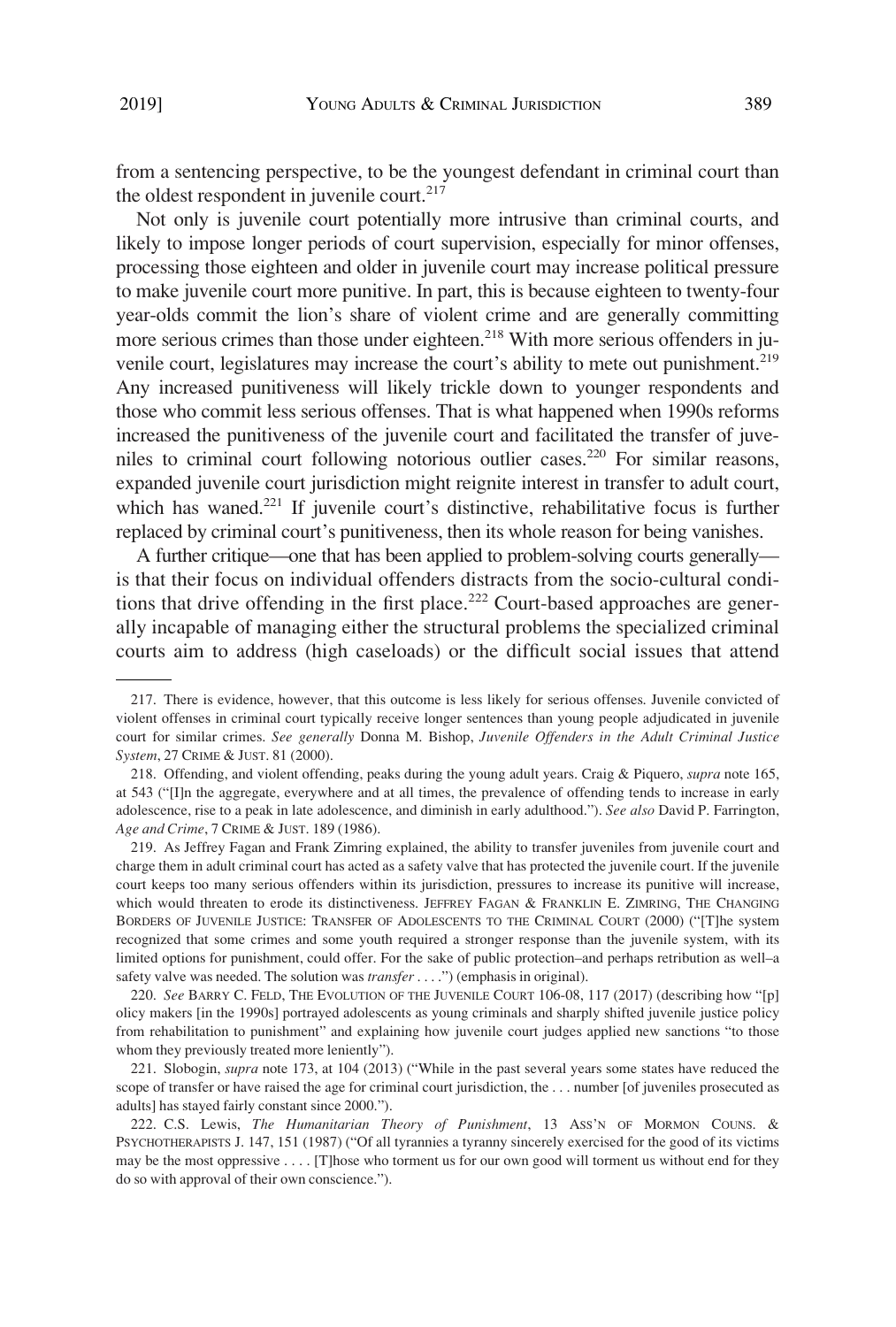criminal offending (economic poverty, resource poverty, addiction, social dislocation, etc.).223 These problems are multifaceted and socially entrenched, and courts have little control over the way those problems are produced. This was Edwin Schur's critique of the juvenile court in the 1970s, which he characterized as prioritizing the "treatment response"<sup>224</sup> as opposed to the reform response.<sup>225</sup> Allegra McLeod offered a similar take in her recent work on problem-solving courts, observing that:

[S]imply improving the employment and life prospects of particular individuals and shifting resources that may support those individuals to become more socially integrated, is unlikely to do a great deal to shift the structures of opportunity in blighted urban and rural neighborhoods when, fundamentally, the problems the courts aim to address are deep-seated, systemic problems.<sup>226</sup>

By carving out yet another class of offenders from general jurisdiction criminal courts, expanding juvenile court jurisdiction moves us closer to leaving criminal courts with what might be thought of as an irredeemable remainder—those whose offending is not rooted in a treatable condition like drug dependency or mental health issues, whose individual characteristics do not suggest a reason for mitigated punishment, and who are not thought amenable to therapeutic or rehabilitative intervention. This could advance the problematic notion that mercy and rehabilitation have no place in criminal court.

# *C. Young Adult Court*

A third criminal justice option for responding to extended adolescence would be to create a distinct system designed especially for young adults. Several jurisdictions have already taken this step. As explained below, each has a different model. Some take only a small subset of cases, while the court in Brooklyn is designed to handle every case not resolved at arraignment. In San Francisco, the court prefers defendants charged with felonies, while others will only consider those charged with a misdemeanor. What they all share, however, is that each targets offenders over eighteen and endeavors to provide a more therapeutic, and less punitive, response to offending.

Douglas County, Nebraska, created what may have been the first Young Adult Court in 2004. The court was originally open to individuals aged sixteen to twentytwo charged with a non-violent felony such as theft or non-trafficking drug

<sup>223.</sup> *See* Jane M. Spinak, *Romancing the Court*, 46 FAMILY CT. REV. 258, 258–62 (2008).

<sup>224.</sup> EDWIN M. SCHUR, RADICAL NONINTERVENTION: RETHINKING THE DELINQUENCY PROBLEM 29, 70 (1973) (noting the treatment response, which emphasized early identification of issues and individual-specific intensive efforts to treat or fix the person, lies at the heart of the philosophy and practice of the traditional juvenile court).

<sup>225.</sup> *Id*. at 155 (1973) ("[I]f the choice is between changing youth and changing the society (including some of its laws) the radical noninterventionist opts for changing society.").

<sup>226.</sup> McLeod, *supra* note 5, at 1655.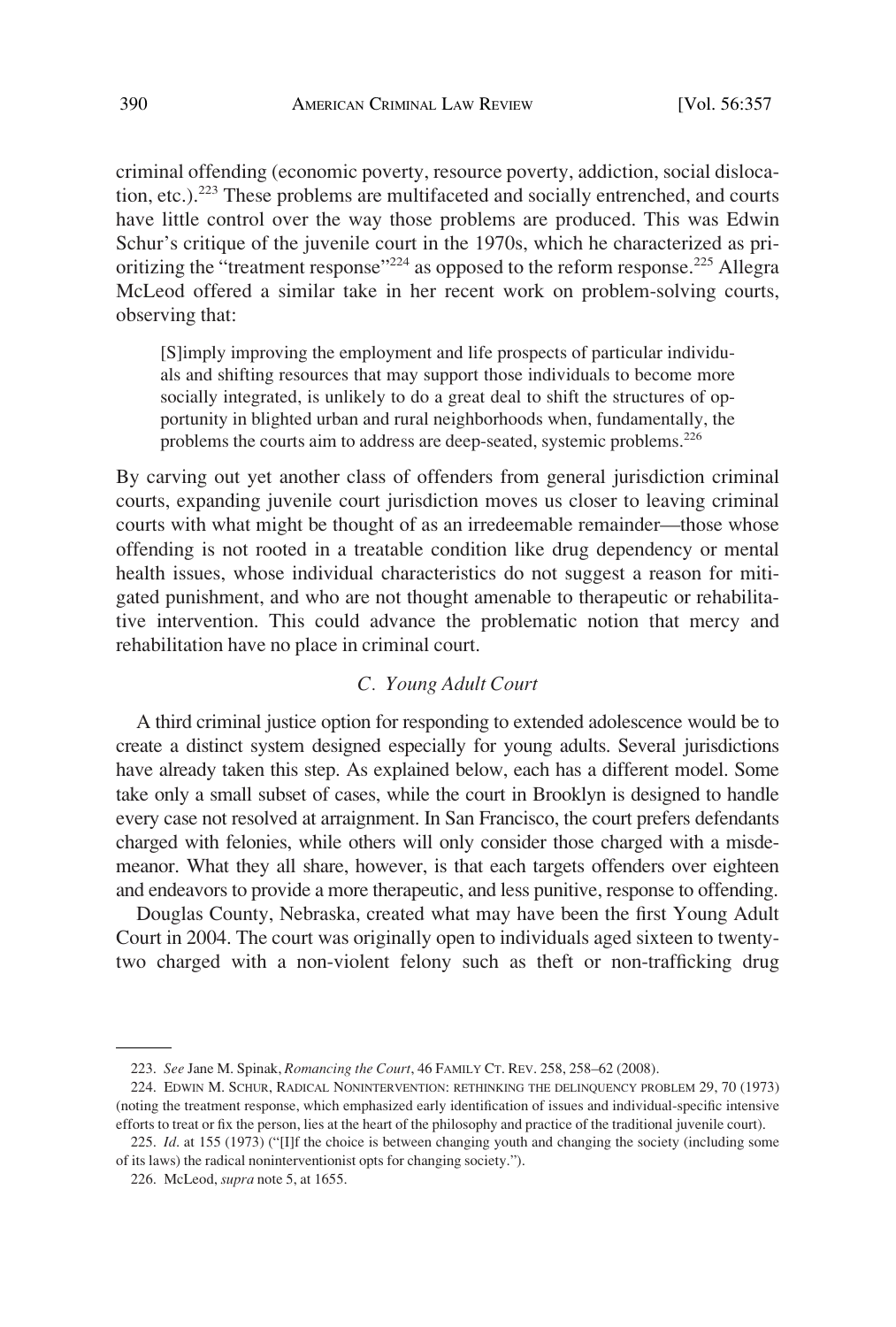offenses.<sup>227</sup> It has since expanded its jurisdiction up to age twenty-five and has the discretion to take cases that involve violence.<sup>228</sup> A dedicated judge handles all Young Adult Court cases.<sup>229</sup> The court is staffed by a dedicated probation officer, county attorney, and corrections reentry program staff.<sup>230</sup> Potential participants are screened by the Young Adult Court team, interviewed to determine their potential service needs, and a suitability report is submitted to the county attorney for approval.231 Participants must first enter a plea to their felony charge and then proceed through a three-phase, community-based program that can last anywhere from eighteen to thirty-six months.232 A suite of multidisciplinary services is available. Successful completion of the program results in the felony conviction being dismissed.<sup>233</sup> The caseload has expanded from an initial capacity of ten per year to approximately fifty per year in 2018.234 Between August 2004 and June 2018, 192 individuals were accepted into the program. Of those 192, seventy have successfully graduated, forty-four were terminated, thirty-six voluntarily withdrew, and thirteen chose not to participate.<sup>235</sup>

In 2009, both Lockport, New York, and Buffalo, New York, initiated a problem-oriented court program focused on young adults.<sup>236</sup> Buffalo's program, known as Crossroads, aimed to provide a therapeutic environment, structured case management, education assistance, and community supervision.<sup>237</sup> It targeted young adults "ages 16-19 appearing for allegations of crimes such as stealing, vagrancy, minor drug offenses, non-violent felonies, and misdemeanors that have contributed significantly to their current criminal case (excluding crimes of violence, sexual abuse and drug sales)."<sup>238</sup> By 2015, it had served over

*See Problem-Solving Courts*, SUP. CT. OF NEB., <http://court.nol.org/problem-solving/youngadult.html> 227. (last visited Nov. 21); *Nebraska Alternative Courts: Young Adults Courts*, CREIGHTON UNIV. L. LIBR., [http://](http://culibraries.creighton.edu/c.php?g=163566&p=1074176) [culibraries.creighton.edu/c.php?g=163566&p=1074176](http://culibraries.creighton.edu/c.php?g=163566&p=1074176) (last visited Nov. 21) (identifying Young Adult Court as an alternative for "offenders between the ages of 16–22").

*See generally Young Adult Court*, NEB. DOUGLAS CTY. DIST. CT., [http://court.nol.org/problem-solving/](http://court.nol.org/problem-solving/youngadult.html)  228. [youngadult.html](http://court.nol.org/problem-solving/youngadult.html) (last visited Nov. 21) (indicating Young Adult Court is an alternative for "youthful offenders age 18-24" charged with a felony); Telephone Interview with Nicholas Lurz, Problem Solving Court Coordinator, Nebraska Probation, (June 6, 2018).

<sup>229.</sup> *Nebraska Alternative Courts: Young Adults Courts*, *supra* note 227.

<sup>230.</sup> *Young Adult Court*, *supra* note 228.

<sup>231.</sup> *Id*.

<sup>232.</sup> *Nebraska Alternative Courts: Young Adults Courts*, *supra* note 227 (describing the phases as stabilization, sixty to 180 days; transition, 120–240 days; and probation, twelve to twenty-four months).

<sup>233.</sup> Nicholas Lurz, *supra* note 228.

<sup>234.</sup> *Id*.

<sup>235.</sup> Email from Nicholas Lurz, Problem Solving Court Coordinator, Nebraska Probation (June 11, 2018). The remaining individuals are currently participating in the program.

<sup>236.</sup> At the time, juvenile court jurisdiction ended in New York at age sixteen, so anyone alleged to have committed an offense at age sixteen or older was charged in adult court. N.Y. FAM. CT. ACT 301.2 (2016) (defining "juvenile delinquent" as a person over seven but under sixteen).

*Court Diversion Programs*, HEARTFOUND, [http://www.heartfound.org/court-diversion-programs.](http://www.heartfound.org/court-diversion-programs) 237.

<sup>238.</sup> Buffalo City Courts Crossroads Program, Enhancement, Expansion, Evaluation, RECOVERY SOLUTIONS, at 1, 5 (April 2013), [http://www.recovery-solutions.org/Data/Sites/1/userfiles/crossroads-youth-court-evaluation-](http://www.recovery-solutions.org/Data/Sites/1/userfiles/crossroads-youth-court-evaluation-%282013%29.pdf)  [%282013%29.pdf.](http://www.recovery-solutions.org/Data/Sites/1/userfiles/crossroads-youth-court-evaluation-%282013%29.pdf)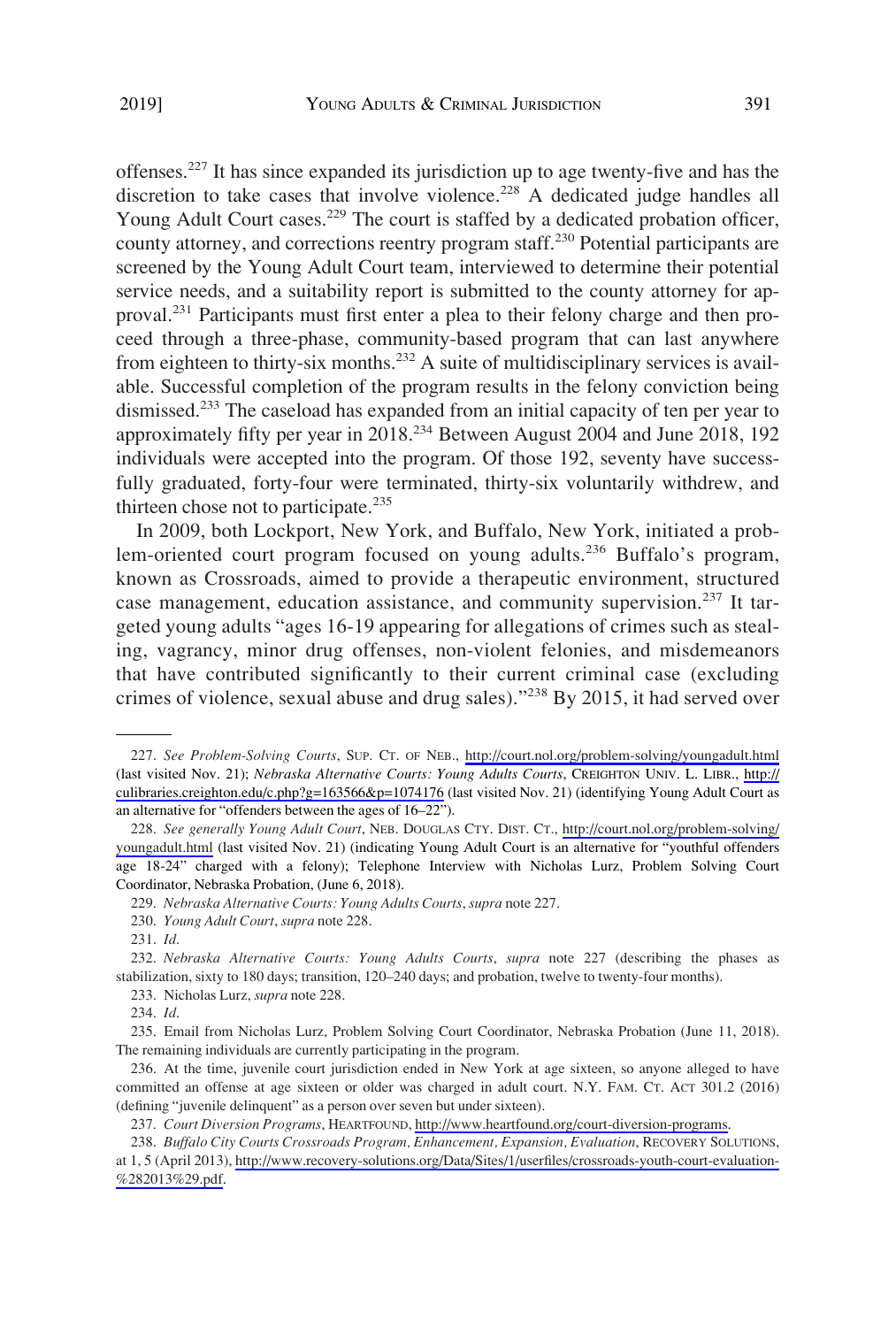1500 youth.239 According to a 2013 report, approximately thirty-six percent of participants successfully completed the court's program, and approximately sixteen percent failed.<sup>240</sup> Lockport's Young Adult Court serves those aged sixteen to twenty-one.<sup>241</sup> According to the Lockport court's handbook, the program includes court supervised curfews, education/vocational training, evaluations for substance abuse and mental health issues, drug testing, group/individual/ family counseling, first offender type programs, as well as sanctions and incentives."<sup>242</sup> The handbook also notes that that "Judge has much more involvement in supervising Young Adult Court offenders as compared to a traditional probationary or diversionary court setting."<sup>243</sup>

Bonneville County, Idaho, started a Young Adult Court in 2012.<sup>244</sup> Designed for high-risk and high-need eighteen- to twenty-four-year-olds, the Young Adult Court essentially functions as an alternative to an incarceration program. Like the Nebraska model, a guilty plea is required prior to entrance into the program. Idaho's court has a broader jurisdiction; those with misdemeanor and felony convictions are eligible.<sup>245</sup> Participants are placed on probation and offered a series of services via a four-phase program that lasts twelve to eighteen months.<sup>246</sup> The Idaho Young Adult Court program can accommodate up to fifty participants.<sup>247</sup>

San Francisco created a Young Adult Court in August 2015, and it arguably functions more like a distinct justice system than the Nebraska and Idaho models.<sup>248</sup> The San Francisco Young Adult Court is open to cases where the defendant is eighteen to twenty-five, and it prioritizes felonies.<sup>249</sup> The court's mission is to "enhance long term public safety and reduce recidivism by working in partnership with young adults ages 18-25, supporting them to make a successful transition into

247. *Id*.

<sup>239.</sup> *Court Diversion Programs*, *supra* note 237.

<sup>240.</sup> *Buffalo City Courts Crossroads Program, Enhancement, Expansion, Evaluation*, *supra* note 238, at 20.

*Lockport Young Adult Court (Ages 16–21)*, AM. U. JUST. PROGRAMS OFF., (August, 26, 2009) [https://jpo.](https://jpo.wrlc.org/bitstream/handle/11204/2571/2829.pdf?sequence=1&isAllowed=y)  241. [wrlc.org/bitstream/handle/11204/2571/2829.pdf?sequence=1&isAllowed=y](https://jpo.wrlc.org/bitstream/handle/11204/2571/2829.pdf?sequence=1&isAllowed=y)

<sup>242.</sup> *Id*.

<sup>243.</sup> *Id*.

Ruth Brown, *Young Adult Court Helps Offenders Change Habits*, DAILY HERALD, Feb. 9, 2014, [https://](https://www.heraldextra.com/news/state-and-regional/young-adult-court-helps-offenders-change-habits/article_cd38c947-79f2-5248-9c89-7da063baa30c.html) 244. [www.heraldextra.com/news/state-and-regional/young-adult-court-helps-offenders-change-habits/article\\_cd38c947-](https://www.heraldextra.com/news/state-and-regional/young-adult-court-helps-offenders-change-habits/article_cd38c947-79f2-5248-9c89-7da063baa30c.html) [79f2-5248-9c89-7da063baa30c.html.](https://www.heraldextra.com/news/state-and-regional/young-adult-court-helps-offenders-change-habits/article_cd38c947-79f2-5248-9c89-7da063baa30c.html)

<sup>245.</sup> *Id*.

<sup>246.</sup> *Id*.

*Young Adult Court*, SUP. CT. OF CAL., CTY. OF S.F., [http://www.sfsuperiorcourt.org/divisions/](https://www.sfsuperiorcourt.org/divisions/collaborative/yac) 248. [collaborative/yac](https://www.sfsuperiorcourt.org/divisions/collaborative/yac) (last visited Nov. 9, 2018). Since 2009, the San Francisco Adult Probation Department has similarly maintained a special unit for eighteen- to twenty-five-year-old young adult probationers, called a transitional age youth (TAY) unit.

*Memorandum of Understanding*, SUP. CT. OF CAL., CTY. OF S.F., Young Adult Court Eligibility 249. Guidelines Pilot Period: August 2015–March 2016 (Sept. 15–22, 2015), [http://www.sfsuperiorcourt.org/sites/](http://www.sfsuperiorcourt.org/sites/default/files/images/EligibilitysignedYAC.PDF)  [default/files/images/EligibilitysignedYAC.PDF](http://www.sfsuperiorcourt.org/sites/default/files/images/EligibilitysignedYAC.PDF)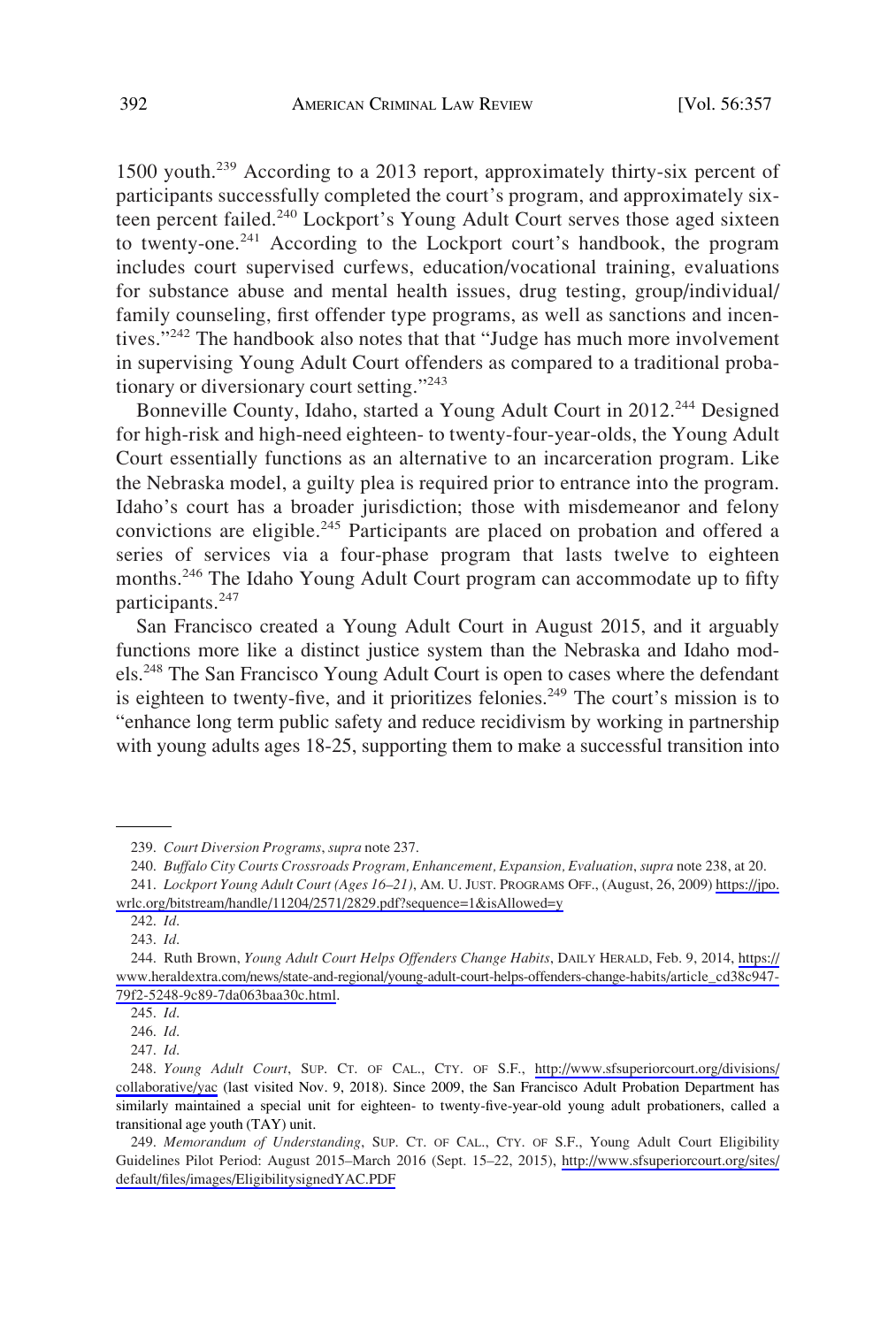adulthood."<sup>250</sup> It does so by providing a therapeutic, clinical-focused case management approach that "strives to align opportunities for accountability and transformation with the unique needs and developmental stage of this age group."<sup>251</sup> All of the staff involved in the Young Adult Court—the judge, the prosecutors, defense attorneys, probation staff, and case managers—are specially trained in the developmental characteristics and needs of the young adult population. The court screens applicants via a list of eligibility criteria and the ultimate decision rests with the judge.<sup>252</sup> The court is open to those facing misdemeanor or felony charges, including felony charges for drug possession or sale, theft, assault, and robbery with no weapon or injury.<sup>253</sup> Disqualifying characteristics for misdemeanors include drunk driving, gang allegations, hate crimes, domestic violence, and potential sex offender registration offenses.<sup>254</sup> For felony drug cases, certain amount thresholds may disqualify an individual, and felony theft, auto offenses, and vandalism are excluded if the restitution exceeds a certain dollar amount.<sup>255</sup> Other disqualifying conditions include use of a firearm, allegations of great or serious bodily injury, two or more open felonies, a prior conviction or sustained juvenile petition for a "strike" offense in the last eight years, or active membership in an organized street gang.256 Prosecutors can argue against an eligible individual being allowed to participate (and they may also waive objections to participants), but they do not make the final decision.

Unlike the Nebraska and Idaho Young Adult Courts, individuals can participate in the San Francisco Young Adult Court pre-plea. Participants in the Young Adult Court proceed through four phases which are estimated to last between ten and fifteen months.<sup>257</sup> Those who successfully complete the program can have their case dismissed and arrest record sealed, withdraw a plea, have a felony plea reduced to a misdemeanor, or reduce the length of their probation, depending on the particulars of their case and the agreement of the court.<sup>258</sup>

<sup>250.</sup> Fact Sheet, SUP. CT. OF CAL., CTY. OF S.F., San Francisco Collaborative Courts: Young Adult Court (March 2016), <http://www.sfsuperiorcourt.org/sites/default/files/images/YACFactSheetFINALMarch2016.pdf>

<sup>251.</sup> *Young Adult Court*, *supra* note 248. The court aims to provide "a comprehensive program of strengthbased, trauma-informed, and evidence-supported educational, vocational, and counseling opportunities in conjunction with court supervision." *Fact Sheet*, *supra* note 250.

<sup>252.</sup> *Memorandum of Understanding*, *supra* note 249.

<sup>253.</sup> *Id*.

<sup>254.</sup> *Id*.

<sup>255.</sup> *Id*. (noting pre-plea felony drug cases involving sale or possession of two or more ounces of marijuana or five or more grams of any other controlled substance, and pre-plea theft, auto and vandalism offenses involving more than \$2000 in restitution are excluded; deferred entry of judgment felony drug cases involves more than five ounces of marijuana or more than twenty grams of another controlled substances are excluded, as are deferred entry of judgment theft, auto, and vandalism offenses involving more than \$4000 in restitution).

<sup>256.</sup> *Id*. (noting that simple assault does not disqualify an individual).

<sup>257.</sup> CITY & CTY. OF S.F., YOUNG ADULT COURT PARTICIPANT HANDBOOK (June 2016), [http://www.](http://www.sfsuperiorcourt.org/sites/default/files/images/YACParticipantHandbookJune2016FINAL.pdf) [sfsuperiorcourt.org/sites/default/files/images/YACParticipantHandbookJune2016FINAL.pdf.](http://www.sfsuperiorcourt.org/sites/default/files/images/YACParticipantHandbookJune2016FINAL.pdf) The four phases are: (1) assessment and engagement, (2) stability and accountability, (3) wellness and community connection, and (4) program transition. *Id*. at 5–7.

<sup>258.</sup> *Memorandum of Understanding*, *supra* note 249.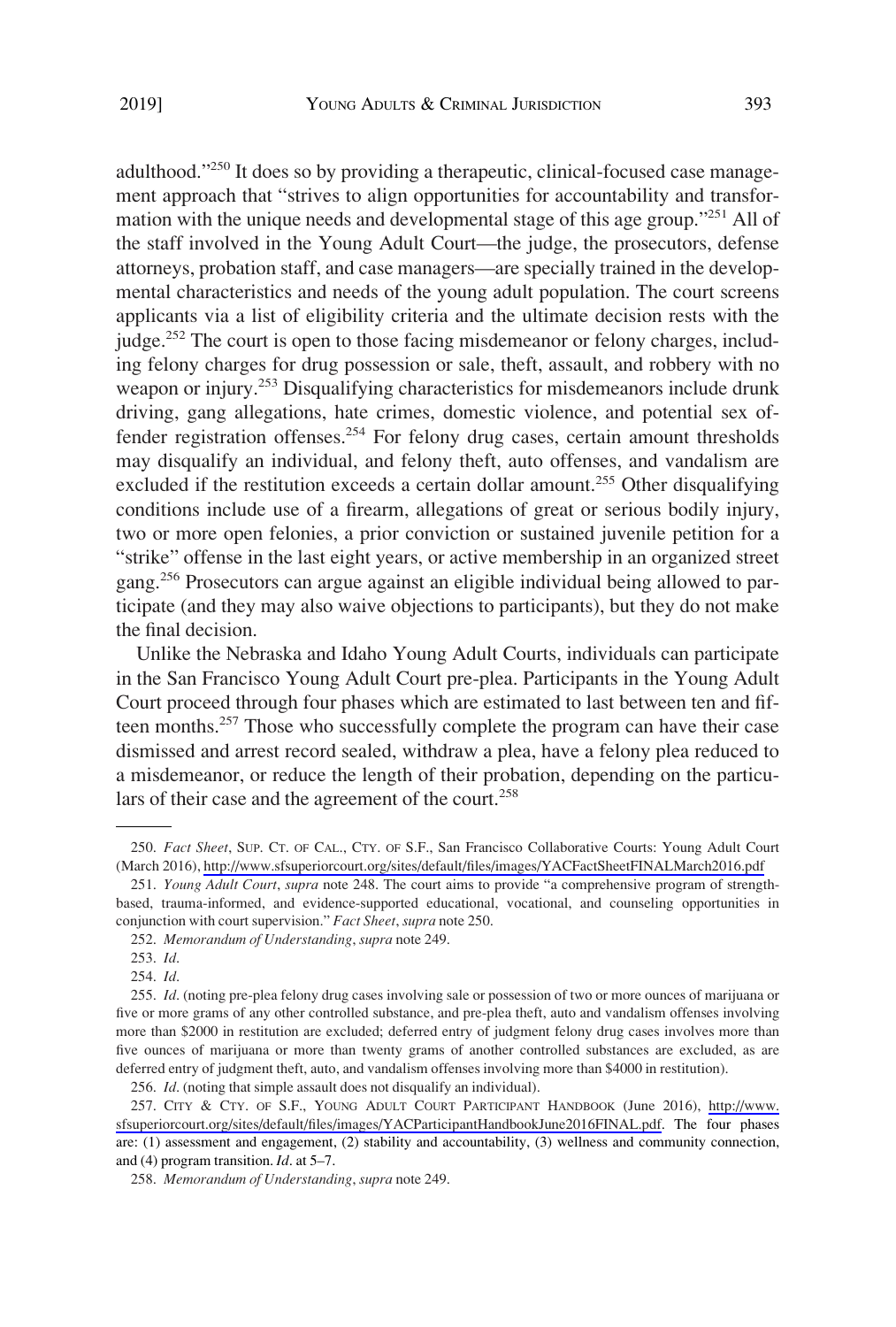|                       | <b>Non-Violent, Low Level</b>                  | <b>Felonies</b>                    |
|-----------------------|------------------------------------------------|------------------------------------|
| <b>Small Caseload</b> | <b>Nebraska</b><br>Buffalo, NY<br>Lockport, NY | Nebraska<br>Idaho<br>San Francisco |
| Large Caseload        | <b>Brooklyn</b>                                | None                               |

**Table 1: Young Adult Court Jurisdiction** 

Like many collaborative courts, the San Francisco Young Adult Court's work revolves around case conferencing.<sup>259</sup> Each Tuesday, before cases are called, the entire Young Adult Court team meets to discuss the progress of participants.260 The judge, the prosecutor and a prosecution investigator, defense counsel, probation staff, service assessors and providers, and case managers are all present, and all participate.<sup>261</sup> A progress report on each participant is distributed<sup>262</sup>

In the court's first six months, sixty-three individuals participated in the program<sup>263</sup> with six terminated before the end of  $2015$ .<sup>264</sup> By March 2017, 123 individuals had their cases diverted to the Young Adult Court.<sup>265</sup> Approximately twenty percent of the participants had completed the program, and forty-five percent were still actively participating in the program.<sup>266</sup> The remaining third were terminated from the program as a result of new arrests or failure to comply with the rules or expectations of participants.<sup>267</sup>

In May 2016, the Brooklyn district attorney and the Center for Court Innovation announced that they had teamed up to create a separate court for sixteen- to twenty-four-year-olds in the borough.<sup>268</sup> The court, presided over by a dedicated

<sup>259.</sup> The following is based on the author's observation of a case conference session on Tuesday, July 12, 2016. Because the author signed a confidentiality agreement with respect to that case conference session, no specific details about any participants will be described.

<sup>260.</sup> At the beginning, participants have court appearances weekly. As they progress into the program, the frequency of their court appearances is reduced.

<sup>261.</sup> Author's Observation of a Case Conference Session, July 16, 2016.

<sup>262.</sup> *Id*.

<sup>263.</sup> *Fact Sheet*, *supra* note 250.

<sup>264.</sup> *Id*.

<sup>265.</sup> JENNIFER HENDERSON-FRAKES ET. AL., SOC. POL'Y RES. ASSOCS., AN EVALUATION OF SAN FRANCISCO'S YOUNG ADULT COURT: FINDINGS ON PLANNING AND EARLY IMPLEMENTATION 16 (May 2017).

<sup>266.</sup> *Id*. at 25.

<sup>267.</sup> *Id*. at 25 (adding that two participants self-terminated).

<sup>268.</sup> Press Release, DIST. ATT'Y, KINGS CTY., Brooklyn District Attorney's Office Announces Creation of New Young Adult Bureau (May 6, 2016), [http://www.brooklynda.org/2016/05/06/brooklyn-district-attorneys](http://www.brooklynda.org/2016/05/06/brooklyn-district-attorneys-office-announces-creation-of-new-young-adult-bureau/)[office-announces-creation-of-new-young-adult-bureau/](http://www.brooklynda.org/2016/05/06/brooklyn-district-attorneys-office-announces-creation-of-new-young-adult-bureau/). Manhattan is poised to begin its own Young Adult Court for misdemeanor defendants between the ages of eighteen and twenty. Avni Majithia-Sejpal, *Youth Justice Takes Two Steps Forward in New York City*, HARV. KENNEDY SCH. MALCOM WIENER CTR. FOR SOC. POL'Y, [https://](https://www.hks.harvard.edu/centers/wiener/programs/criminaljustice/research-publications/young-adult-justice/developments-in-young-adult-justice/youth-justice-takes-two-steps-forward-in-new-york-city#new_adult) [www.hks.harvard.edu/centers/wiener/programs/criminaljustice/research-publications/young-adult-justice/developments-](https://www.hks.harvard.edu/centers/wiener/programs/criminaljustice/research-publications/young-adult-justice/developments-in-young-adult-justice/youth-justice-takes-two-steps-forward-in-new-york-city#new_adult)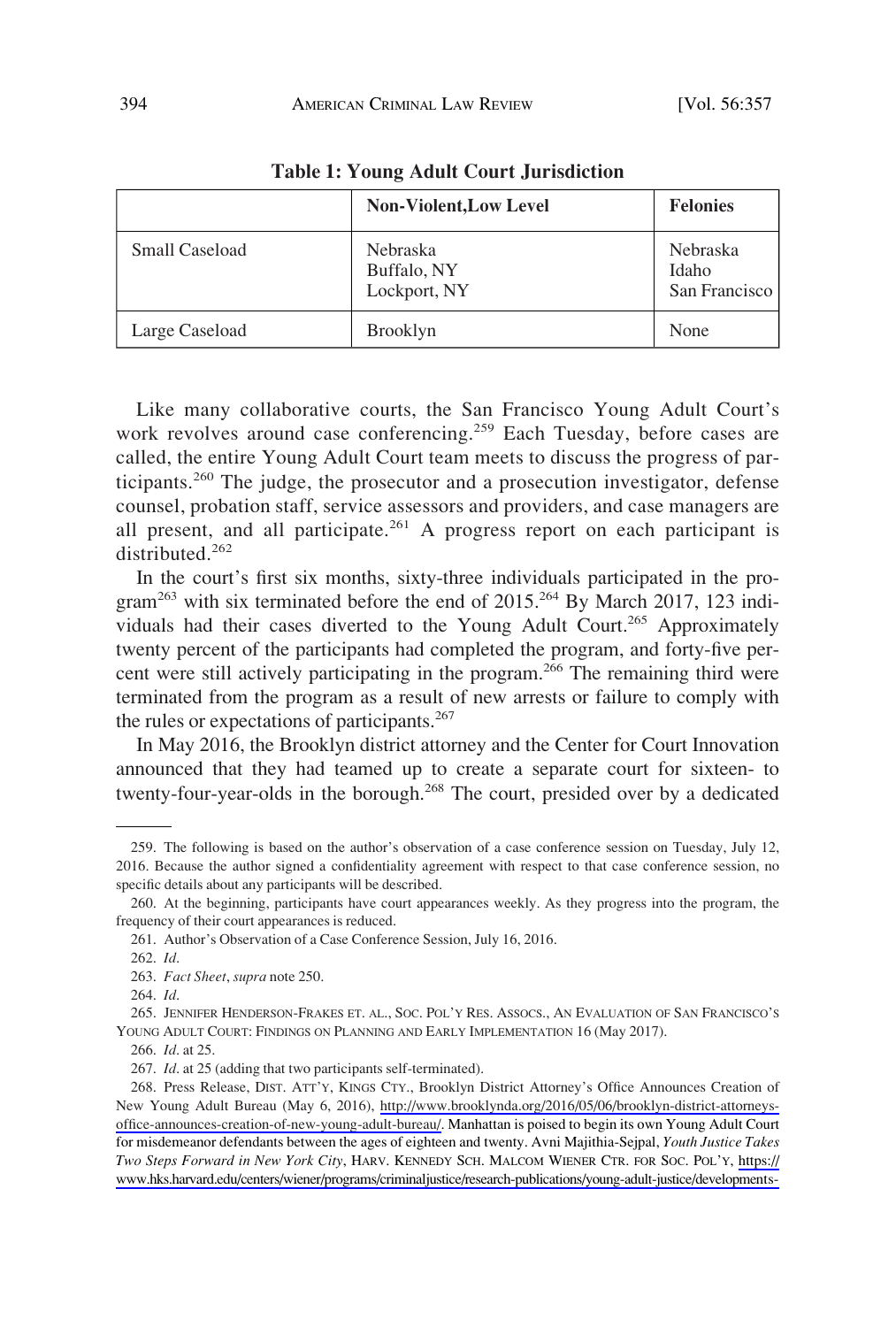judge and staffed with individuals trained in the unique developmental characteristics and needs of young adults, will handle all misdemeanor cases of defendants between the ages sixteen and twenty-four that are not resolved at arraignment.<sup>269</sup> It will offer risk-needs assessments, counseling, and services tailored to the specific requirements of the particular age group, including substance abuse, mental health, anger management, GED, vocational and internship programs.<sup>270</sup> The aim of the court is to replace the use of criminal disposition and incarceration with courtsupervised services that do not result in a criminal record. In the first twelve months of the program, more than 1500 eighteen- to twenty-four-year-olds reportedly participated.<sup>271</sup>

In addition to the above-mentioned courts, several jurisdictions have set up special programs for young adults within already existing drug courts.272 Similarminded reform efforts have begun in federal criminal courts. According to research by Christine Scott-Hayward, four districts operate specialized courts for younger defendants, generally ages eighteen to twenty-five, which result in dismissed charges or sentences substantially below the federal guidelines.<sup>273</sup> The Eastern District of New York's Special Options Service (SOS) program, established in 2000, is one example.<sup>150</sup> The SOS program is "an intensive supervision program with education, job training, and counseling for youthful defendants" that "is primarily designed for non-violent defendants, although exceptions can be made."<sup>274</sup> The program does not require participants to plea before entering, and aims to keep youthful defendants out of pretrial detention and, after successful completion of the program, either dismisses the charges or imposes a non-incarceration sentence.<sup>275</sup> Between March 2013 and August 2015, the program served thirty-three participants, all but one charged with a drug offense.<sup>276</sup> By August 2015, ten individuals had left the program, six after completing the program successfully. Of the six, only one received a prison sentence.<sup>277</sup>

276. SECOND REPORT TO THE BOARD OF JUDGES, *supra* note 275, at 19.

277. *Id*. at 20.

[in-young-adult-justice/youth-justice-takes-two-steps-forward-in-new-york-city#new\\_adult](https://www.hks.harvard.edu/centers/wiener/programs/criminaljustice/research-publications/young-adult-justice/developments-in-young-adult-justice/youth-justice-takes-two-steps-forward-in-new-york-city#new_adult) (last visited Nov. 9, 2018).

<sup>269.</sup> Telephone Interview with Adam Mansky, Director of Operations, Center for Court Innovation (June 22, 2016). Domestic violence and sex offense cases are excluded. *Id*.

<sup>270.</sup> Press Release, *surpa* note 213.

<sup>271.</sup> Nicole C. Brambila, *Why Special Courts for Young Adults are Gaining Attention*, READING EAGLE (June 12, 2017), [http://www.readingeagle.com/news/article/why-special-courts-for-young-adults-are-gaining-attention.](http://www.readingeagle.com/news/article/why-special-courts-for-young-adults-are-gaining-attention)

<sup>272.</sup> *See* Stamm, *supra* note 16, at 89–93 (2017) (identifying thirteen examples in eleven states, including in Denver, Colorado; Pasco and Pinellas County, Florida; St. Mary's, Louisiana; St. Louis, Missouri; and King County, Washington).

<sup>273.</sup> Scott-Hayward, *supra* note 16, at 75.

<sup>274.</sup> *Id*.

<sup>275.</sup> *Id*. (citing UNITED STATES DISTRICT COURT FOR THE EASTERN DISTRICT OF NEW YORK, SECOND REPORT TO THE BOARD OF JUDGES, ALTERNATIVES TO INCARCERATION IN THE EASTERN DISTRICT OF NEW YORK: THE PRETRIAL OPPORTUNITY PROGRAM AND THE SPECIAL OPTIONS SERVICES PROGRAM 13 (2015)).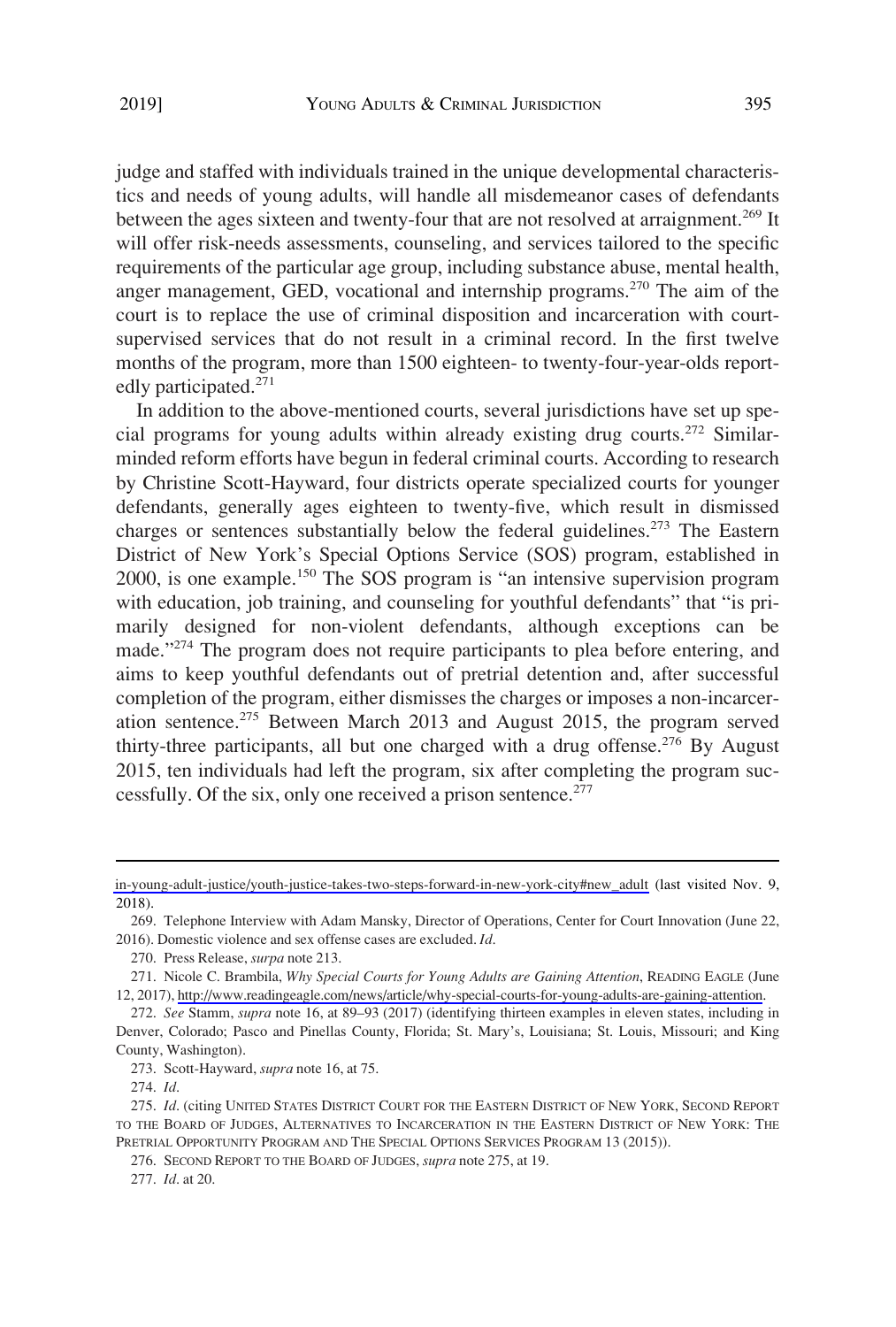In 2015, the Southern District of New York began a similar program, the Young Adult Opportunity Program.<sup>278</sup> The program generally requires that candidates "have a limited criminal history" and seeks to either dismiss charges or provide non-incarcerative sentences.<sup>279</sup> The Southern District of Ohio has operated its similar Special Options Addressing Rehabilitation program since 2012.<sup>280</sup> And the Southern District of California's alternative to the Prison Sentence Program has long focused on youthful defendants charged with drug trafficking or immigration offenses.<sup>281</sup>

While these Young Adult Courts differ in a number of ways, they offer a number of advantages. They provide a developmentally informed response to a particular group of offenders via a specialized court that is procedurally oriented and professionally staffed. By offering life skills, counseling, and educational and vocational training, the court not only reduces recidivism and does so while saving compared to the tremendous short-term and long-term costs of incarceration, it does so while communicating to these offenders that they are worthy of something other than treatment as criminals. Moreover, as Vincent Schiraldi has observed, the benefits of a new, distinct institution include that it offers a system approach, that can be staffed with specialists and funded and studied as a system.<sup>282</sup>

The most progressive model, the San Francisco Young Adult Court, treats cases at the front end and back end more like juvenile court, with individualized, community-based, rehabilitative-focused services designed to keep the public safe and shepherd the young person to a more independent and productive adulthood. At the same time, because it remains a criminal court, participants can still receive criminal court procedural protections like bail, grand juries, trial by jury, speedy trial requirements, and more.

Young Adult Courts can serve several different reformist goals. A reduced emphasis on incarceration and a commitment to avoiding the creation of a criminal record enable Young Adult Courts to serve the goal of penal moderation, both in the short and long-term. By focusing on the needs of the individual offender, and prioritizing interventions that address conditions that contribute to offending, Young Adult Courts can advance therapeutic justice and a successful transition to adulthood. Because they do so while minimizing the substantial costs of incarceration,

<sup>278.</sup> Scott-Hayward, *supra* note 16, at 76 (citing Press Release, United States District Court for the Southern District of New York, SDNY Young Adult Opportunity Program, (Aug. 17, 2015), [http://www.nysd.uscourts.](http://www.nysd.uscourts.gov/docs/SDNY%20Young%C20Adult%C20Opportunity%20Program.pdf)  [gov/docs/SDNY%20Young%C20Adult%C20Opportunity%20Program.pdf\)](http://www.nysd.uscourts.gov/docs/SDNY%20Young%C20Adult%C20Opportunity%20Program.pdf).

<sup>279.</sup> Press Release, United States District Court for the Southern District of New York, SDNY Young Adult Opportunity Program, (Aug. 17, 2015), [http://www.nysd.uscourts.gov/docs/SDNY%20Young%C20Adult%](http://www.nysd.uscourts.gov/docs/SDNY&hx0025;20Young&hx0025;C20Adult&hx0025;C20Opportunity&hx0025;20Program.pdf) [C20Opportunity%20Program.pdf](http://www.nysd.uscourts.gov/docs/SDNY&hx0025;20Young&hx0025;C20Adult&hx0025;C20Opportunity&hx0025;20Program.pdf)).

<sup>280.</sup> Scott-Hayward, *supra* note 16, at 76.

<sup>281.</sup> *Id*.

<sup>282.</sup> Vincent Schiraldi, Senior Research Fellow, Program in Crim. Just. Pol'y at Harvard University., Remarks at the Community Justice International Summit, Young Adult Justice Panel (Apr. 15, 2016), [https://](https://www.youtube.com/watch?v=O4M7BywQWwU) [www.youtube.com/watch?v=O4M7BywQWwU.](https://www.youtube.com/watch?v=O4M7BywQWwU)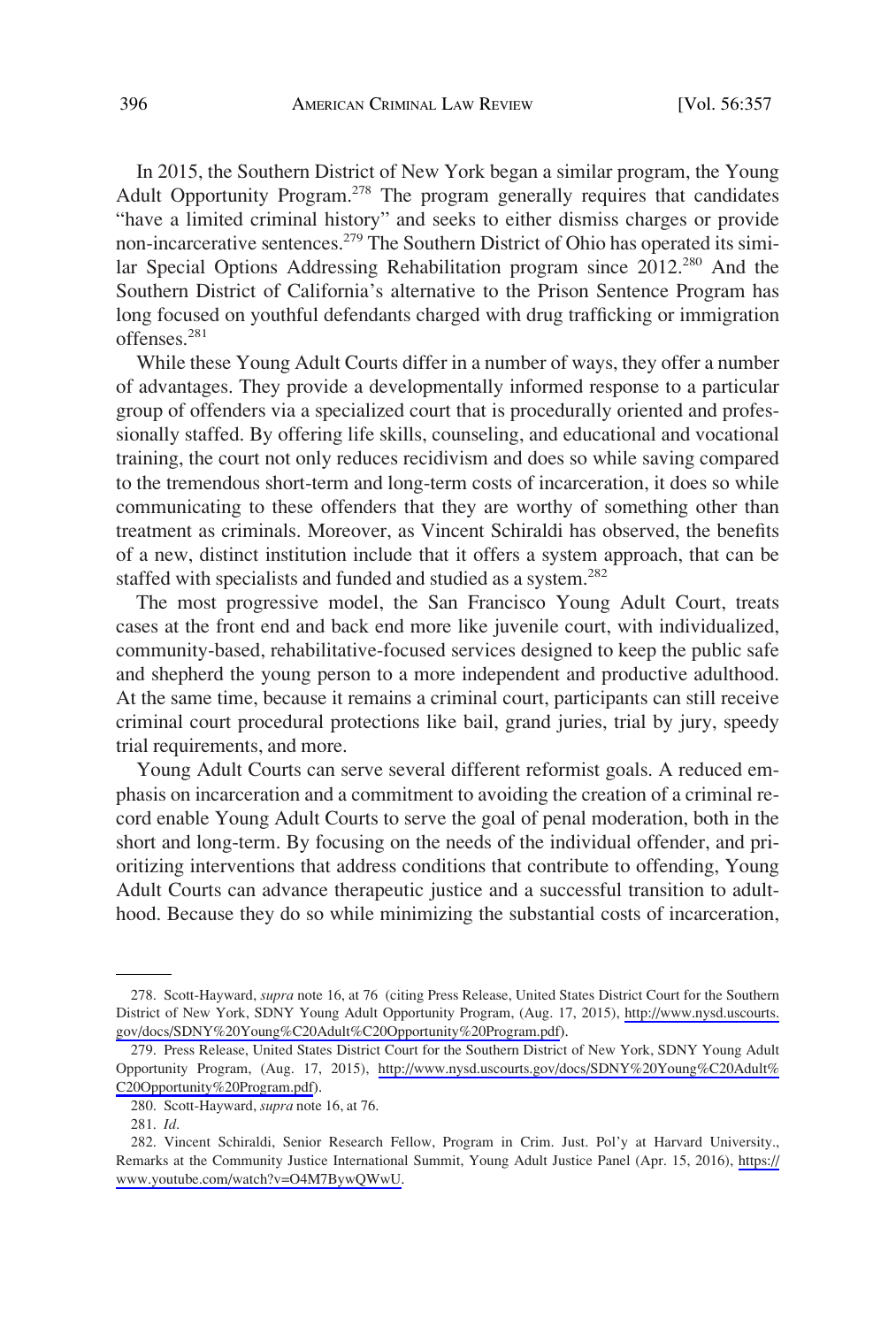they simultaneously promote the smart on crime movement.<sup>283</sup> Young Adult Courts also enable a more intense and often longer period of state supervision of offenders, promoting the goals of increased responsibilization and surveillance of wrongdoers.

Young Adult Courts are not without their drawbacks. Problem-solving courts in general face a scale/resource problem.<sup>284</sup> While the community-based rehabilitative services prioritized by Young Adult Courts may be more cost-effective than incarceration, it is costly to create, staff, regulate, and maintain a new criminal justice institution. Even for courts like San Francisco's Young Adult Court, which has a limited caseload and hears cases only one afternoon a week, these bureaucratic costs are real. Moreover, since the Young Adult Courts are not doing anything that a general jurisdiction criminal court could not do, it might be said that there is no need for a separate system.

Young Adult Courts may, as they serve laudable goals, negatively impact the criminal justice system as a whole, and individual defendants as a consequence. Critics have shown that problem-oriented courts tend to "subordinate all of the issues involved in a defendant's contact with the criminal justice system to treatment."<sup>285</sup> Legal issues regarding arrest, detention, interrogation, or the proportionality of the punishment to the offense, are commonly swept over. Since criminal proceedings are often the only place where law enforcement is policed, and constitutional rights vindicated,<sup>286</sup> Young Adult Courts may further reduce court review of unlawful police practices and undermine a major legitimizing function of the judicial system.

Young Adult Courts could, like expanded juvenile court jurisdiction, end up increasing the punitiveness of the criminal justice system as they attempt to reduce it. By carving out yet another class of offenders from general jurisdiction criminal courts, Young Adult Courts also move us closer to leaving criminal courts with what might be thought of as an irredeemable remainder—those whose offending is not rooted in a treatable condition like drug dependency or mental health issues, whose individual characteristics do not suggest a reason for mitigated punishment, and who are not thought amenable to therapeutic or rehabilitative intervention.

*See* U.S. DEP'T OF JUST., SMART ON CRIME: REFORMING THE CRIMINAL JUSTICE SYSTEM FOR THE 21ST 283. CENTURY 4 (2013), <https://www.justice.gov/sites/default/files/ag/legacy/2013/08/12/smart-on-crime.pdf> (former Attorney General Eric Holder expressed support for front-end specialized courts).

<sup>284.</sup> McLeod, *supra* note 5, at 1618

<sup>285.</sup> Anthony C. Thompson, *Courting Disorder: Some Thoughts on Community Courts*, 10 WASH. U. J. L. & POL'Y 63, 81 (2002).

<sup>286.</sup> *Id*. (observing that problem-solving courts like drug courts can leave an individual "with the impression that being stopped illegally because of her race, ethnicity, or place of residence is unimportant to the criminal justice system").